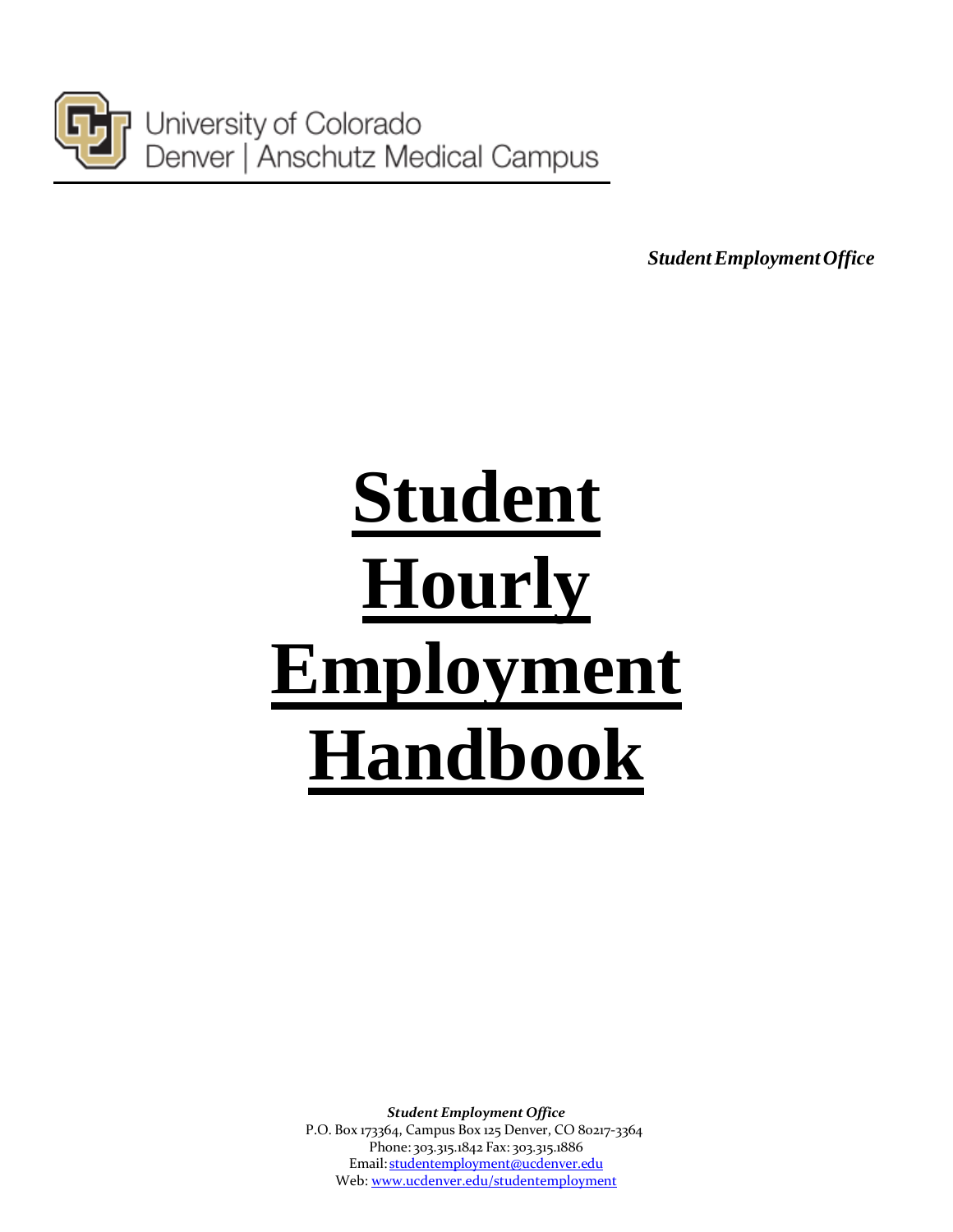## **What's New:**

- The [Student Assistant Pay Ranges](#page-34-0) have been updated to reflect the most recent minimum wage increase for January 2022.
- The Healthy Families & Workplace Act that goes into effect in January 2021. Offer Letter template has been updated.
- There are new guidelines for [terminations](#page-22-0) along with a link to the Check-Out [Notification](#page-11-0) form now required by Employee Services.
- There are more defined guidelines to the [Work Hour Regulations,](#page-5-0) specifically surrounding students holding multiple positions.
- There is a new [Job Description Sample](http://www.ucdenver.edu/student-services/resources/CostsAndFinancing/FASO/Do/StudentEmployment/Documents/Job%20Description%20Sample%20Template.pdf) and a new [Job Description Template](#page-28-0) for student employee jobs.
	- o We ask that you use this template as a written job description is required for the personnel file.
- PET Request Form click [here.](http://spauthor.oit.ucdenver.edu/student-services/resources/CostsAndFinancing/FASO/Do/StudentEmployment/Documents/UCD%20WS%20PET%20Request%20Form%20(fillable%20PDF).pdf)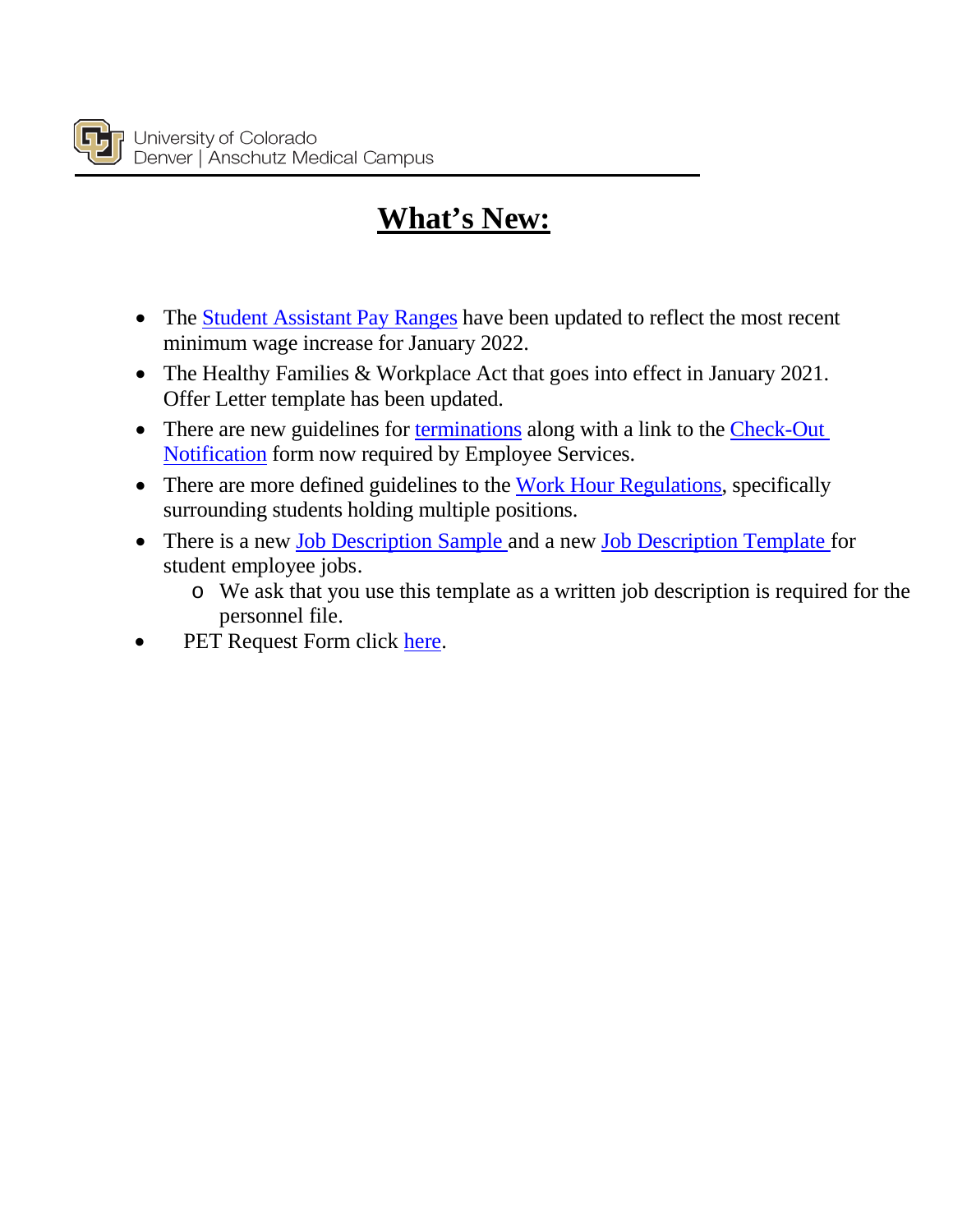

## **Table of Contents**

| <b>Introduction</b>                                                                                                                                                                                                               | 5  |
|-----------------------------------------------------------------------------------------------------------------------------------------------------------------------------------------------------------------------------------|----|
| I. Student Employment Policy                                                                                                                                                                                                      |    |
|                                                                                                                                                                                                                                   | 6  |
| <b>Hourly Students</b>                                                                                                                                                                                                            |    |
| <b>BackgroundCheck</b>                                                                                                                                                                                                            |    |
| b. Work Hour Regulation Manuscritter and Marshall and Manuscritter and Manuscritter and Manuscritter and Manus                                                                                                                    | 6  |
| <b>Overtime</b>                                                                                                                                                                                                                   |    |
| <b>Breaks</b>                                                                                                                                                                                                                     |    |
| <b>OverPayment</b>                                                                                                                                                                                                                |    |
| <b>Jury Duty</b>                                                                                                                                                                                                                  |    |
|                                                                                                                                                                                                                                   |    |
| Student Employment Job Class Description                                                                                                                                                                                          |    |
| <b>StudentEmployment Pay Matrix</b>                                                                                                                                                                                               |    |
|                                                                                                                                                                                                                                   |    |
| <b>Managing Student Time Records</b>                                                                                                                                                                                              |    |
| e. Student Employee Termination Manual Communication and 12                                                                                                                                                                       |    |
| Counseling                                                                                                                                                                                                                        |    |
| <b>Documentation</b>                                                                                                                                                                                                              |    |
|                                                                                                                                                                                                                                   | 12 |
| <b>UndergraduateStudentEmployees</b>                                                                                                                                                                                              |    |
| <b>Graduate Student Employees</b>                                                                                                                                                                                                 |    |
| g. FERPA-Family Educational Rights and Privacy Act manual manual manual 13                                                                                                                                                        |    |
|                                                                                                                                                                                                                                   |    |
| i. Affirmative Action, Equal Opportunity and Inclusion manuated and 14                                                                                                                                                            |    |
|                                                                                                                                                                                                                                   |    |
|                                                                                                                                                                                                                                   |    |
| <b>AdministrativePolicyStatement</b>                                                                                                                                                                                              |    |
| k. Sexual Misconduct Policy                                                                                                                                                                                                       | 14 |
| Sexual Misconduct Defined                                                                                                                                                                                                         |    |
| <b>Obligation to Report</b>                                                                                                                                                                                                       |    |
| <b>Retaliatory Acts</b>                                                                                                                                                                                                           |    |
| 1. Drug and Alcohol Information <b>Election 1996</b> and 200 million and 200 million and 30 million and 30 million and 30 million and 30 million and 30 million and 30 million and 30 million and 30 million and 30 million and 3 | 15 |
| Drug and Alcohol Counseling, Treatment and/or Rehabilitation                                                                                                                                                                      |    |
| m. Work Related Injury/Workers' Compensation                                                                                                                                                                                      | 15 |
| Student Employees Covered by Workers' Comp                                                                                                                                                                                        |    |
| <b>After Injury Process</b>                                                                                                                                                                                                       |    |
| <b>Employee's Responsibilities</b>                                                                                                                                                                                                |    |
| <b>Supervisor's Responsibilities</b>                                                                                                                                                                                              |    |
| University Risk Management Responsibilities                                                                                                                                                                                       |    |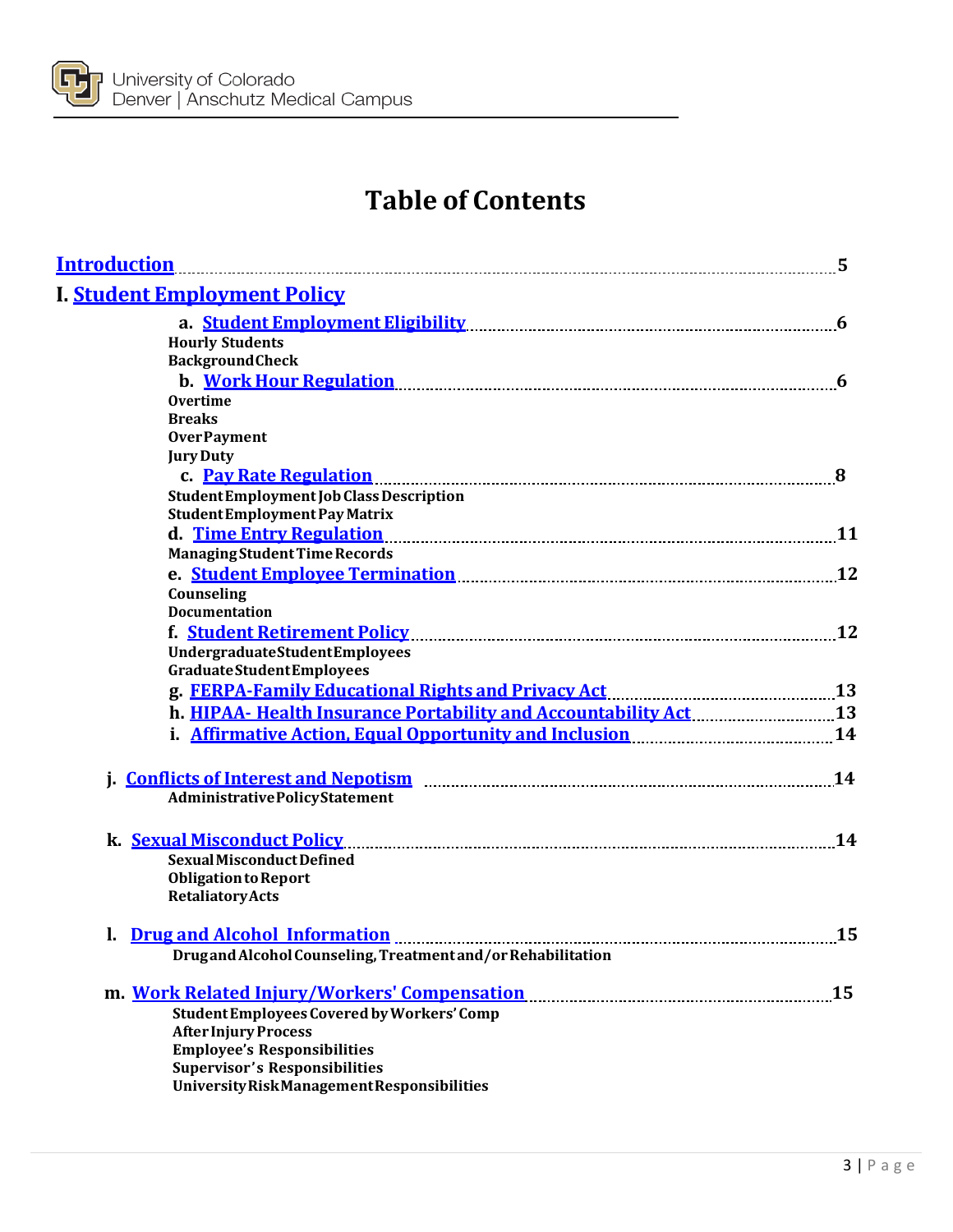| <b>II. Student Employee Information &amp; Policy</b>                                               |    |
|----------------------------------------------------------------------------------------------------|----|
| <b>Student Employee Responsibilities and Rights</b><br>а.                                          | 17 |
| <b>Gaining Student Employment</b><br>b.                                                            | 18 |
| <b>Required Training</b><br>$\mathbf{c}$ .                                                         | 18 |
| d. Student Employment Paperwork<br><b>On-Campus Employment Paperwork</b><br><b>BackgroundCheck</b> | 18 |
| e. Student Time Collection                                                                         | 19 |
| <b>III. On-Campus University Employer Responsibilities</b>                                         |    |
| a. General Employer Responsibilities                                                               | 20 |
| <b>b.</b> Hiring Student Hourly Employees                                                          | 20 |
| <b>FindingStudentEmployees</b>                                                                     |    |
| <b>HiringStudentEmployees</b><br><b>BackgroundCheck</b>                                            |    |
| c. Setting up Student Employees in HCM                                                             | 21 |
| <b>HCM Student Employee Setup Guide</b>                                                            |    |
| <b>Common Errors in Setting-up Work-Study Students in HCM</b>                                      |    |
| <b>Time Entry Regulations</b><br>d.                                                                | 22 |
| <b>Managing Student Time Records</b>                                                               |    |
| e. Student Employee Termination                                                                    | 23 |
| Counseling<br><b>Documentation</b>                                                                 |    |
|                                                                                                    |    |
| IV.<br><b>Appendix</b>                                                                             |    |
| <b>-Student Employee Letter of Offer</b>                                                           | 26 |
| <b>Student Employee Sample Job Description</b>                                                     | 27 |
| <b>-Student Employee Job Description Template</b>                                                  | 28 |
| -Student Employee Evaluation Form Template                                                         | 29 |
| <b>-Student Employee Disciplinary Action Form</b>                                                  | 31 |
| <b>Pay Rate Regulation</b>                                                                         | 33 |
| <b>-Student Employee Pay Matrix</b>                                                                | 34 |
| -Student Employment Job Class Descriptions                                                         | 35 |
| <b>V. Web Link References</b>                                                                      | 38 |
| VI. <i>Index</i>                                                                                   | 40 |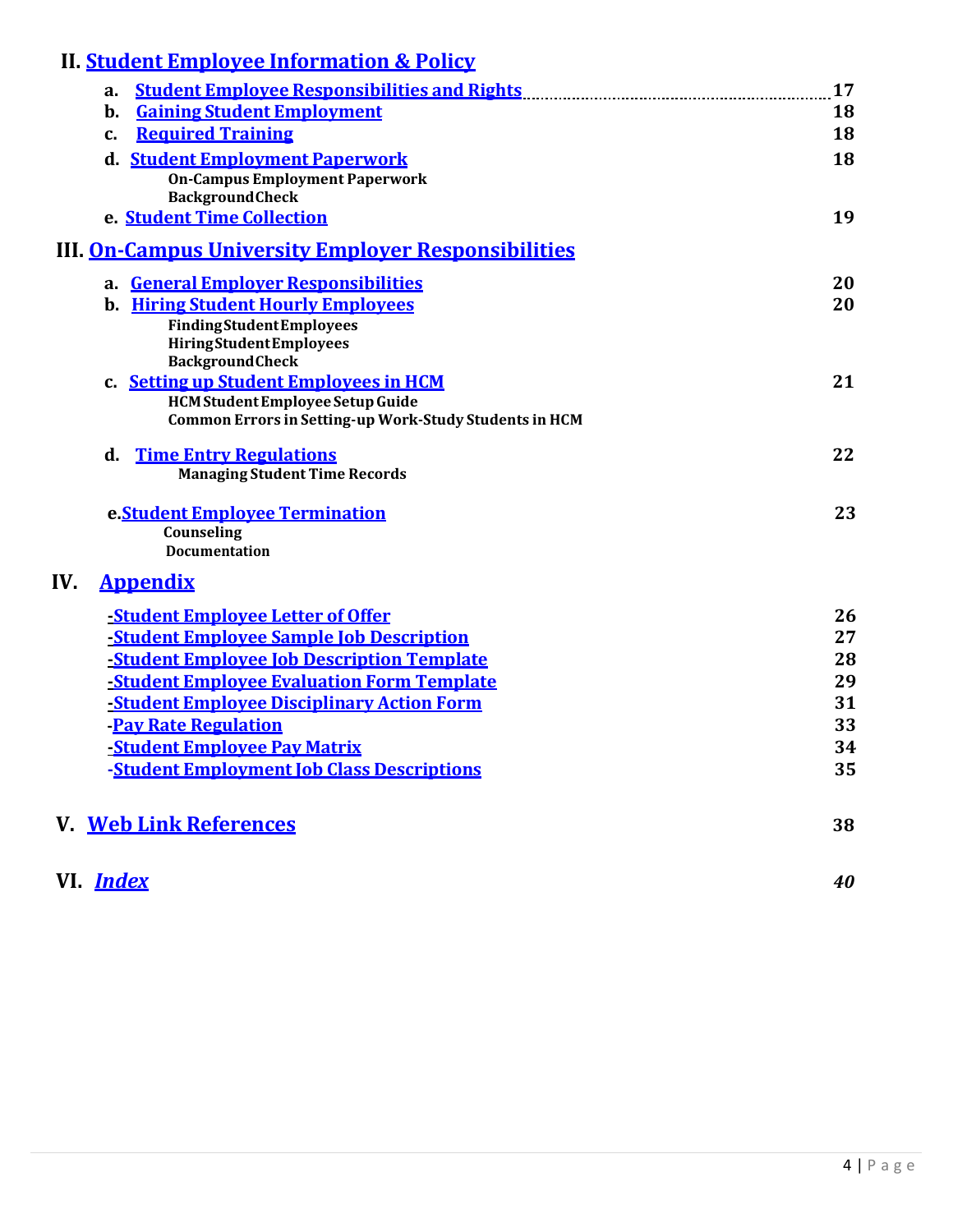*Student Employment Office*



## **Introduction Letter Student Employment Handbook**

<span id="page-4-0"></span>Dear Employers and Students,

The Student Employment Office presents this Student Employment Handbook to assist all the University of Colorado Denver │Anschutz Medical Campus student employees, supervisors, and personnel payroll liaisons (PPLs). This handbook is intended to help University affiliated employers manage, dictate, and implement the policies and regulation within the student employment program, and offer guidance to student employees.

This handbook includes information regarding undergraduate and graduate student hourly employees. In addition, this handbook will address work place issues such as; student retirement, employee termination, equal opportunity, nepotism, sexual misconduct, drugs and alcohol, and workers' compensation policies.

It is recommended that students read and understand their rights and responsibilities as a student employee before starting employment. It is also recommended that all employers are familiar with this handbook, and include the student portion of this handbook in every new student employee training.

The University of Colorado Denver | Anschutz Medical Campus Student Employment Office, would like to extend a thank you to the Boulder Campus Student Employment Office, for sharing information, policies, and procedures, along with other assistance in the completion of this handbook.

If there are any questions or concerns regarding this handbook, and/or questions regarding information not included in this handbook, please contact the Student Employment Office at: 303.315.1842 or by email at [studentemployment@ucdenver.edu.](mailto:studentemployment@ucdenver.edu)

Sincerely,

#### *Student Employment | Financial Aid & Scholarships*

*303.315.1842 | [studentemployment@ucdenver.edu](mailto:studentemployment@ucdenver.edu)* Office Location: Student Commons Building, 5105A Secure Document Upload: [www.ucdenver.edu/fadocs](http://www.ucdenver.edu/fadocs) *University of Colorado Denver | Anschutz Medical Campus ucdenver.edu | cuanschutz.edu*



Financial Aid & Scholarships UNIVERSITY OF COLORADO DENVER | ANSCHUTZ MEDICAL CAMPUS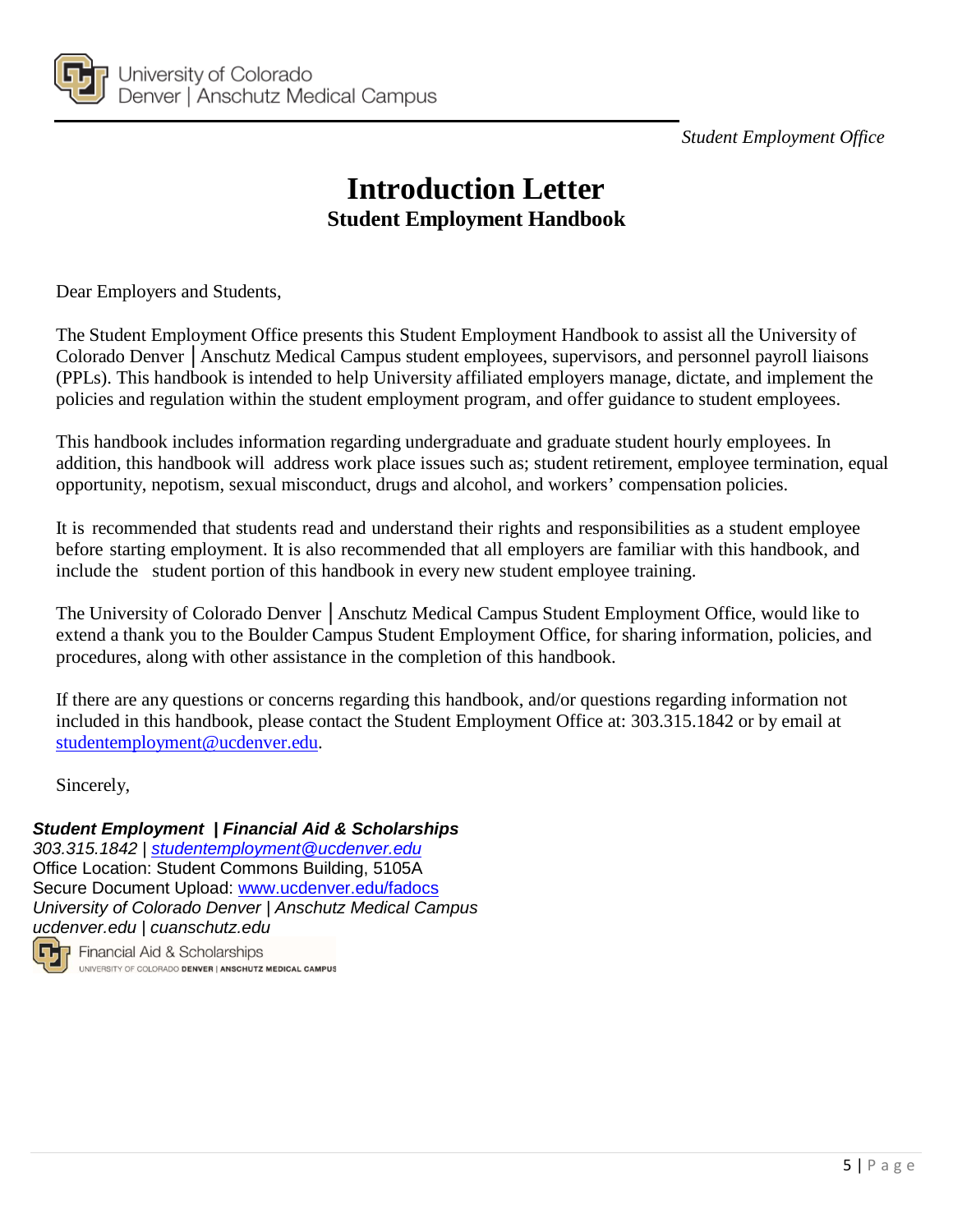### **StudentEmploymentPolicy**

**Student Hourly Positions**

#### <span id="page-5-2"></span><span id="page-5-1"></span>**Student Employment Eligibility**

#### *Hourly Students:*

All student employees (undergraduate, graduate and professional) must be enrolled during the semester in which they are employed. Student hourly employees may work in the summer if they are enrolled in a program.

**Please Note:** Student Hourly employees who are graduating may work to the end of the semesters pay period, and do NOT need to end their position after the last day of classes and/or finals week.

#### *\*Displacing regular workers, i.e. State Classified/Professional/faculty employees, by student employees is prohibited under: 34 CFR 675.20.\**

#### *Background Check:*

All student employees must complete the [University of Colorado Denver|Anschutz Medical Campus](https://forms.ucdenver.edu/secure/background_check_request) [Background](https://forms.ucdenver.edu/secure/background_check_request) Request Form, pursuant to the [University](https://www.cu.edu/ope/aps/5050) of Colorado Denver │ Anschutz Medical Campus Background [Investigations](https://www.cu.edu/ope/aps/5050) policy. Students **may not begin working** until the student has successfully passed a background check.

#### <span id="page-5-0"></span>**Work Hour Regulation**

Undergraduate student hourly employees are recommended to work **20 hours** a week throughout the Fall, Spring and Summer semesters while classes are in session. The maximum number of hours a student employee may work during the fall and spring semester is 25 hours per week or 50 hours per biweekly payroll period, provided no single week in that period exceeds 40 work hours. However, the maximum number of hours a student employee may work during the summer is **40 hours** per week.

Graduate and Professional student hourly employees are recommended to work **20 hours** a week throughout the Fall, Spring and Summer semesters while classes are in session. The maximum number of hours a student employee may work during the fall and spring semester is 25 hours per week or 50 hours per biweekly payroll period, provided no single week in that period exceeds 40 work hours. However, the maximum number of hours a student employee may work during the summer is **40 hours** per week.

International Students: In accordance with the Immigration and Naturalization Service (INS) regulations, international students may not work more than **20 hours per week—in total**, regardless of the number of positions—while classes are in session during the Fall and Spring semesters. During the Summer semester, and when the University is on an official break and/or no classes are in session, international students may work on campus in a *student hourly position*, up to, but not more than, 40 hours a week. Additional employment for international students is prohibited under [8 CFR 214.2  $(f)(9)(i)$  and at 22 CFR 62.23  $(g)(2)(iii)$ ].

Please see the Student [Employee](http://www.ucdenver.edu/about/departments/HR/HRPoliciesGuidelines/Documents/StudentWorkHoursPolicy.pdf) Work Hours policy for more information regarding student work hour regulation.

#### \*Scheduled work hours for all student employees (Work-Study and Student Hourly) must not conflict with students' *class schedule or academic progress.\**

Student employees may work multiple jobs however each student employee must inform each department of all additional/multiple jobs. The Student Employment Office does not recommend that a student have more than four (4) active positions at the same time though.

Employers should make sure that students are not working during the times they are scheduled to be in class. Auditors often review student time records to check for this type of situation. In cases when students report hours worked while they were scheduled to be in class, the employer should have documentation in the student's file regarding the extenuating circumstances that allowed them to work during this class time.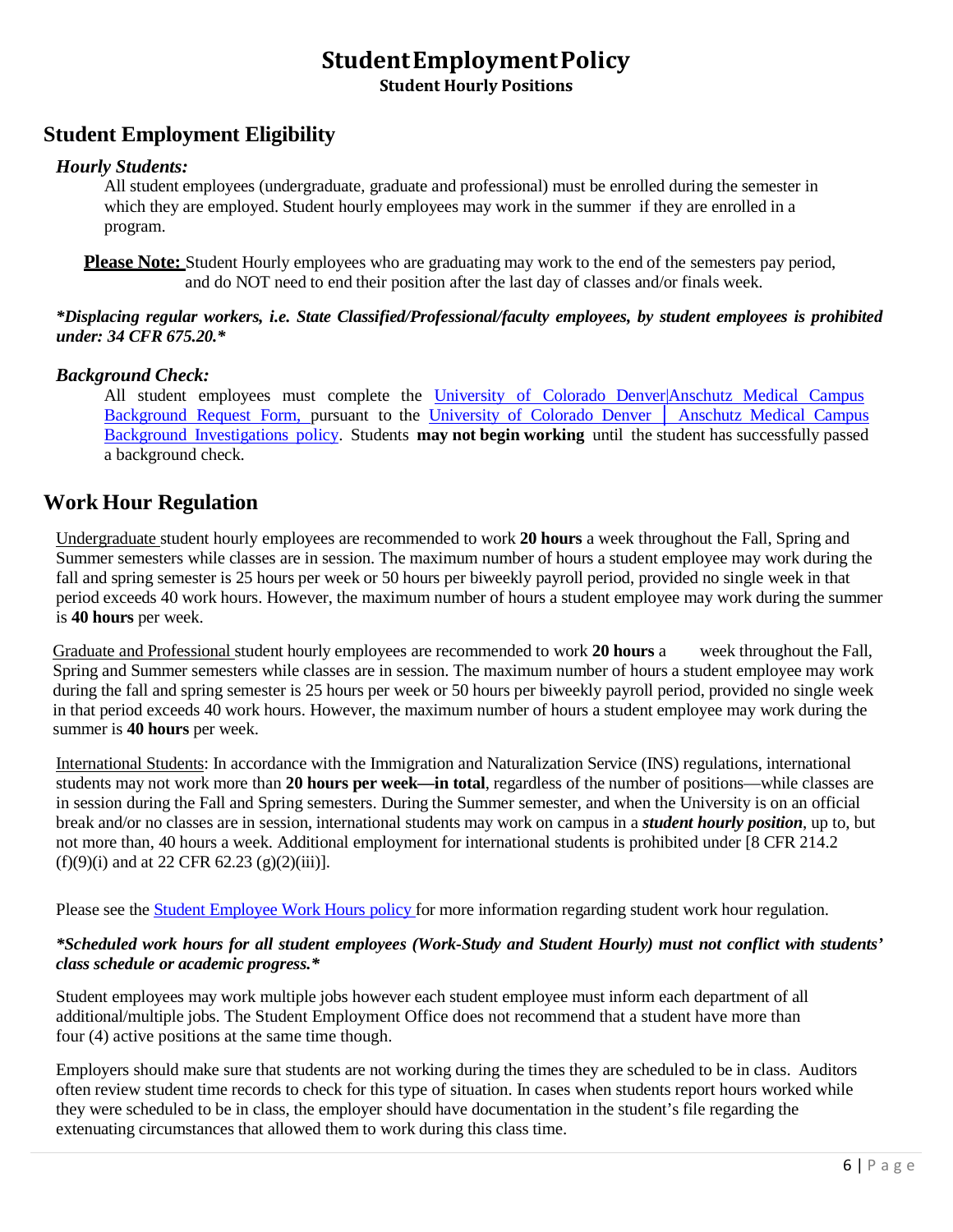Students are expected to work the agreed upon hours, be punctual, and satisfy all reasonable requirements of the employer with regards to performance and behavior standards of the job. The student should notify the employer **in advance** if unable to work any given day. It is recommended that this expectation be clearly communicated to the student at the interview and upon hiring. Employers should give clear instructions on who to notify, and how to notify (phone, email), if the student is unable to work or is running late.

It is the responsibility of the employer to work with the student to come up with a reasonable schedule that meets the employer's needs along with the student's academic needs. There will be times during the semester (i.e. midterms and finals) where student's schedules may need to be adjusted. Planning ahead of time will help reduce the inconvenience to the employer.

Students are to be paid **only** for hours worked. Employers cannot pay a student for anticipated hours. Supervisors must review the time record for accuracy to verify that the student is reporting the correct time.

#### *Overtime:*

<span id="page-6-0"></span>Student hourly employees are eligible for overtime. If employers have students that are working multiple jobs, it is the responsibility of the department(s) and of the employee to monitor the total hours worked in a given week across all jobs. If the total hours worked in the week are greater than forty hours (40) then the department where the employee works the 41st hour is required to pay the overtime. Departments should work out ahead of time who will be responsible for paying the overtime or agree to share the overtime charges. Please make sure students are aware of the overtime issues when working in multiple departments. Employers need to discuss with student that overtime must be pre-approved or can be grounds for termination. *All overtime must have prior approval by the supervisor.*

#### *Breaks:*

A student working a consecutive four-hour work period can be given a 15 minute break with pay. A student working a full eight-hour day can be given up to two 15 minute breaks with pay and a lunch break without pay. A student working more than five hours is entitled to a 30 minute lunch break without pay. It is recommended that students take this meal break of at least 30 minutes if they work more than 5 hours. Breaks should not be taken at the beginning or the end of the work period and are not cumulative. The breaks should be taken at times when they will not place an undue burden on the department. Employers and students can view the Colorado Department of Labor and [Employment's](https://cdle.colorado.gov/laws-regulations-guidance) regulations for breaks and meal periods.

#### *Over Payment:*

The collection of unearned wages paid in error to an employee is required by State Fiscal Rules, Chapter 9: Payroll, Rule 9-4. For more information please visit the Fiscal Rules [website.](https://www.colorado.gov/pacific/osc/fiscalrules) Whenever an overpayment of wages has occurred, the employing department must complete the Notice of Overpayment Adjustment form. For this form as well as more detailed information on overpayments to University employees, please see the **Employee** [Services Procedures](https://www.cu.edu/employee-services/docs?text=overpayment) Guide.

#### *Jury Duty:*

In accordance with the Code of Colorado Regulations, students who are called to serve for jury duty are entitled to compensation. Students are paid their actual hourly rate for any normally scheduled work that occurs during the first three days of jury duty served. **Compensation for jury duty must be paid 100% out of departmental hourly funds.** If the student receives any jury pay from the court, they are not required to turn in hours to the University to receive regular pay. Students must notify their supervisor immediately that they must attend jury duty and should provide supervisors with documentation from the court, indicating the dates that they served for jury duty. For more information regarding this policy, please click [here.](https://www.cu.edu/employee-services/collaborative-hr-services/cu-system-administration/employee-resources/jury-leave)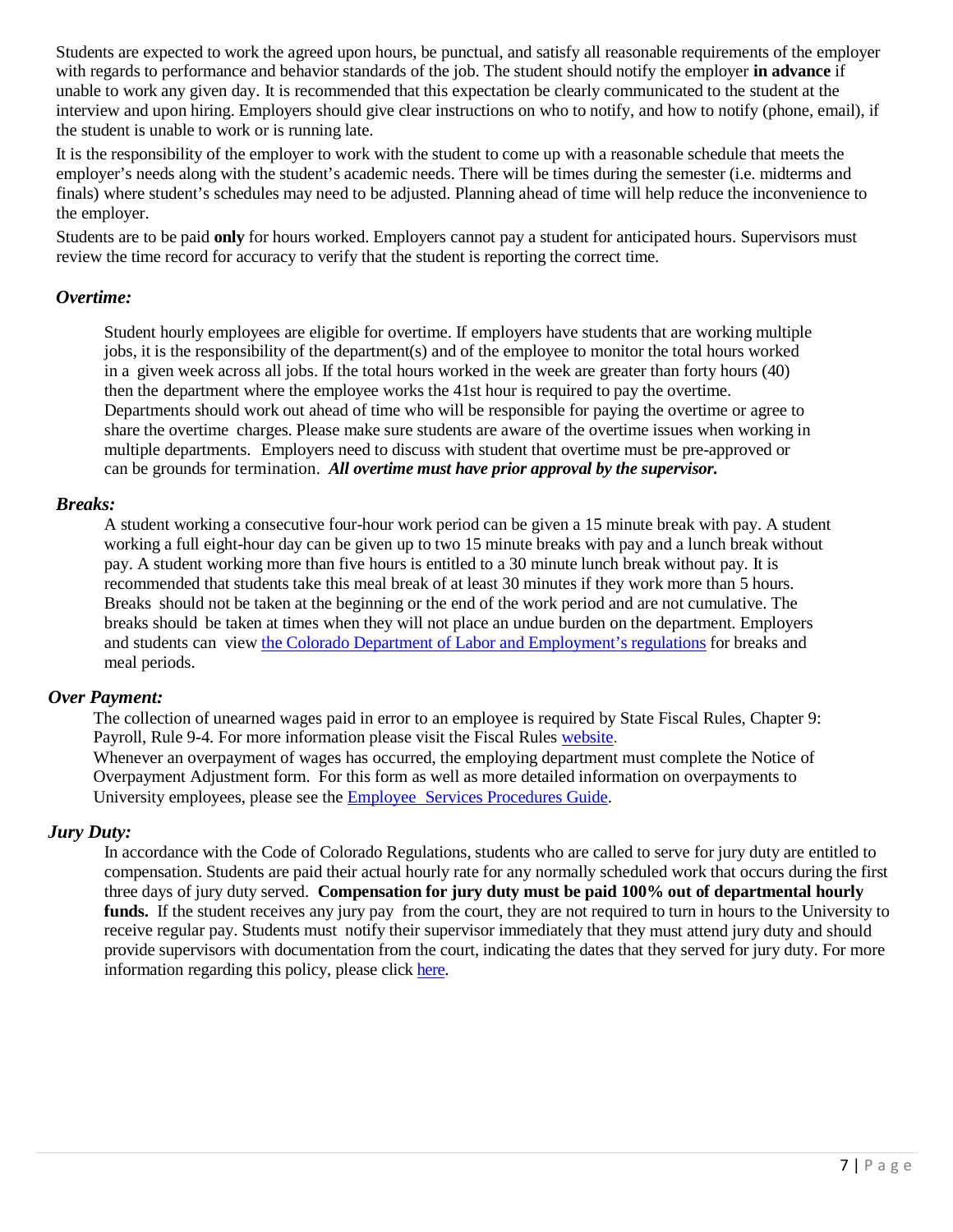#### <span id="page-7-0"></span>**Pay Rate Regulation**

Supervisors are responsible for setting the hourly pay rate of their student employees in accordance with the current [Student Employment](#page-35-0) Job Class Descriptions, and the Student [Employment](#page-34-0) Pay Matrix (both below). Student employees *cannot be paid below* the minimum wage standard, which is specified in the Student Employment Pay Matrix, and dictated be State and Federal regulation. Student employees must be paid at or above the State or Federal minimum wage, whichever is higher at any given time. Established pay rates are recommended for each level of student employment but Schools and Colleges have the discretion to set their own rates based on current state and local minimum wage and available budget.

More information on the Colorado minimum wage is available on the Department of Labor and Employment [website.](https://cdle.colorado.gov/)

If a student is being paid a fixed fee for a project, the hours to complete the project must be taken into account when calculating the payment total to ensure the wages are at or above the minimum wage standard.

When changing the student's pay rate, first determine if the new pay rate still coincides with the pay range associated with the student's job code/class. If the new rate still coincides with the range, enter new amount and approve the change. If the new rate falls outside of the current code/class, employers will need to make sure the student's job description has changed and the student's job code/class is updated within *Position Data* in HCM.

#### *Student Employment Job Class Descriptions:*

**STUDENT ASSISTANT I Job Code = 4101 Pay Range = \$15.00 to \$16.00 (AMC); = \$15.87 to \$16.87 (DC)**

This class describes unskilled or entry-level training positions. These positions generally perform one identifiable set of duties so there is little variety. There is no latitude for altering the sequence of processing steps, determining own methods, or exercising significant judgment. Very specific instructions are clearly stated and readily available. This class may be used as a training level for a higher class.

**Some examples of work or positions may include:** filing, reception, sorting and routing mail, unskilled typing/word processing, unskilled lab helper (e.g. clean-up, preparation of solutions), custodian, food service worker, and library assistant/aide.

#### **STUDENT ASSISTANT II Job Code = 4102 Pay Range = \$15.00 to \$17.00 (AMC); = \$15.87 to \$17.87 (DC)**

This class describes routine and repetitive work where there is variation in duties requiring some judgment. These positions require little, if any, previous or specific knowledge, skill or experience. Employees often perform tasks which require the use of special equipment or tools (e.g. standard lab equipment, duplication equipment, grounds equipment, computer access or entry of data, or operation of audio-visual equipment). Assignments may include latitude for altering the sequence of processing steps by choosing alternatives from a standard set of procedures. Training positions receive the necessary preparation for entry to a higher class.

**Some examples of work or positions may include:** switchboard operation, groundskeeper, building security guard, day care aide, library assistant, clerical/office/staff assistant, manual labor, audio-visual technician, parking attendant (issuance of citations), data entry operator, grader, testing assistant, art model, childcare aide, duplicating and printing assistant, music assistant, lab helper with minimal responsibility, and receptionist (closely supervised).

#### **STUDENT ASSISTANT III Job Code = 4103 Pay Range = \$15.00 to \$18.00 (AMC); = \$15.87 to \$18.87 (DC)**

This class describes developmental and/or semi-skilled positions requiring the application of various knowledge and experience. These employees usually perform more independently and require less supervision of detail. Duties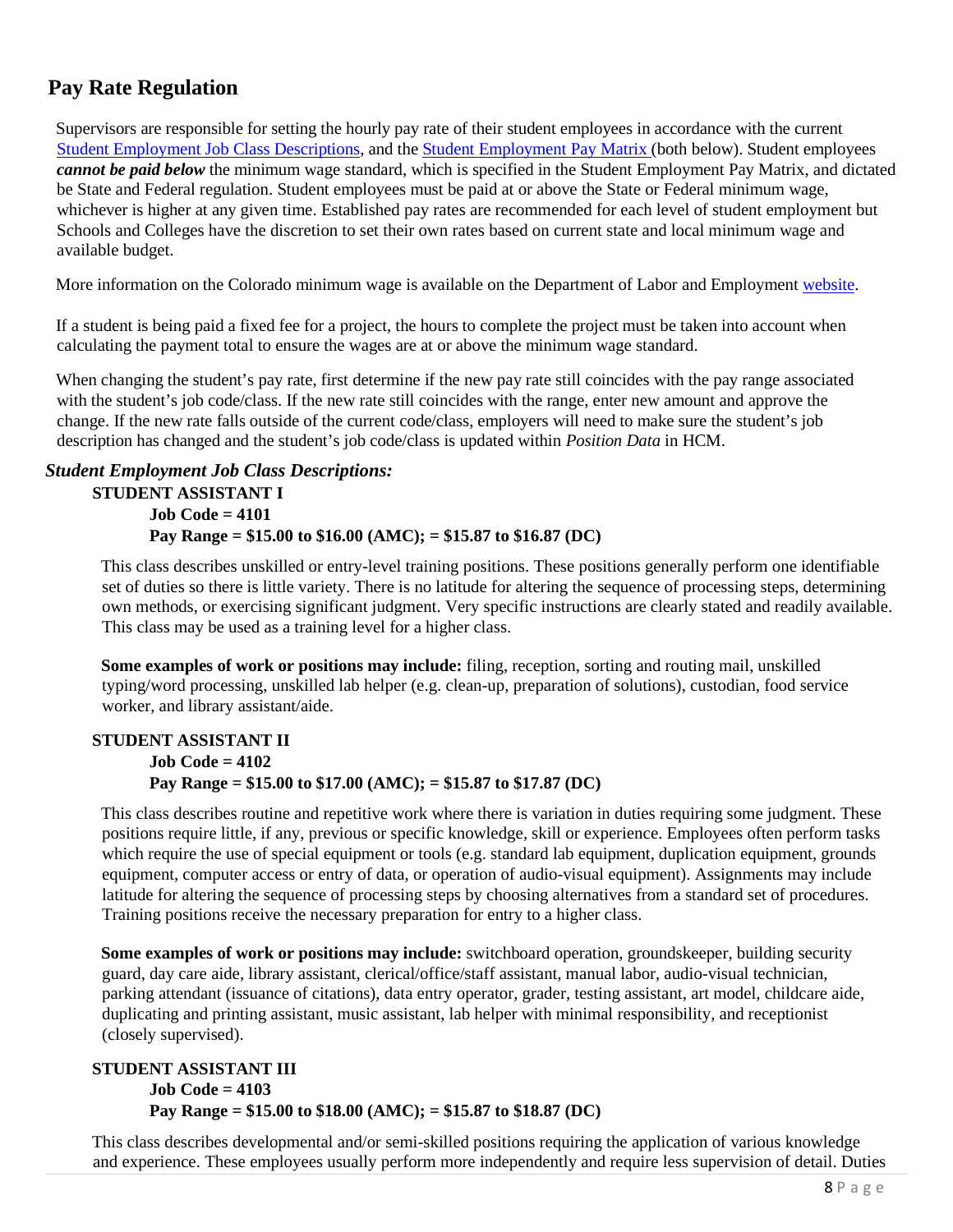may involve greater variety. Work generally requires 1-2 semesters or previous experience, course work or training. This class may be used to provide further training for a higher class.

**Some examples of work or positions may include:** skilled typing, lead-worker, police dispatcher, cook's assistant, lab assistant (e.g. assisting with or running routine tests, experiments, or analysis given specific procedures but requiring some judgment in the execution), public safety guard, vehicle driver, 2nd year clerical/office/support assistant, computer operator, day care group leader, security worker, technical assistant, peer advisor, cashier (entry), police dispatcher intern, clerk typist, word processor, secretary, student assistant, tutor/grader, administrative assistant, nursing assistant, laboratory researcher (some supervision), course evaluator or skilled data entry worker.

#### **STUDENT ASSISTANT IV Job Code = 4104 Pay Range = \$15.00 to \$19.00 (AMC); = \$15.87 to \$19.87 (DC)**

This class describes full operating and/or skilled positions. Employees perform independently and require minimal supervision. Instruction is provided only for new or unusual situations. Employees possess all the relevant knowledge, experience or skill to perform duties independently. Generally requires 3-4 semesters or equivalent experience.

**Some examples of work or positions may include:** accounting technician, bus driver, microcomputer specialist, draftsperson, electronic technician, or storekeeper.

#### **STUDENT ASSISTANT V Job Code = 4105 Pay Range = \$15.00 to \$20.00 (AMC); = \$15.87 to \$20.87 (DC)**

This class describes supervisory and/or advanced level positions. Supervisory employees supervise three or more subordinate student employees, including the authority to make hiring selections, schedule work and approve leave, and counsel employees on performance. Duties at the advanced level are typically more complex. Employees perform without direct supervision except for infrequent occasions involving the most complex situations. Work is typically reviewed for end result. Generally, requires student to be 1-2 semesters short of degree and/or possess several years of experience.

**Some examples of work or positions may include:** food service student supervisor, lab assistant supervisor, clerical supervisor, day care group leader, custodial supervisor, computer programmer (requires original coding), advanced technical accounting, advanced lab assistant (runs own subjects, may supervise lab helpers), web page administrator, statistical analyst, program specialist, student services specialist, photographer, statistical analyst, research technician, program specialist, teaching assistant, accounting technician, hospital assistant (in clinics, records departments, etc.), or various other positions in which this employee supervises 3 or more subordinate employees.

#### **STUDENT ASSISTANT VI Job Code = 4106 Pay Range = \$15.00 to \$25.99 (AMC); = \$15.87 to \$26.86 (DC)**

This class describes second level supervisory, graduate level positions and/or positions requiring highly advanced skills. Supervisory employees supervise three or more subordinates with at least one as Student Assistant III. Graduate level employees possess the appropriate bachelor's degree and/or apply the knowledge gained to the assignment. [This job class should not be confused with the student faculty 1500 series job classes].

**Some examples of work or positions may include:** research assistant, graduate tutor/grader, and graduate teaching assistant, entry level accountant, advanced lab work (requiring specialized knowledge), library technician, student advisor, or peer counselor. Some UCCS examples of work or positions may include: teaching assistant, entry level accountant, library technician, student services specialist, computer programmer (highly advanced), engineering specialist, grant writer, community worker, mental health worker, electronic specialist, engineering specialist, entry level accountant, advanced lab work, student advisor, peer counselor, library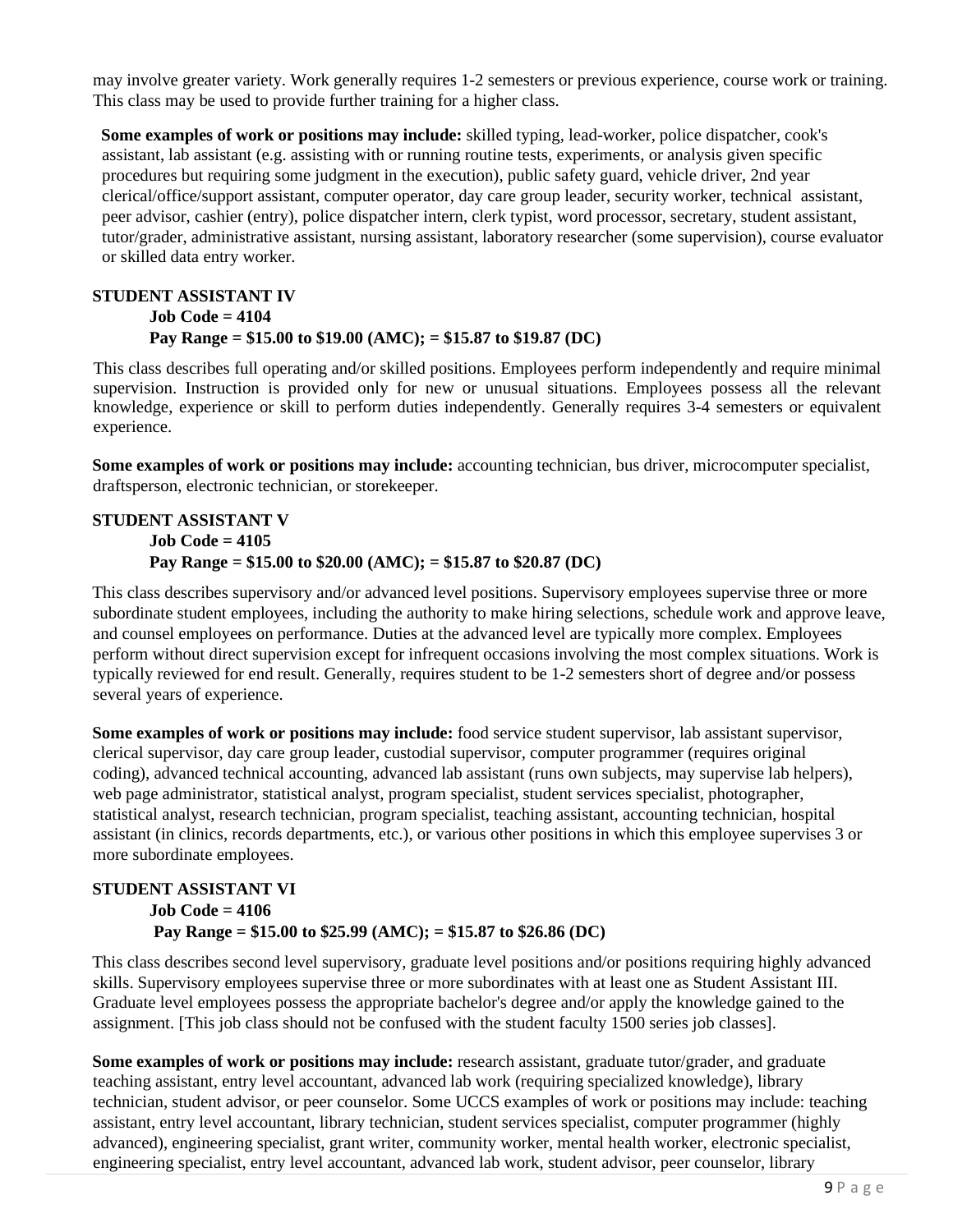technician, project coordinator, independent lab researcher, learning resource center coordinator, grant writer, editor (for professional publications and research presentations), outreach program coordinator, statistician, research presenter, graduate school assistant (epidemiology, medical physics, etc.), health care assistant (emergency room care associate, clinic assistant, etc.), engineering assistant, or various other positions in which employee supervises 3 or more subordinate employees including at least one Student Assistant III.

#### **STUDENT ASSISTANT HIGH/TRADE SCHOOL/OTHER SCHOOL Job Code = 4301 Pay Range = \$15.00 to \$28.37**

This job class describes a high school, trade school or "other" (as defined by each campus) student who is working for the University of Colorado.

#### **Student Employment Pay Matrix:**

| <b>STUDENT ASSISTANT Job Titles, Codes &amp; Pay Ranges</b> | <b>ANSCHUTZ MEDICAL CAMPUS</b> |                | 1/1/2022       |
|-------------------------------------------------------------|--------------------------------|----------------|----------------|
| <b>Job Class Title</b>                                      | <b>Job Code</b>                | <b>Minimum</b> | <b>Maximum</b> |
| <b>Student Assistant I</b>                                  | 4101                           | \$15.00        | \$16.00        |
| <b>Student Assistant II</b>                                 | 4102                           | \$15.00        | \$17.00        |
| <b>Student Assistant III</b>                                | 4103                           | \$15.00        | \$18.00        |
| <b>Student Assistant IV</b>                                 | 4104                           | \$15.00        | \$19.00        |
| <b>Student Assistant V</b>                                  | 4105                           | \$15.00        | \$20.00        |
| <b>Student Assistant VI</b>                                 | 4106                           | \$15.00        | \$25.99        |
| Off-Campus                                                  | 4201                           | \$15.00        | \$28.37        |

| <b>STUDENT ASSISTANT Job Titles, Codes &amp; Pay Ranges</b><br>1/1/2022<br><b>DENVER CAMPUS</b> |                 |                |                |
|-------------------------------------------------------------------------------------------------|-----------------|----------------|----------------|
| <b>Job Class Title</b>                                                                          | <b>Job Code</b> | <b>Minimum</b> | <b>Maximum</b> |
| Student Assistant I                                                                             | 4101            | \$15.87        | \$16.87        |
| <b>Student Assistant II</b>                                                                     | 4102            | \$15.87        | \$17.87        |
| <b>Student Assistant III</b>                                                                    | 4103            | \$15.87        | \$18.87        |
| <b>Student Assistant IV</b>                                                                     | 4104            | \$15.87        | \$19.87        |
| <b>Student Assistant V</b>                                                                      | 4105            | \$15.87        | \$20.87        |
| <b>Student Assistant VI</b>                                                                     | 4106            | \$15.87        | \$26.86        |
| Off-Campus                                                                                      | 4201            | \$15.87        | \$29.24        |

<span id="page-9-0"></span>Article XVIII, Section 15, of the Colorado Constitution requires the Colorado minimum wage to be adjusted annually for inflation, as measured by the Consumer Price Index used for the State of Colorado.

#### **Time Entry Regulation**

Supervisors of students are responsible for facilitating time collection within their departments through the Departmental Payroll Liaison (PPL). The Student Employment Office is responsible for managing the time entry process for all Off-Campus Work-Study Employers (including students working in MSUD/CCD/AHEC/UCH/etc.).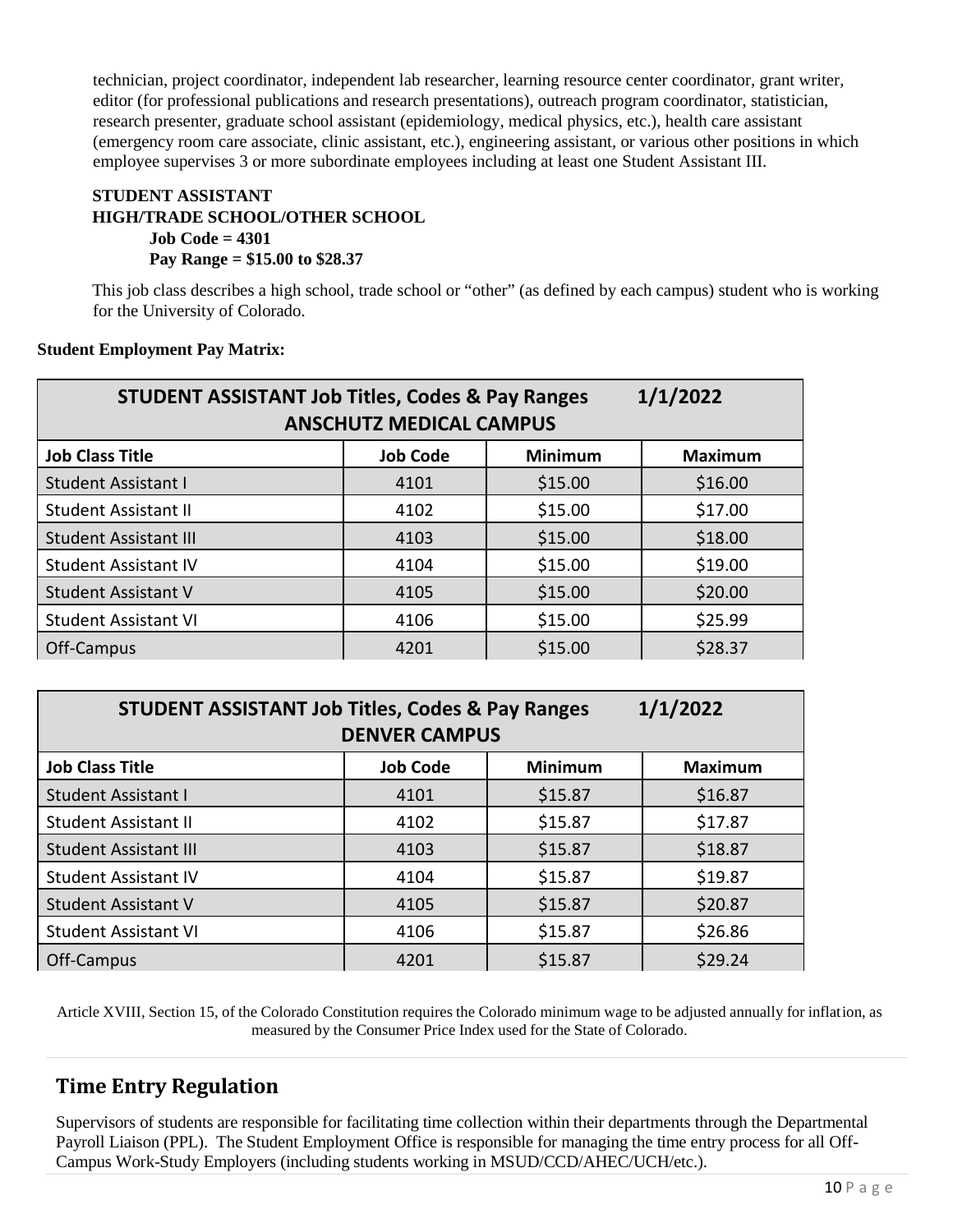Students must complete bi-weekly time records listing time in & time out for each day worked. The hours reported on these time records must then be entered onto HCM Time Collection Pages. The signed hard copy of the time record must be kept on file with the employing department for a minimum of 3 years (5 years recommended). Departments with contracts and grants are required to retain records for 3 years (5 years recommended) from submission of final expenditure reports on all contracts and grants. For work-study students, federal and state programs require departments to obtain the time record for 3 years (5 years recommended) from the end of the award year.

PLEASE NOTE: Students are to be paid **only** for hours worked. Employers cannot pay a student for anticipated hours. Supervisors must review the time record for accuracy to verify that the student is reporting the correct time. **Supervisors and students CANNOT hold hours in anticipation of a work-study award. Students must be paid hourly, until the date work-study has been awarded.**

Supervisors and students must adhere to the time collection deadlines and facilitate time collection with the department Personnel Payroll Liaison (PPL). Time Collection deadlines are available on the CU [Denver|CU](https://www.cu.edu/hcm-community/pay-employees/payroll-production-calendars) Anschutz [Human](https://www.cu.edu/hcm-community/pay-employees/payroll-production-calendars) [Resources](https://www.cu.edu/hcm-community/pay-employees/payroll-production-calendars) payroll calendar and the [Student Employment Office \(SEO\) bi-weekly payroll calendar.](http://www.ucdenver.edu/student-services/resources/CostsAndFinancing/FASO/Do/StudentEmployment/Documents/2019-2020/2019-2020%20Student%20Employment%20Bi-Weekly%20Payroll%20Calendar.pdf)

Since students are not eligible/entitled to fringe benefits they cannot receive benefits in exchange for work such as retirement, vacation, sick leave, snow days, unemployment and/or paid holidays (Students are eligible for Jury Duty pay, please see page 5). To assist employers in managing student time records, we would like to suggest the following:

#### **Managing Student Time Records:**

- -Keep time sheets or time cards (if using an automated system) in one location where only the supervisor has access to them. Student employees should be given access only when they sign in and out. Time worked may be entered into the leave portal in lieu of the above.
- -Have the student sign/punch in and out on his/her time record on a daily basis (i.e. do not have him/her fill out the entire time record at the end of the pay period). This should eliminate any errors.
- -If the student makes an error while filling out the time record and supervisors need to change the information on the time sheet, cross it out and legibly write next to the old information. Do not use white out to correct errors on the time sheet; the supervisor should initial the changes.
- -Make sure the student has a supervisor that is aware of and can verify the student's time in and time out. An appropriate person should be designated to sign off on the time record in the supervisor's absence (i.e. vacation or sick). Employers should notify student employee who the backup person will be for the department.
- -Both the supervisor and the student must sign the paper time record. Supervisors cannot sign the student's time record for them. Students must sign to certify that "the hours and minutes shown herein are a complete and accurate record of time worked each day and for the reporting period." Supervisors or their designee will approve time entered through the leave portal if the leave portal is used in lieu of paper time keeping.
- -Under no circumstances should the time record be returned to the student after the supervisor has signed it.

-State Procedure P-3-35 states "Time worked must be recorded in 15 minute units (round to the nearest quarter hour). Example: if a student punches in at 7:11 employers should round the time to 7:15 and they left at 4:25 – round the time to 4:30. Using these rounded figures, the student worked 9.25 hours for the day.

#### *\*15 minutes = .25 of an hour \*30 minute = .50 of an hour \*45 minutes = .75 of an hour*

If your department discovers the reporting of fraudulent information, you must first conduct an internal audit. The student name should only be forwarded to the Student Employment Office, if it involves a work-study student employee.

#### <span id="page-10-0"></span>**Student Employee Termination**

Students are '**at will**' employees; this means the hiring department can terminate a student at any time. Student employees may also be terminated for performance related or disciplinary reasons, such as: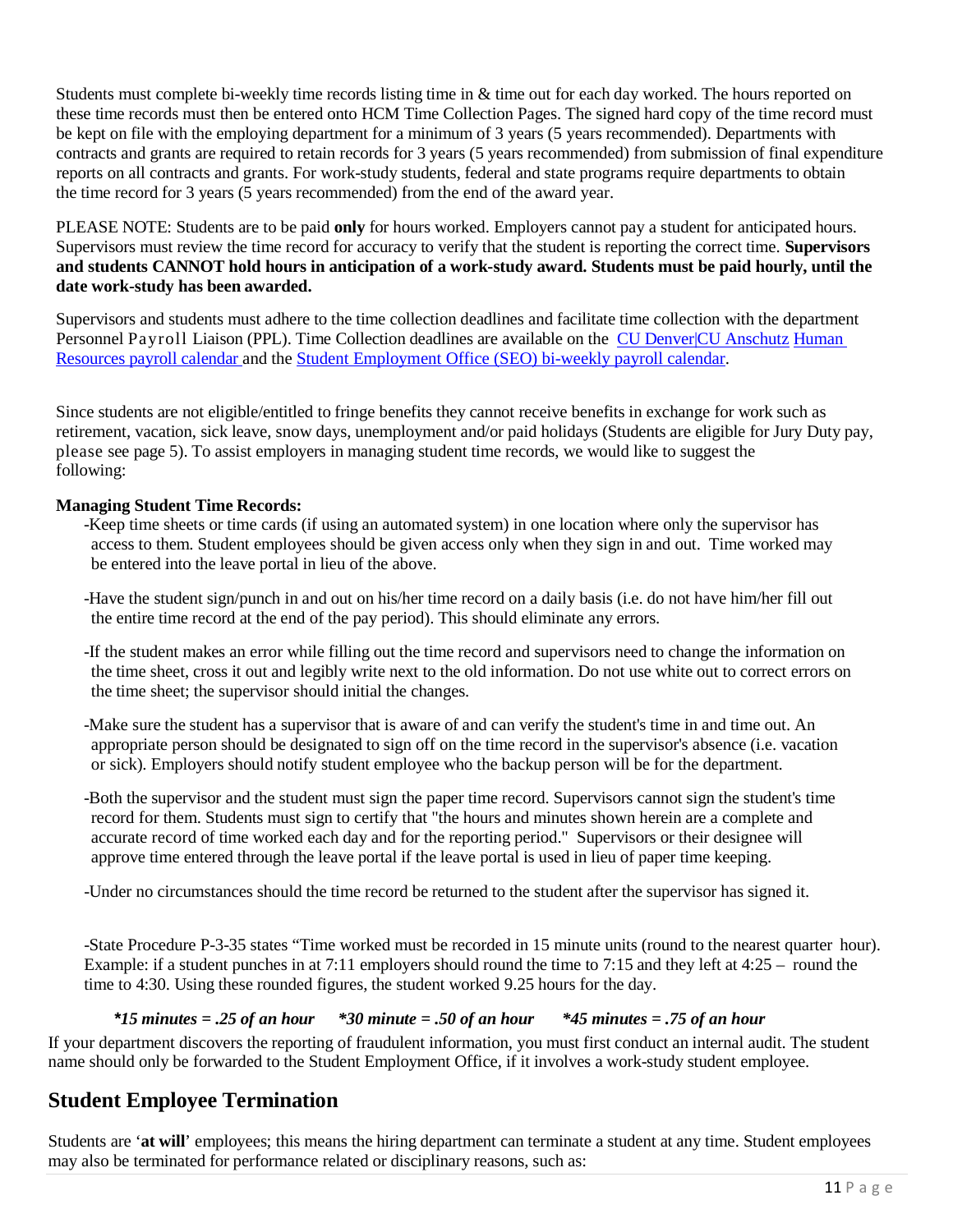-Lack of performance or attendance

-Falsifications of timesheet

-Releasing of restricted information

-Theft

-Unauthorized or fraudulent use of equipment and/or property

-Violation of University policies and procedures

It is recommended, if possible, that a reasonable (approximately two weeks) notice be given. Before terminating a student, we recommend:

#### *Counseling***:**

The student should be informed of the unsatisfactory performance or behavior and given an opportunity to correct it. You should be specific about what you expect from the student. If the students think they need more training, arrange a training schedule.

#### *Documentation:*

Keep a record of all attempts to talk to or contact the student, and specifically what you have asked the student to do, in-order to correct the unsatisfactory performance/behavior. After two weeks, evaluate the student again, and document the results.

In addition to terminating a student for unsatisfactory performance, a student employee may be terminated for reasons of budget constraints, completion of project, lack of work, and other such valid reasons unrelated to job performance. The employer should give the student a two-week written notice that states the reason for termination.

If the student's performance continues to be unsatisfactory after counseling and a reasonable opportunity to improve, the student may be terminated. When possible, departments should provide a two-week written notice prior to terminating a student with cause, except in cases of flagrant, willful violation of University or Agency rules, or in cases where the student has been told in counseling attempts that the next occurrence of a behavior will result in termination. Contact Human Resources, 303-315-2700 with questions and guidance regarding student employee termination for cause.

**At the time of termination, employers must immediately inform Employee Services of the student termination and**  request, within 6 hours, a hand drawn check must be processed for the hours worked by the terminated student. You can find the *[Hand-drawn](https://www.cu.edu/sites/default/files/policies/docs/Handdrawn_Warrant_Request%20rev_13.08.23%20%20Node%20963.pdf) Warrant Request* form [here.](https://www.cu.edu/hcm-community/policies/hand-drawn-warrant) Please make sure that the student has completely filled out his/her time sheet, including signature, for the hours worked during the pay period at the time of termination.

#### <span id="page-11-0"></span>**Check-Out Notification:**

Each student who is terminated, for resignation or other reason, must have a [Check-Out Notification](http://www.ucdenver.edu/about/departments/HR/resourcesforemployees/employeecategories/Pages/studentworkers.aspx) filled out if the student is no longer attending or employed by the university. Please check with the student before submitting the form to ensure that they are not employed in another department or still enrolled in courses.

#### <span id="page-11-1"></span>**Student Retirement Policy**

Federal law requires Undergraduate student employees to be enrolled in a minimum of 6 credit hours, and Graduate student employees a minimum of 3 credit hours, for the term in which they are employed, to be exempt from the Colorado Student Retirement Plan. To comply with the Revenue Reconciliation Act of 1990, the following students are **REQUIRED** to enroll in the Student Retirement Plan:

#### *Undergraduate Student Employees:*

- -Academic Year: Students enrolled in less than 6 credits for the academic year (Fall & Spring), will be subject to student retirement.
- -Summer: Students enrolled in less than 6 credits for the summer (total credit hours of all summer terms), will be subject to student retirement.
- -Student employees whose normal work schedules are 40 or more hours per week (across all jobs with the University) will be subject to student retirement, regardless of the number of credits in-which they are enrolled.

#### *Graduate and Professional Student Employees:*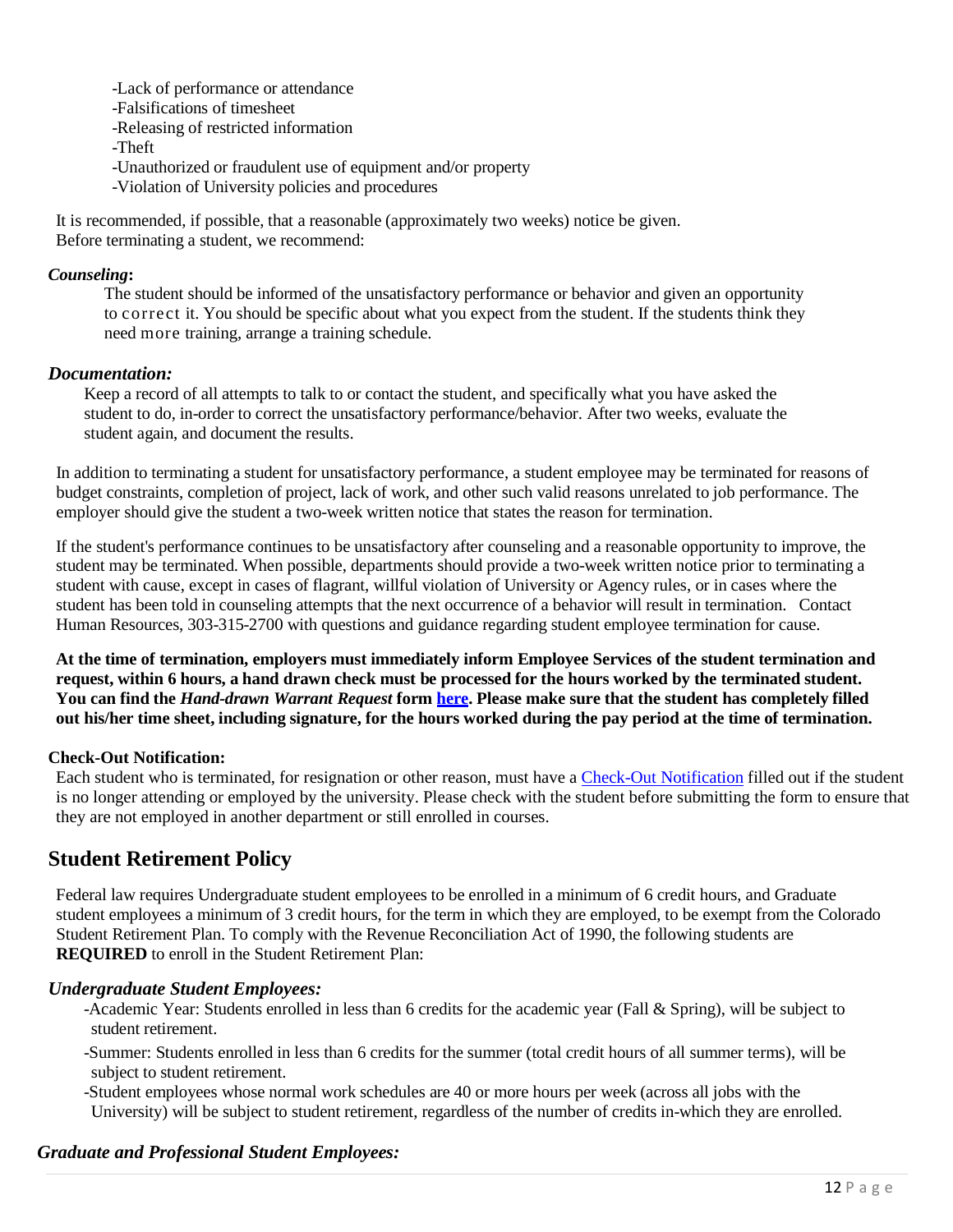- -Academic Year: Students enrolled in less than 3 credit hours for the academic year (Fall & Spring), will be subject to student retirement.
- -Summer: Students enrolled in less than 3 credits for the summer (total credit hours of all summer terms), will be subject to student retirement.
- -Student employees whose normal work schedules are 40 or more hours per week (across all jobs with the University) will be subject to student retirement, regardless of the number of credits in-which they are enrolled.

**Exemption** - If the Graduate student employee is in the last academic term of a course of study and is enrolled in the number of credit hours needed to complete the degree requirements, the student will qualify for exemption from the Student Retirement Plan for that academic term, even if the student employee is enrolled in less than the number of hours stated above.

**Exemption** - Dissertation or thesis - a graduate student who have **completed all the academic classes required for the advanced degree**, and whose remaining enrollment consists of the dissertation or thesis, will be considered as a graduate student with half-time status for purposes of the Student Retirement Plan.

**PLEASE NOTE:** All student employees who are enrolled in high school, trade school, or any schools, other than the University of Colorado, are subject to the Student Retirement Plan.

As of January 1, 2011, students will no longer be frozen in time for retirement purposes. Students will be switched to retirement or no retirement based on their enrollment units during each bi-weekly payroll process. The payroll process will check the student's enrollment status and will update the student's "Empl Class", in HCM accordingly. To ensure that students are initially set up correctly in HCM for student retirement purposes, we recommend that departments determine students' enrollment status at the beginning of each semester.

To find additional information regarding the University of Colorado student retirement policy, please click [here.](https://www.cu.edu/employee-services/benefits/student-employee-retirement)

To find additional information regarding Social Security publications, including information about exceptions to each provision above, please visit the [SSA website.](http://www.socialsecurity.gov/)

#### <span id="page-12-0"></span>**FERPA-Family Educational Rights and Privacy Act**

FERPA is a federal law designed to protect the privacy of educational records, to establish the right of students to inspect and review their education records, and to provide guidelines for the protection of inaccurate and misleading data through informal and formal hearings. Student employees are protected by FERPA guidelines. Keep issues regarding a student employee private, just as you would for permanent employees.

To find additional information regarding FERPA guidelines, please visit the Office of the Registrars [website.](http://www.ucdenver.edu/student-services/resources/Registrar-dev/StudentServices/Policies/Pages/default.aspx)

#### <span id="page-12-1"></span>**HIPAA-Health Insurance Portability and Accountability Act**

The HIPAA Privacy Rule regulates the use and disclosure of individually identifiable health information and gives individuals the right to determine and restrict access to their health information. The HIPAA Security Rule requires that reasonable and appropriate technical, physical, and administrative safeguards be taken with electronic individually identifiable health information. Specifically, ensuring the confidentiality, integrity, and availability of all electronic protected health information created, received, maintained or transmitted.

To find additional information regarding HIPAA guidelines, please click [here.](http://www.ucdenver.edu/research/ORC/HIPAA/Pages/Policy.aspx)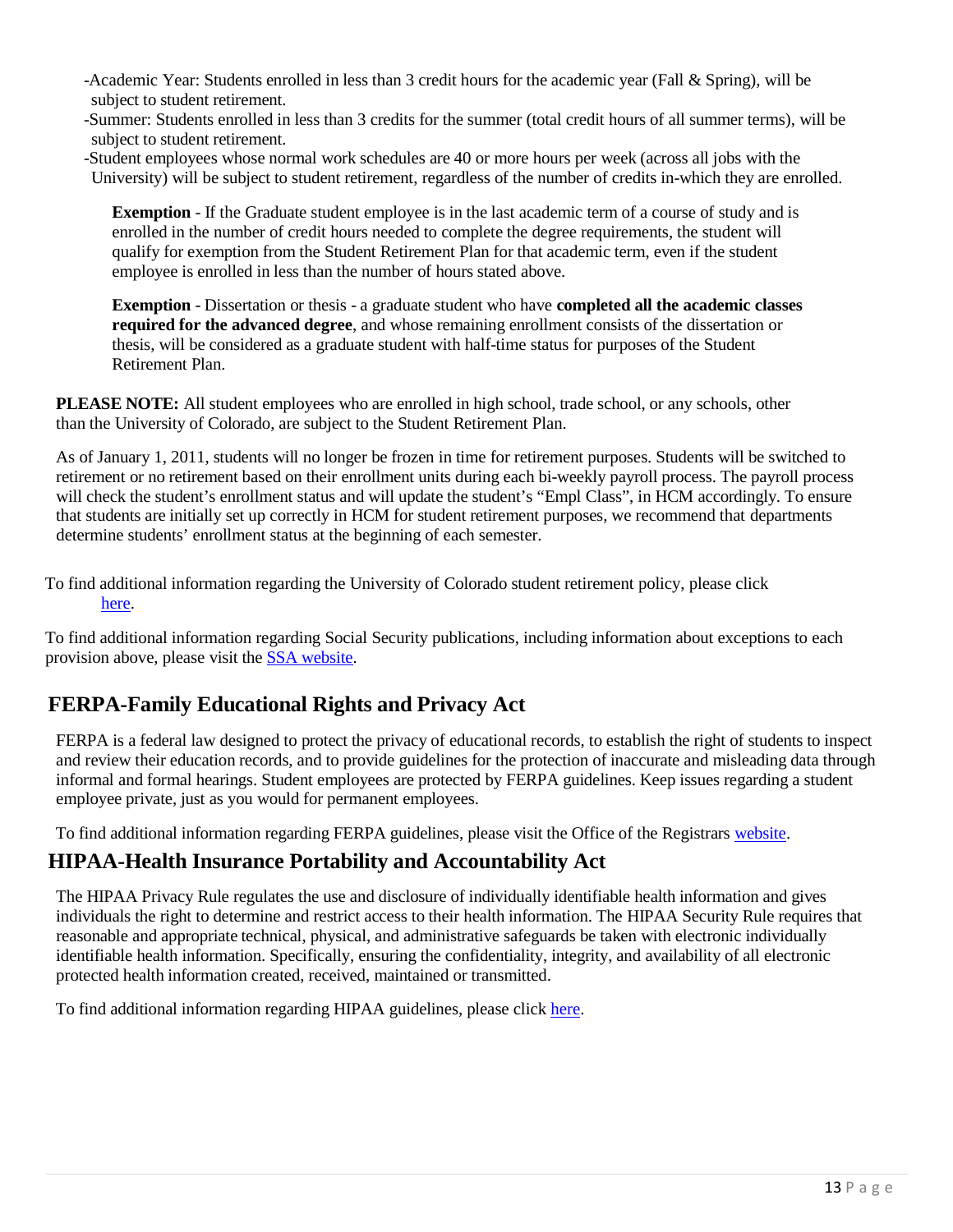#### <span id="page-13-0"></span>**Affirmative Action, Equal Opportunity and Inclusion**

The University of Colorado Denver │Anschutz Medical Campus does not discriminate on the basis of race, color, national origin, sex, age, disability, creed, religion, or veteran status in admission and access to, and treatment and employment in, its educational programs and activities. The University takes affirmative action to increase ethnic, cultural, and gender diversity; to employ qualified disabled individuals; and to provide equal opportunity to all students and employees.

The University of Colorado Denver │Anschutz Medical Campus is committed to enhancing the inclusion of its work force and its student body. Inclusion among faculty, staff, and administrators provides role models and mentors for students, who will become leaders in academia and in the larger society, and ensures that a broad array of experiences and world views inform and shape teaching, research, service, and decision making at the University of Colorado Denver │ Anschutz Medical Campus. For more information please see the University's Administrative Policy Statement [here a](https://www.cu.edu/ope/aps/5001)nd the CU Denver|CU Anschutz Office of Equity [here.](https://www.cu.edu/ope/aps/5014)

#### <span id="page-13-1"></span>**Conflicts of Interest and Nepotism**

**Since 1972 it has been the Policy of the Board of Regents that:** University administrators, faculty and staff shall not participate in institutional decisions involving direct benefits such as appointments, retentions, promotions, salaries, leaves of absence, or awards to members of their immediate families. The principle of anti-nepotism shall not be used as a criterion against appointment or employment at the University of Colorado. Immediate family includes spouses, children, parents, grandparents, grandchildren, brothers, sisters, nieces, nephews, uncles, aunts, first cousins, fathers-in-law, mothers-in-law, sons-in-law, and daughters-in-law.

#### **The University-wide Administrative Policy Statement: "Nepotism in [Employment"](https://www.cu.edu/ope/aps-5003-nepotism-employment) interprets this Regent Policy as follows:**

The thrust of the Regent policy is that while there is no prohibition against relatives working in the same department or unit, an employee may not appoint, nor participate in the decision-making process to appoint, a relative to a position within the University. The decision on the appointment must be made by someone other than the relative. Once such an appointment has been made, subsequent decisions on the salary, promotion, and all perquisites and benefits of the employee must be made by someone other than the relative, even though the relative may be the supervisor to whom the employee reports.

#### <span id="page-13-2"></span>**Sexual Misconduct Policy**

The University of Colorado Denver │Anschutz Medical Campus is committed to fostering a positive learning, working, and living environment. The University will not tolerate acts of sexual misconduct or related retaliation against or by any employee or student in its educational programs and activities.

#### *See the Administrative Policy Statement on Sexual Misconduct [here.](https://www.cu.edu/ope/aps/5014)*

#### *Obligation to Report:*

In order to take appropriate corrective action, the University must be aware of sexual misconduct or related retaliation. Therefore, anyone who believes that s/he has experienced or witnessed sexual misconduct or related retaliation should promptly report such behavior to the Office of Equity (contact information below) or any supervisor. Any supervisor who experiences, witnesses or receives a written or oral report or complaint of sexual misconduct or related retaliation shall promptly report it to the Office [of Equity](http://equity.ucdenver.edu/) (contact information below).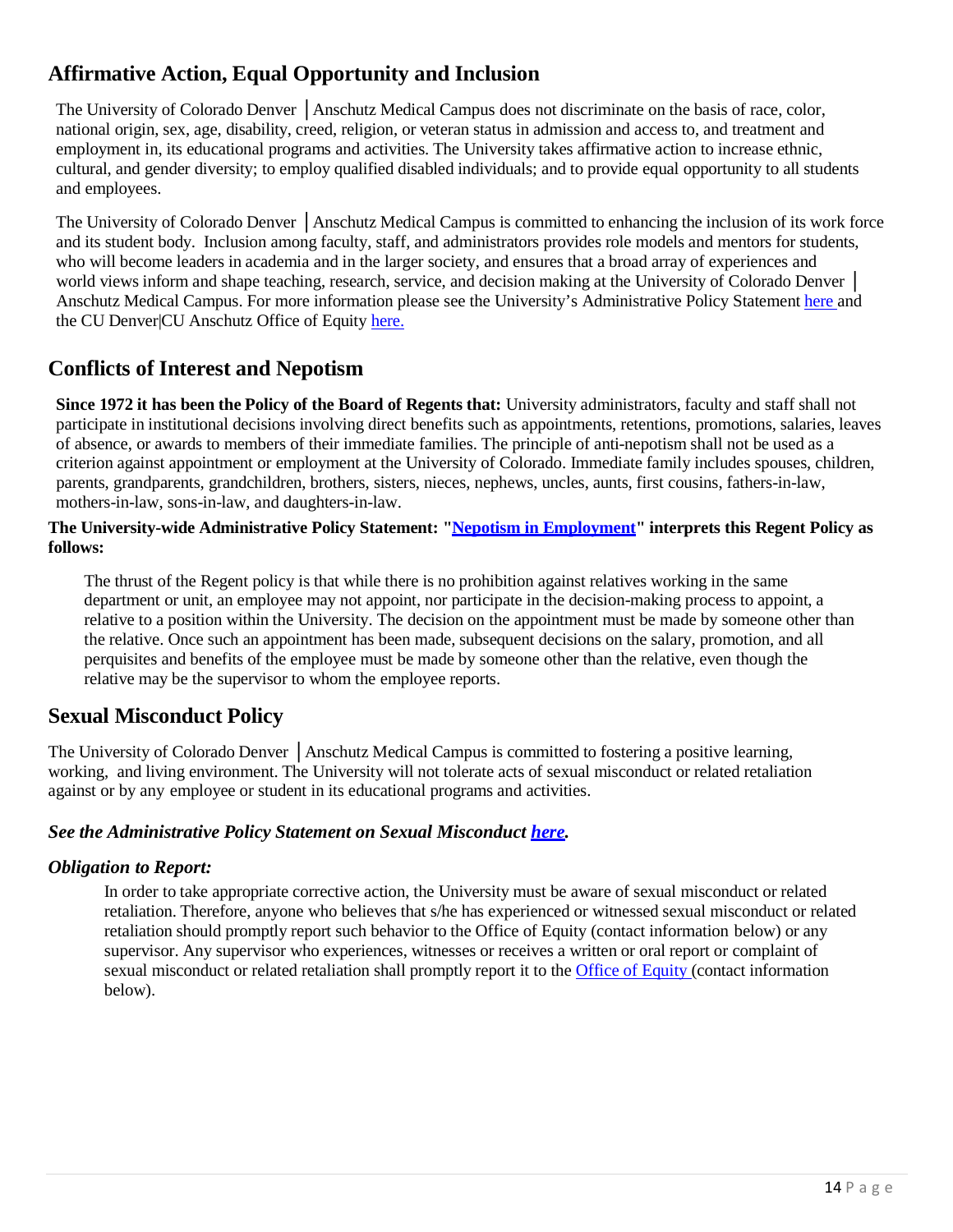#### **Retaliatory Acts:**

It is a violation of University policy to engage in retaliatory acts against any employee or student who reports an incident of alleged sexual misconduct, or any employee or student who testifies, assists or participates in a proceeding, investigation or hearing relating to such allegation of sexual misconduct. Students and employees who believe they have been retaliated against because of testifying, assisting or participating in a proceeding,

investigation, or hearing relating to an allegation of sexual misconduct, should meet with and seek the advice of Office of [Equity \(](http://equity.ucdenver.edu/)contact information below), whose responsibilities include handling retaliation.

For more information please see the "Sexual Misconduct" policy in its entirety [here.](https://www.cu.edu/ope/aps/5014)

If you need to report sexual harassment, or if you have any questions regarding sexual harassment or the Sexual Misconduct policy, please contact the [Office of Equity](http://equity.ucdenver.edu/) or call 303-315-2567.

#### <span id="page-14-0"></span>**Drugs and Alcohol Information**

The University of Colorado Denver │Anschutz Medical Campus complies with the federal Drug Free Schools and Communities Act. The University of Colorado Denver │Anschutz Medical Campus does not allow the unlawful manufacture, dispensation, possession, use, or distribution of a controlled substance (illicit drugs and alcohol) of any kind and of any amount. These prohibitions cover any individual's actions which are part of University activities, including those occurring while on University property or in the conduct of University business away from the campus.

It is a violation of University policy for any member of the faculty, staff, or student body to jeopardize the operation or interests of the University of Colorado through the use of alcohol or drugs. Sanctions that will be imposed by the University of Colorado for employees who are found to be in violation of this policy may include expulsion and/or termination of employment. Compliance with this policy is a condition of employment for all employees.

#### **Drug and Alcohol Counseling, Treatment and/or Rehabilitation:**

Downtown Campus employees and students may contact the Student and Community Counseling Center at 303-556-4372, Tivoli, Room 454, for confidential information and/or referrals.

Anschutz Medical Campus employees and students may contact the counseling network at 303-315-8159 or 720- 848-9094, or their respective school student affairs offices for referral information.

Other information may also be obtained by calling the National Institute on Drug Abuse Hotline at 1-800-662- HELP or the National Clearinghouse for Alcohol and Drug Information at: 1-800-729-6686.

To view the University's Annual Notification of Drug-Free Schools and Colleges [Edgar Part 86] in its entirety, [here.](http://www.ucdenver.edu/students/CollegeLife/Documents/1909_DrugFreeNotification.pdf)

#### <span id="page-14-1"></span>**Work Related Injury / Workers' Compensation**

All work related injuries must be reported to University Risk Management (URM) **within 4 days** of the accident, pursuant to section 8-43-102 (1) and (1.5), CRS. Students working off-campus MUST report any incidents to the Student Employment Office at [studentemployment@ucdenver.edu](mailto:studentemployment@ucdenver.edu) or 303.315.1842 **within 1 day** of the accident, at which time it will be forwarded to the appropriate authorities.

#### **Student Employees Covered by Workers' Comp:**

This policy statement describes the Workers' Compensation coverage available to student employees of the University of Colorado. A student who is solely attending classes, and not working for the University, is not considered an employee and is ineligible for workers' compensation benefits.

- (1) To be covered by Workers' Compensation (WC) the student must be considered an employee or "be involved in a bona fide\* cooperative education or student internship program sponsored by an educational institution for the purpose of providing on-the-job training for students." **8-40- 302(7) (a) C.R.S.**
	- **(a)** A student is considered an employee of the University of Colorado (CU) and under the CU WC policy when they are on the payroll (student workers, residents, interns, and some fellows), or receive "payment in kind", such as benefits (*i.e*., health, dental, life, or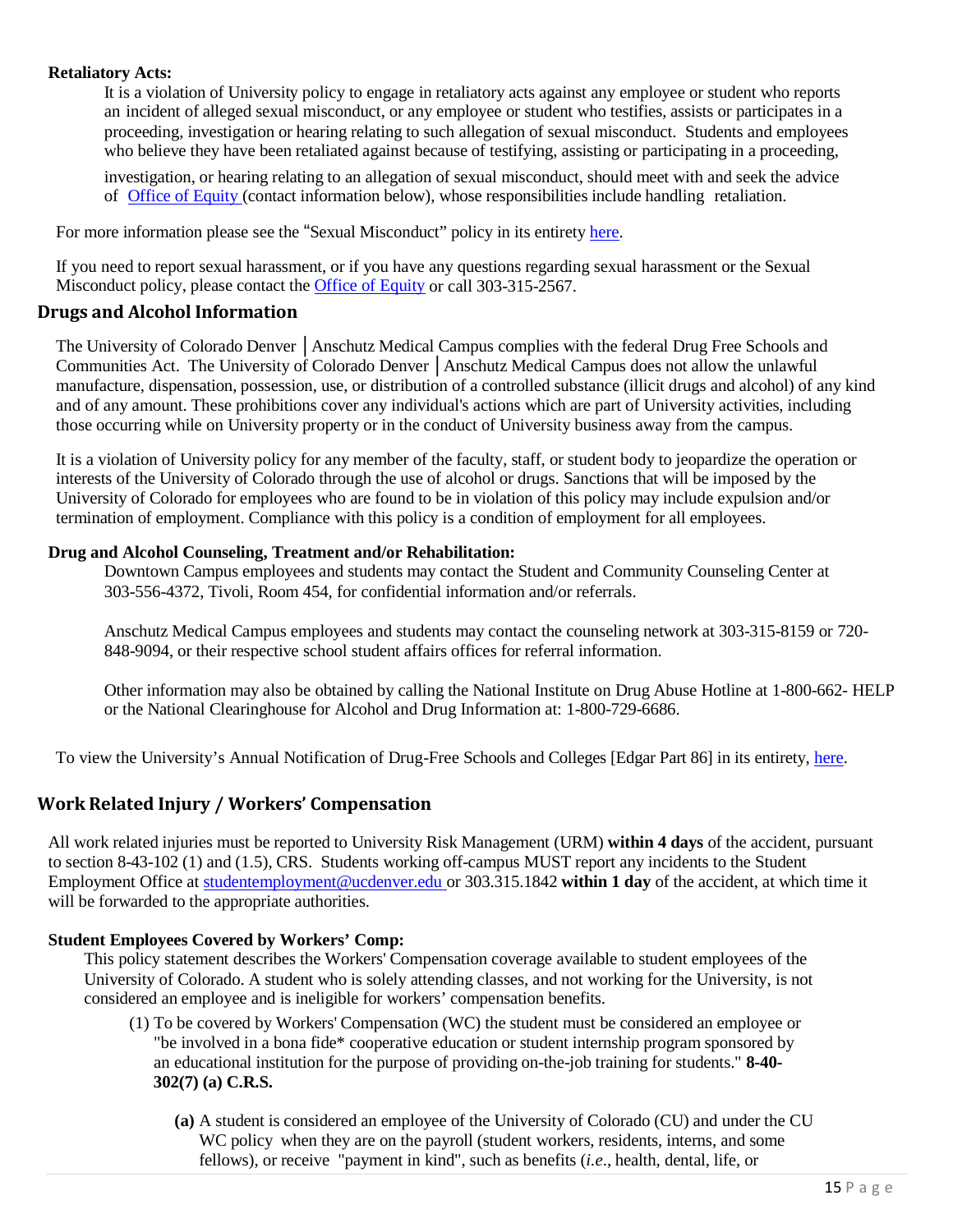disability insurance), paid directly by CU.

- **(b)** If the student in the on-the-job training is paid by the outside employer, the student is considered to be an employee of the outside employer and subject to that employer's WC policy. In some cases, the employer may assume WC coverage for an unpaid student through a written agreement. **8-40-302 (7) C.R.S.**
- **(c)** Those students who are not paid by the outside employer, who are not by contract covered by the **outside** employer's insurance, who are not paid by CU, AND who are placed with the outside employer for the purpose of training or learning trades or occupations, ARE covered under the workers' compensation insurance of the sponsoring school (**8-40-302 (7) C.R.S. and 8-40-202 (1) (a) IVC.R.S.**), as administered through the University of Colorado Risk & Insurance Management Fund.

#### **After Injury Process:**

-Employee is injured.

-Employee reports injury immediately to supervisor.

**-If an emergency**, employee is taken by ambulance to the hospital.

#### -Follow up care must be through the **Designated Medical Provider "DMP".**

**-If not an emergency**, employee is taken or takes themselves to the DMP of their choice.

-DMP treats employee.

-DMP determines if employee can return to work without restrictions, return to work with restrictions, or must remain off of work.

-DMP gives paperwork to employee to give to supervisor.

-Supervisor reviews paperwork and determines if modified duty is available.

-Supervisor or employee completes [University workers' compensation claim paperwork online.](https://www.cu.edu/content/fileclaim)

-Claim is assigned to a claims adjuster from University Risk Management (URM).

-URM sends claim information packet to the employee.

-Any specific questions about the claim should be directed to the claims adjuster.

#### **Employee's Responsibilities:**

-Report injury immediately to your supervisor.

-Complete paperwork [\(online](https://www.cu.edu/content/fileclaim) injury report).

-Select the DMP you choose for treatment and make appointment or walk in if available.

-Follow instructions from DMP – medications, restrictions, treatment, *etc*.

-Attend all medical appointments.

-Ask questions.

#### **Supervisor's Responsibilities:**

-Remind employees and direct reports to report injuries immediately via the URM [website.](https://www.cu.edu/risk) -Monitor to be certain the injury is reported.

**-Keep track of time off work.** Call URM or your payroll liaison with questions.

-Communicate with the employee, managers, your department HR, URM, etc. as needed.

-Comply with restrictions as written from the DMP.

-Identify if there are duties the employee can perform within restrictions.

-Report any safety violations or other concerns to URM.

#### **University Risk Management (URM) Responsibilities:**

-Provide basic information and education.

-Handle the claim and explains things to the employee.

Please visit the University Risk [Management](https://www.cu.edu/content/workerscompensation) (URM) website to find additional information and forms regarding workers' compensation.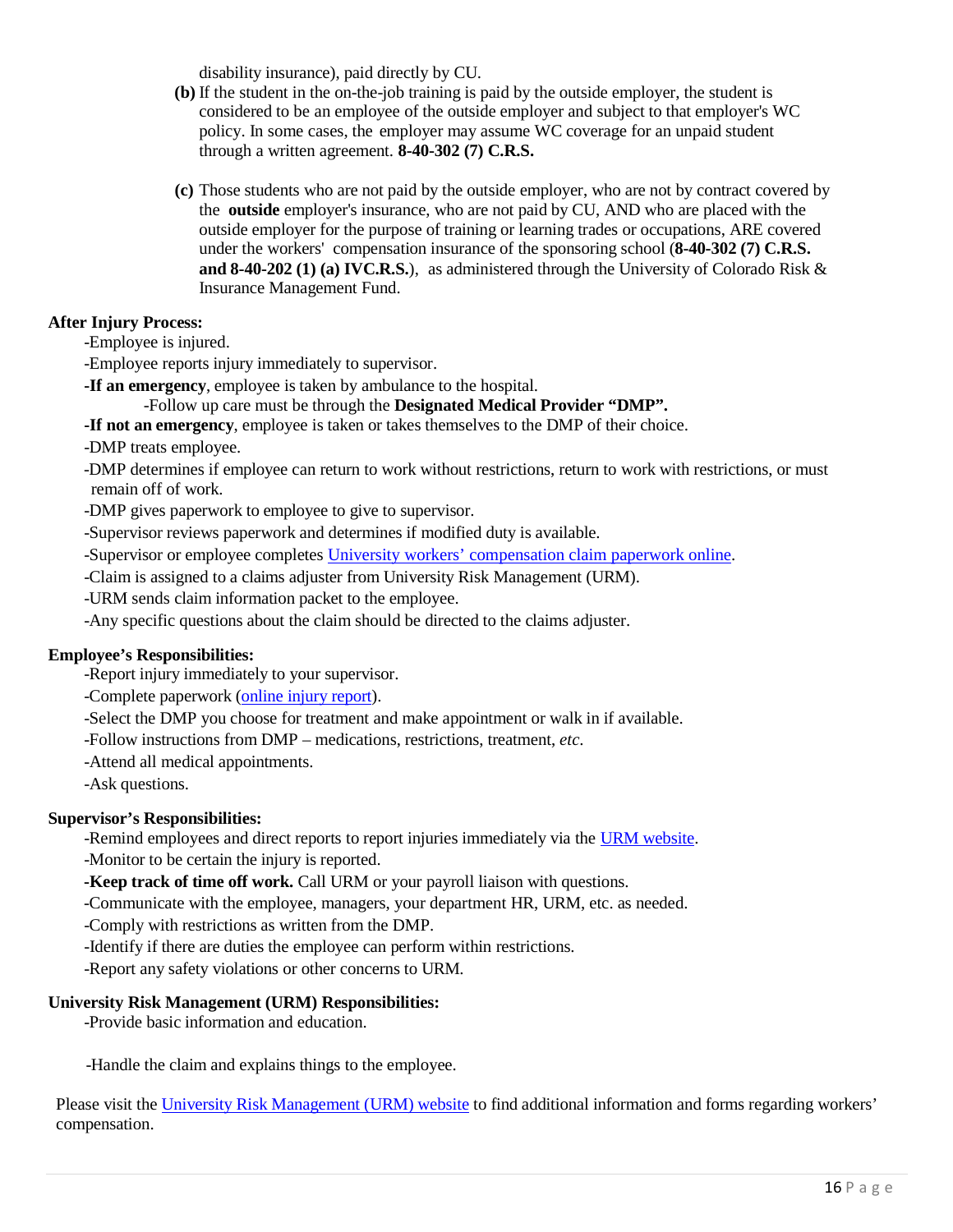## **Student Employee Information & Policy:**

**Responsibilities of Student Workers**

#### <span id="page-16-1"></span><span id="page-16-0"></span>**Student Hourly Employees' Responsibilities and Rights**

First and foremost, it is the sole responsibility of every student hourly employee to read and understand both the [Student](#page-5-1) [Employment](#page-5-1) Policy and Student Employee [Information](#page-16-0) and Policy sections of this handbook. If a student employee does not understand or has questions regarding any portion of these sections, please ask your supervisor or contact the Student Employment Office at: [studentemployment@ucdenver.edu](mailto:studentemployment@ucdenver.edu) or 303.315.1842.

It is the sole responsibility of ALL STUDENT EMPLOYEES to immediately inform their supervisor of any changes which may affect their student employment eligibility. Students must provide a copy of their class schedule to their supervisor before the start of each semester, demonstrating enrollment eligibility.

**PLEASE NOTE:** Neglecting these responsibilities by any student hourly employee may be considered grounds for termination.

It is also the sole responsibility of every student employee to:

- Notify their Supervisor, their department HR, and Employee Services, of any personal information changes (i.e. name changes, address changes etc.)
- Notify Employee Services of any changes to direct deposit information and update direct deposit information in the portal in a timely manner
- Notify their supervisor and University Risk Management of any work related injury within 4 days of an accident
- Notify and report to their supervisor and the Office of Equity any incidences of sexual misconduct

Students are '**at will**' employees; this means the hiring department can terminate a student at any time. Student employees may also be terminated for performance related or disciplinary reasons, such as:

- Lack of performance or attendance
- Falsifications of timesheet
- Releasing of restricted information
- Theft
- Unauthorized or fraudulent use of equipment and/or property
- Violation of University policies and procedures

Holidays are not paid for student employees. Furthermore student employees are paid ONLY for time worked. Breaks should not be used to report late or leave early. It is recommended that students take a meal break of at least 30 minutes if they work more than 5 hours, or a 1 hour meal break if they work for more than 7.5 hours. Meal breaks are unpaid for student employees. Student Employees should not work more than 8 hours within a work day.

International students should contact Employee Services [International](https://www.cu.edu/blog/work-life/new-international-employees-must-meet-international-tax-specialist) Tax Specialists for information regarding tax status, while working under a *Student Employee* classification. For immigration information, to schedule tax appointments, and other resources, please click [here.](https://www.cu.edu/employee-services/payroll/international-employee-payroll)

Student Employees cannot be utilizes as personal assistants, and should complete duties as described within their job description. If a student employee feels as though they were terminated unjustly, treated unprofessionally, or discriminated against by an employer, they may contact the Student Employment Office, to discuss the issue and their rights as student employees, at: [studentemployment@ucdenver.edu](mailto:studentemployment@ucdenver.edu) or 303.315.1842 and contact the Office of [Equity.](http://equity.ucdenver.edu/)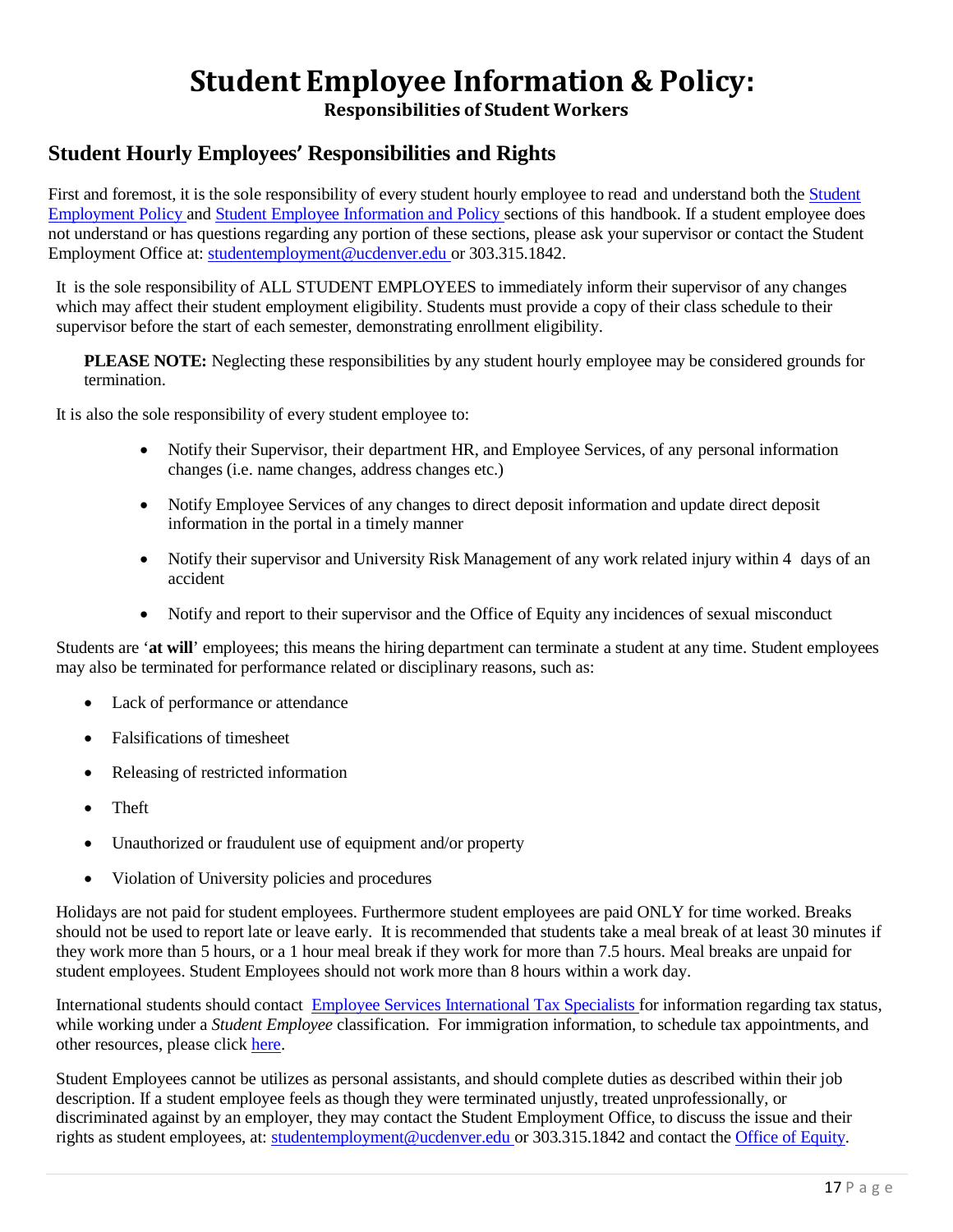#### <span id="page-17-0"></span>**Gaining Student Employment**

It is always the recommendation of the Student Employment Office to find work-study and student hourly positions within the department of a student's major field of study and/or future career interest. This path is highly recommended for the following reasons: When moving from your collegiate career into the workforce, employers are not only looking for the degree you've obtained with the University of Colorado, but the experience you have gained in your chosen field. In fact, in most career fields, more employers now put greater emphasis on the experience an applicant has, than on the degree they've obtained. Please keep this in mind while pursuing a student employment position.

Students may work at any type of student position, in any department or office (on or off-campus), in-which they are interested, as long as they meet the Student [Employment](#page-5-2) Eligibility section of this handbook. Student may find a wide range of open student positions on Handshake. To access these vacant positions, please visit the [CU Denver|CU Anschutz](https://passport.ucdenver.edu/login.php)  [Access Portal](https://passport.ucdenver.edu/login.php) (first login, choose the "Students" tab, then scroll down to the "Student Employment" section, and locate the job search page).

If you are having trouble finding an open position, on or off-campus, please feel free to make an appointment with the Student Employment Office at: [studentemployment@ucdenver.edu](mailto:studentemployment@ucdenver.edu) or 303.315.1842.

#### <span id="page-17-1"></span>**Required Training**

All employers must ensure that **all** student employees complete the University of Colorado Denver | Anschutz Medical Campus Skillsoft trainings listed below. All trainings are accessible through the CU Denver|CU Anschutz employee portal:

- CU: Discrimination and Sexual Misconduct (Mandatory)
- CU: Information Security and Privacy Awareness (Highly Recommended)

Please note, FERPA, and HIPAA training, in addition to other trainings may be required. If employers have questions regarding the specific trainings student employees should complete, please contact your department HR or contact the Student Employment Office at: [studentemployment@ucdenver.edu](mailto:studentemployment@ucdenver.edu) or 303-315-1842.

#### <span id="page-17-2"></span>**Student Employment Hiring Paperwork**

Once students have gained employment, they must complete and submit the University's hiring documents and background check (all of which are listed below), before employment may begin. Hiring paperwork will be submitted to your supervisor and/or hiring authority upon its completion.

I-9 supporting documents will be submitted in-person to the appropriate individual within the hiring department. The individual will complete Section 2 of Federal I-9 form and submit the I-9 verification request to HireRight, and the student will then receive an e-mail from HireRight with instructions on how to complete their Federal I-9 form Section 1 online.

**PLEASE NOTE:** Student employment paperwork cannot be accepted via fax or email.

Student *hourly* employees, who are enrolled in high school, trade school, or any other school (including CCD & MSUD), working in a University of Colorado Denver│Anschutz Medical Campus department, will be provided the appropriate hiring paperwork and payroll forms by their supervisor and/or hiring authority.

**PLEASE NOTE:** All student employees who are enrolled in high school, trade school, or any schools, other than the University of Colorado, are subject to the Student [Retirement](https://www.cu.edu/employee-services/benefits-wellness/student-employee/student-employee-retirement-program) Plan.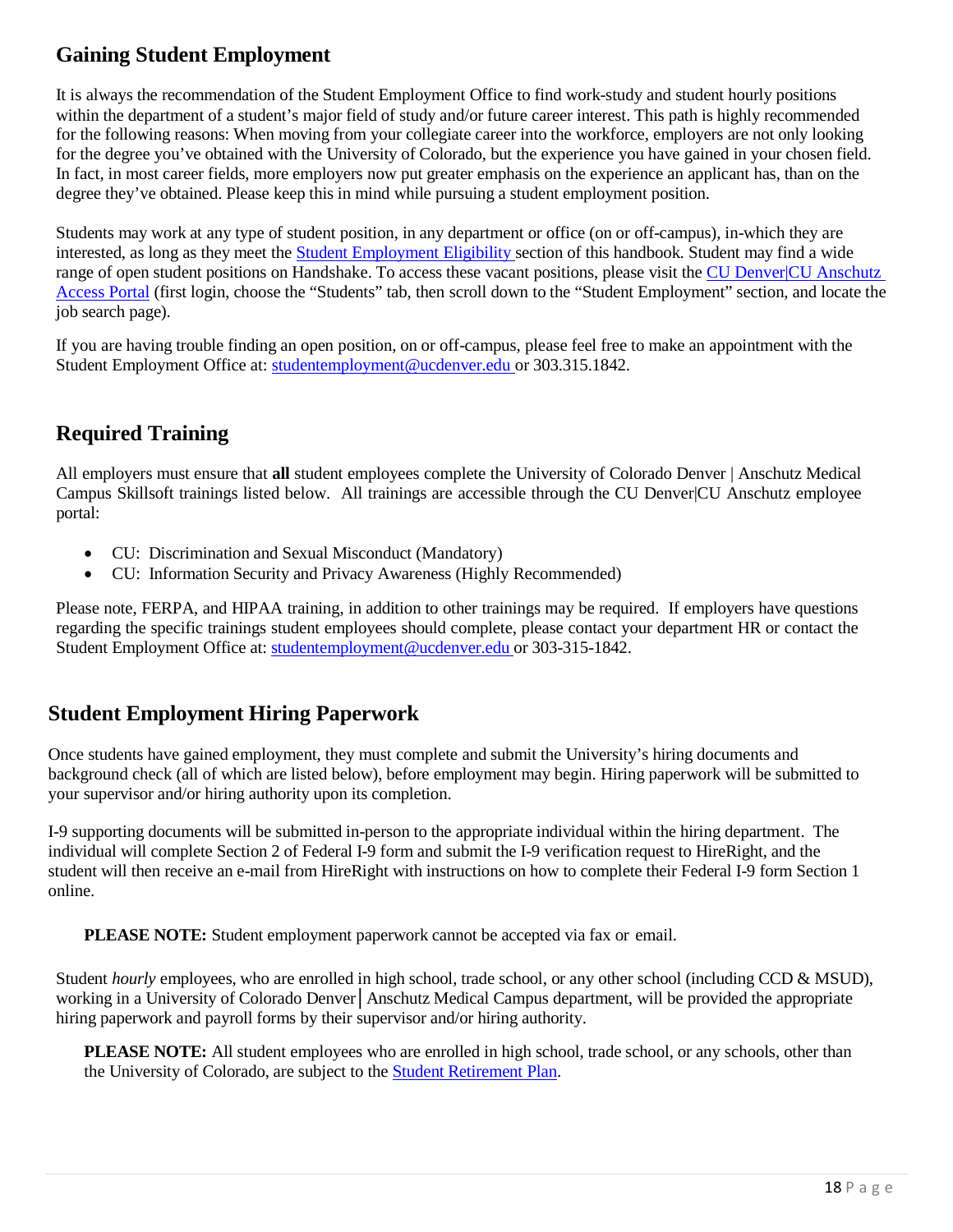#### *On-Campus Student Employment Hiring Paperwork:*

#### *All of the documentation/paperwork below is completed in the CU portal unless otherwise indicated.*

- 1. Emergency Contact Information
- 2. Direct Deposit form
- 3. Federal I-9 form
- 4. IRS W-4 form
- 5. University [Background](https://forms.ucdenver.edu/secure/background_check_request) Check on-line form

\*\*You may find all on-campus student employment hiring documentation requirements and guidance [here.](http://www.ucdenver.edu/student-services/resources/CostsAndFinancing/FASO/Do/StudentEmployment/Pages/Forms.aspx)

#### *Background Check:*

All student employees must complete a background check/checks pursuant to the University [of Colorado](https://www.cu.edu/ope/aps/5050) Denver │ Anschutz Medical [Campus Background Investigations policy. S](https://www.cu.edu/ope/aps/5050)tudents **may not begin working** until the student has successfully passed a background check.

#### <span id="page-18-0"></span>**Student Time Collection**

All student employees are solely responsible for completing and submitting their timesheets to their supervisor by the *Timesheet Due Date*, indicated on the Student [Employment](http://www.ucdenver.edu/student-services/resources/CostsAndFinancing/FASO/Do/StudentEmployment/Documents/2019-2020/2019-2020%20Student%20Employment%20Bi-Weekly%20Payroll%20Calendar.pdf) Bi-Weekly Payroll Calendar and the CU [Denver|CU](https://www.cu.edu/hcm-community/pay-employees/payroll-production-calendars) Denver payroll [calendar.](https://www.cu.edu/hcm-community/pay-employees/payroll-production-calendars) All timesheets must be signed by the student employee and approved by the supervisor before the hours can be submitted. Late timesheets may delay processing of pay. Late timesheets will be processed by the PPL when they are received and pay should be processed during the next eligible pay cycle, including off-cycle if available. Time worked may be entered by the student through the portal in MyLeave.

Student employees are to be paid only for hours worked, and may not include anticipated hours on a timesheet. In addition, student employees may not hold hours, in anticipation of a work-study award through the Financial Aid Office. If a student employee is found to be intentionally forging hours (hour not actually worked), this will be considered grounds for immediate termination.

State Procedure P-3-35 states "Time worked must be recorded in 15 minute units (round to the nearest quarter hour). Example: if a student punches in at 7:11 you should round the time to 7:15 and they left at 4:25 –round the time to 4:30. Using these rounded figures, the student worked 9.25 hours for the day.

**\*15 minutes = .25 of an hour \*30 minute = .50 of an hour \*45 minutes = .75 of an hour**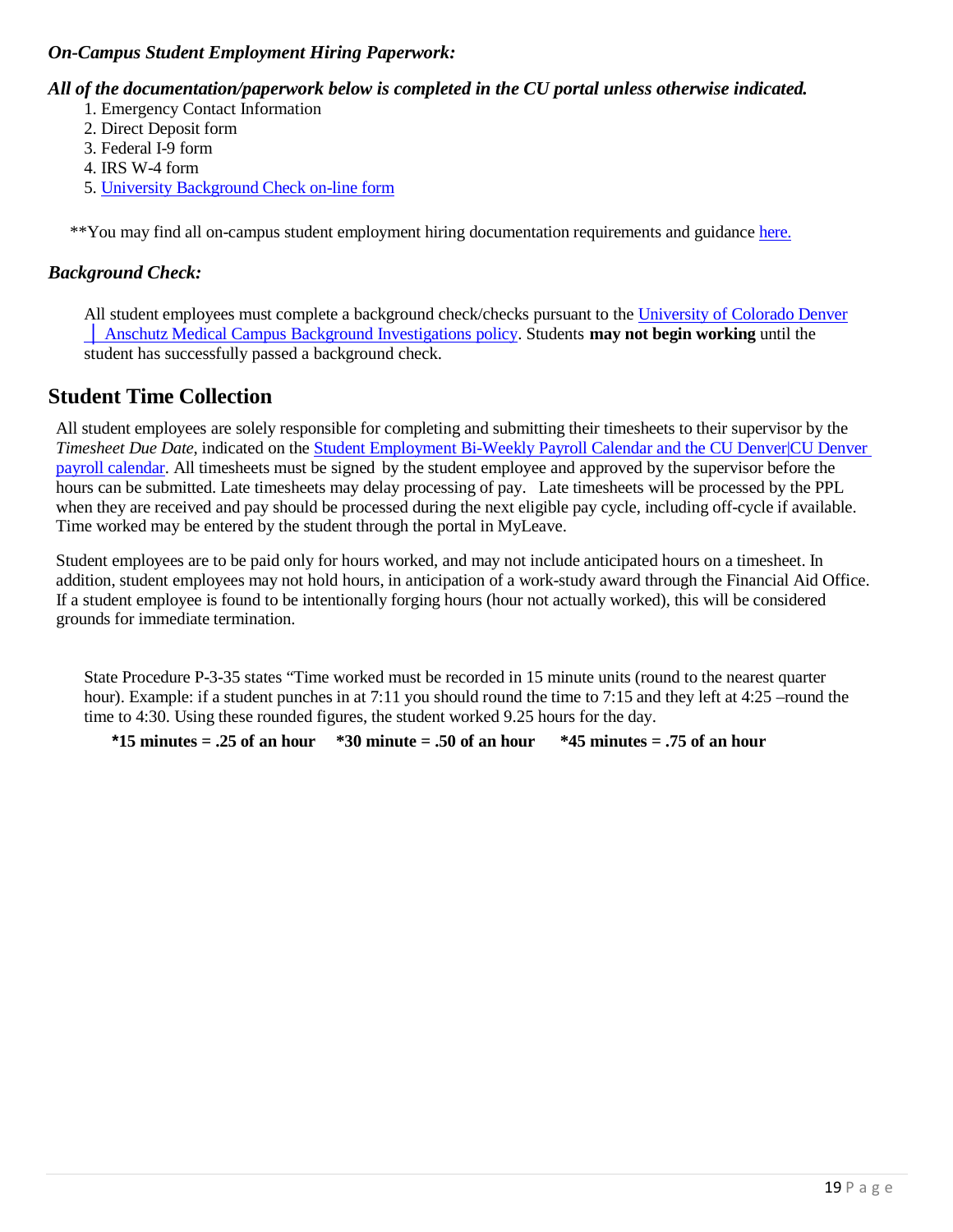## **On-Campus University Employer Responsibilities:**

**University of Colorado Employers Only**

#### <span id="page-19-1"></span><span id="page-19-0"></span>**General Employer Responsibilities**

All on-campus University employers must read, be familiar with, and abide by, the [Student Employment Policies](#page-5-1) and the On-Campus University [Employer Responsibilities](#page-19-0) sections of this handbook. All employers must ensure every student hired has read and understands the Student [Employment](#page-5-1) Policies and [Student Employee Information & Policy](#page-16-0) sections of this handbook.

It is the responsibility of the employer to work with each student hourly employee and come up with a reasonable schedule that meets the employer's needs along with the student's academic needs. There will be times during the semester (i.e. midterms and finals) where student's schedules may need to be adjusted. Planning ahead of time will help reduce the inconvenience to employers.

All employers and/or departments must maintain, and are responsible for keeping student employee personnel files onsite, and up-to-date. These personnel files should include the following documentation for each student employee hired:

- 1. Copy of signed timesheets, if paper
- 2. Copy of student class schedules (A requirement for students on federal work study only. Not required for non-work study student hourly.)
- 3. Any student performance evaluations (best practice recommended, not required)
- 4. Copy of signed letter of offer (LOO)
- 5. Copy of student job description
- 6. Any student performance warnings

Each University of Colorado Denver│Anschutz Medical Campus department, PPLs, and supervisors are responsible for maintaining these personnel files, setting up each student employee in HCM properly, terminating student employees in HCM, and submitting a *Check-Out Notification* with HR once a students' position has concluded. Please contact the Student Employment Office at: [studentemployment@ucdenver.edu o](mailto:studentemployment@ucdenver.edu)r 303.315.1842, if there are any questions regarding hiring or terminating student employees in HCM.

#### **Required Training**

All employers must ensure that **all** student employees complete the University of Colorado Denver | Anschutz Medical Campus Skillsoft trainings listed below. All trainings are accessible through the CU Denver|CU Anschutz employee portal:

- CU: Discrimination and Sexual Misconduct (Mandatory)
- CU: Information Security and Privacy Awareness (Highly Recommended)

Please note, FERPA, and HIPAA training, in addition to other trainings may be required. If employers have questions regarding the specific trainings student employees should complete, please contact your department HR or contact the Student Employment Office at: [studentemployment@ucdenver.edu](mailto:studentemployment@ucdenver.edu) or 303-315-1842.

#### <span id="page-19-2"></span>**Hiring Student Hourly Employees**

#### *Finding Student Employees:*

To obtain a healthy pool of students from which to select, it is the recommendation of the Student Employment Office that employers develop and post a *Job Announcement* to the University of Colorado Denver │Anschutz Medical Campus Student Job Board. Employer must first create a login and profile to complete Job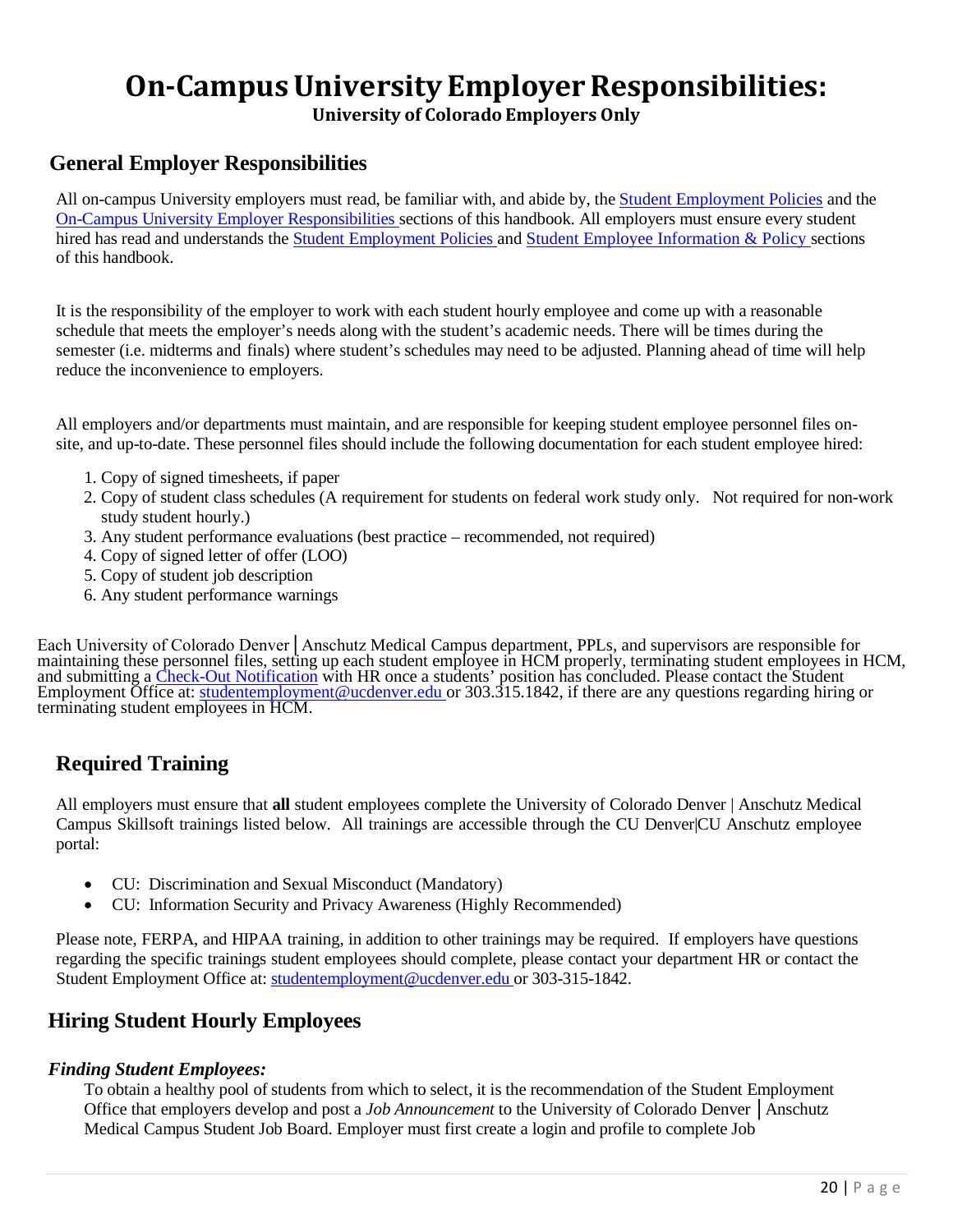Announcements. To do this, please visit the Handshake and register your department/organization.

After registering and completing a Job Announcement, employers can manage, delete or edit postings at any time by logging back in to the Job Board system. Employers can find the Job Board for re-login and management on the [Student Employment](http://www.ucdenver.edu/student-services/resources/CostsAndFinancing/FASO/Do/StudentEmployment/Pages/StudentEmployment.aspx) website.

#### *Hiring Student Employees:*

After the interviewing process has concluded and a student employee has been selected, employers must provide the proper hiring paperwork (below), to complete the hiring process. At this time, employers should also collect the student's class schedule to be in compliance with the Work Hour [Regulation](#page-5-0) section of this Handbook.

#### *On-Campus Student Hourly Employment Paperwork:*

#### *All of the hiring paperwork below is completed in the CU portal unless otherwise indicated.*

- 1. IRS W-4 form
- 2. Emergency Contact Worksheet
- 3. Federal I-9 form
- 4. Direct Deposit form
- 5. University Background Check on-line form

\*\*You may find all on-campus student employment hiring documentation requirements and guidance [here.](http://www.ucdenver.edu/student-services/resources/CostsAndFinancing/FASO/Do/StudentEmployment/Pages/Forms.aspx)

To properly setup new student employees in HCM, and avoid delays in HR and Employee Services processing, department should review all paperwork and documentation carefully. Employers must complete and verify all supporting documentation for the I-9 form. The department should inform student employees to complete their W-4 and direct deposit information in the portal.

#### *Background Check:*

All student employees must complete a background check/checks pursuant to the University [of Colorado](https://www.cu.edu/ope/aps/5050) Denver │ Anschutz Medical [Campus Background Investigations Policy. S](https://www.cu.edu/ope/aps/5050)tudents **may not begin working** until the student has successfully passed a background check.

#### <span id="page-20-0"></span>**Setting up Student Employees in Human Capital Management (HCM)**

Before entering a students' personal and employment information into HCM, the employer will need the following information:

- 
- 
- 
- 1. Position Number 5. Students Personal Information Worksheet
- 2. Speed type(s) 6. Student Emergency Contact Worksheet
- 3. Student Pay Rate 7. Proof of Work-Study (if applicable)
- 4. Students Job Code/Class (See above).
	- An "APPOINTMENT END DATE", reflecting the last day to work in an academic year (Fall/Spring), and/or Summer semester (dates found on the [Bi-Weekly](http://www.ucdenver.edu/student-services/resources/CostsAndFinancing/FASO/Do/StudentEmployment/Documents/2019-2020/2019-2020%20Student%20Employment%20Bi-Weekly%20Payroll%20Calendar.pdf) Payroll Calendar). -HCM location: Workforce Administration>Job Information>Job Data>Employment Information tab>Appointment End Date. Usage of the Appointment End Date will vary depending on the department.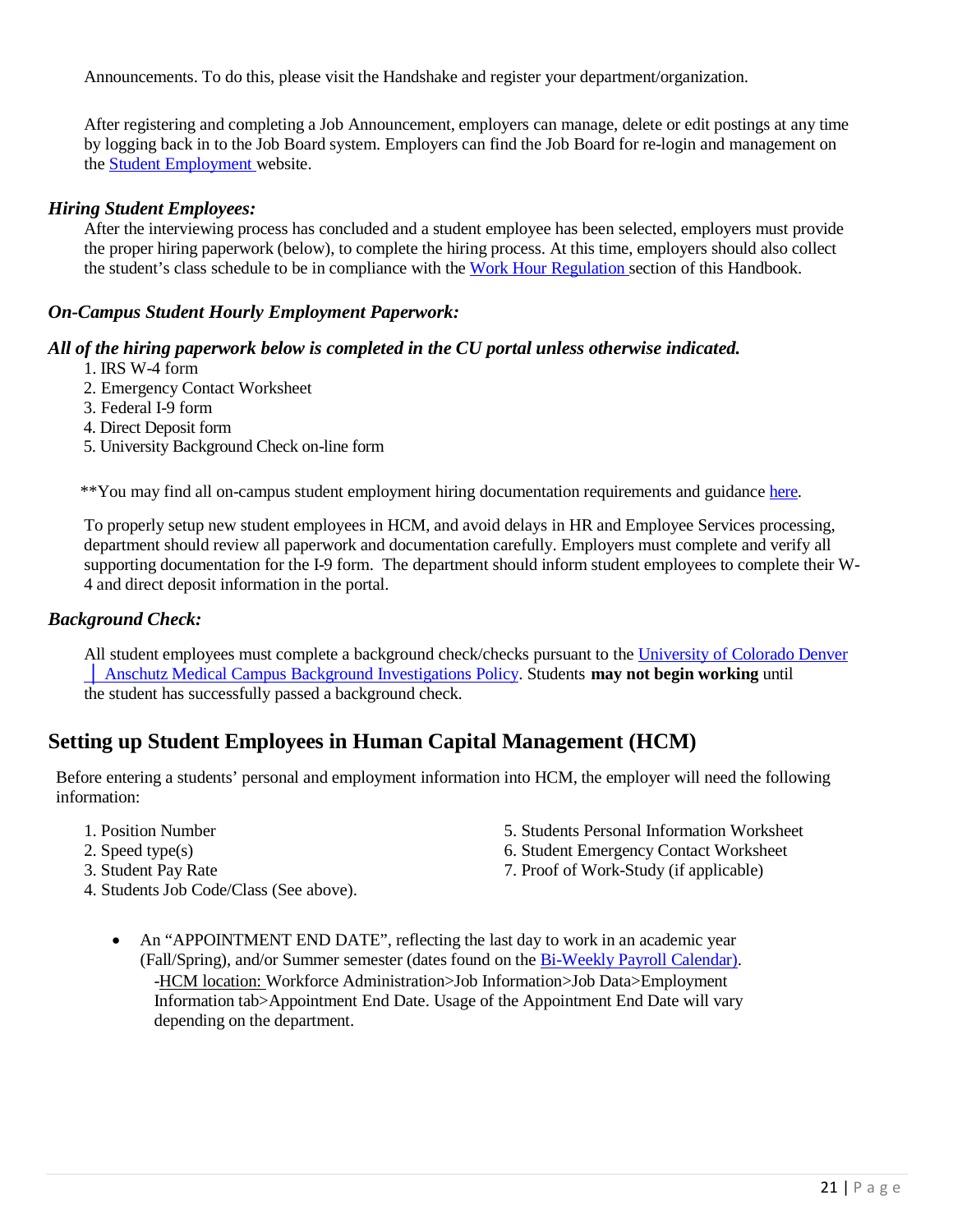• A "FUNDING END DATE", reflecting the same dates as the "Appointment End Date". -HCM location: Workforce Administration>Job Information>Job Data>Work Location tab>Funding Distribution link. Usage of the Funding End Date will vary depending on the department.

#### <span id="page-21-0"></span>*HCM Student Employee Setup Guide:*

The below links are step by step guides provided by Employee Services for student employee setups in HCM, including student hourly positions. These are only the basic links needed to guide employers through student employee setups. To find all other step by step guides that may be needed, please go to: [Employee](http://www.cu.edu/hcm-community/hcm-access-training) Services – HCM Training [Environment.](http://www.cu.edu/hcm-community/hcm-access-training)

Step by Step Guide to create a new position number:

- Creating a Student (or [Temporary\)](https://www.cu.edu/hcm-community/hire-or-rehire) Position

Step by Step Guide to enter new student employee into HCM:

Hiring a [Student Employee](https://www.cu.edu/docs/sbs-hiring-employee)

#### <span id="page-21-1"></span>**Time Entry Regulation**

Supervisors of students are responsible for facilitating time collection within their departments through the departmental Personnel Payroll Liaison (PPL).

Students must complete bi-weekly time records listing time in & time out for each day worked. The hours reported on these time records must then be entered onto HCM Time Collection Pages. The signed hard copy of the time record must be kept on file with the employing department for a minimum of 3 years (5 years recommended). Departments with contracts and grants are required to retain records for 3 years (5 years recommended) from submission of final expenditure reports on all contracts and grants. For workstudy students, federal and state programs require departments to obtain the time record for 3 years (5 years recommended) from the end of the award year.

PLEASE NOTE: Students are to be paid **only** for hours worked. You cannot pay a student for anticipated hours. Supervisors must review the time record for accuracy to verify that the student is reporting the correct time.

Supervisors and students must adhere to the time collection deadlines and facilitate time collection with the department Personnel Payroll Liaison (PPL). Time Collection deadlines are available on the [University of Colorado Human Resources](https://www.cu.edu/hcm-community/pay-employees/payroll-production-calendars)  [website.](https://www.cu.edu/hcm-community/pay-employees/payroll-production-calendars)

Employers and students may also refer to the Student [Employment](http://www.ucdenver.edu/student-services/resources/CostsAndFinancing/FASO/Do/StudentEmployment/Documents/2019-2020/2019-2020%20Student%20Employment%20Bi-Weekly%20Payroll%20Calendar.pdf) Bi-Weekly Payroll Calendar for pay period beginning/end dates, and student pay dates.

Since students are not eligible/entitled to fringe benefits they cannot receive benefits in exchange for work such as r e t i r e m e n t , vacation, sick leave, snow days, unemployment and/or paid holidays (Students are however eligible for Jury Duty pay, please see [page](#page-6-0) 7). To assist you in managing student time records, we would like to suggest the following:

#### <span id="page-21-2"></span>*Managing Student Time Records:*

-Keep time sheets or time cards (if using an automated system) in one location where only the supervisor has access to them. Student employees should be given access only when they sign in and out. Time worked my be entered into the leave portal in lieu of the above.

-Have the student sign/punch in and out on his/her time record on a daily basis (i.e. do not have him/her fill out the entire time record at the end of the pay period). This should eliminate any errors.

-If the student makes an error while filling out the time record and supervisors need to change the information on the time sheet, cross it out and legibly write next to the old information. Do not use white out to correct errors on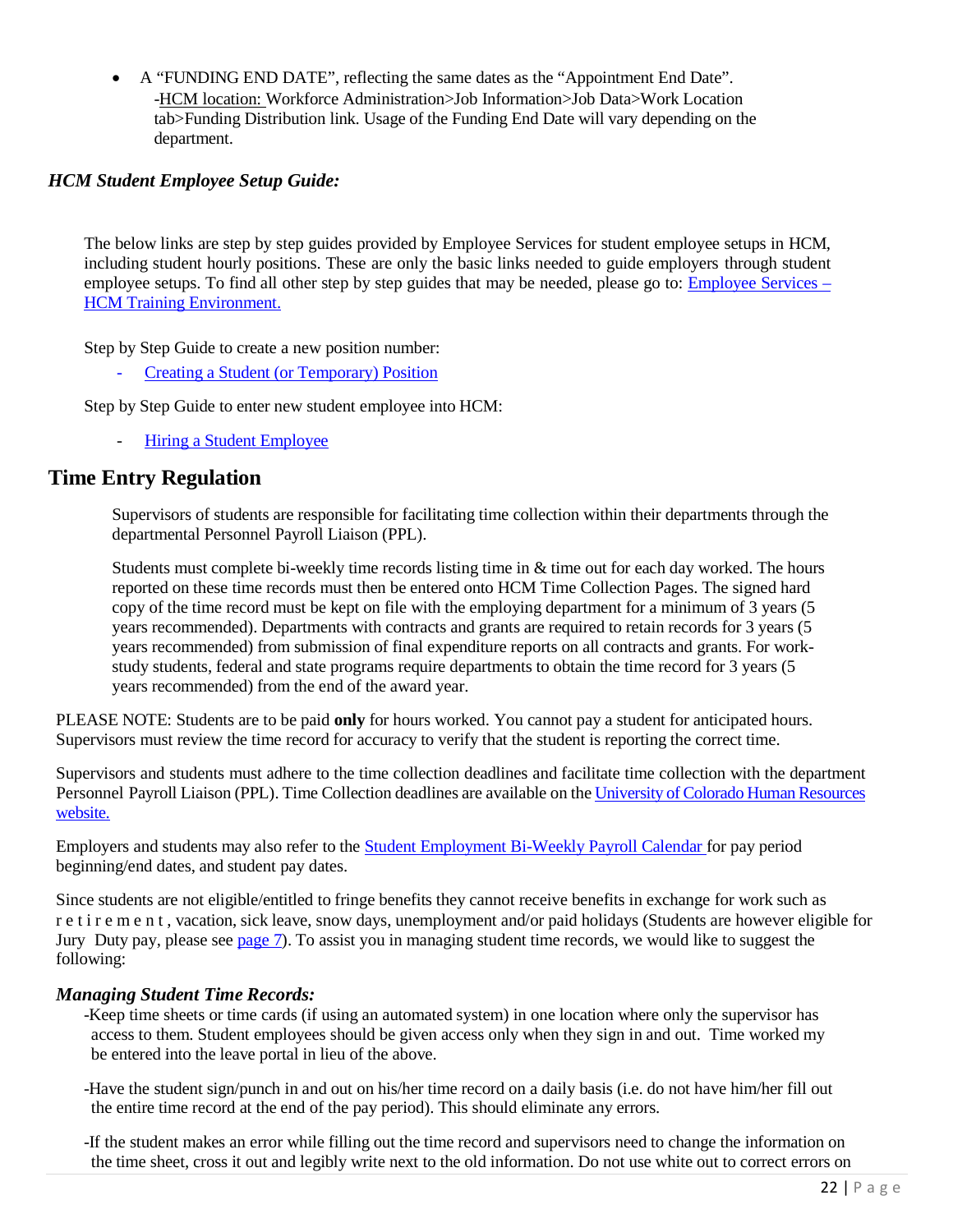the time sheet. The supervisor should initial the changes.

-Make sure the student has a supervisor that is aware of and can verify the student's time in and time out. An appropriate person should be designated to sign off on the time record in the supervisor's absence (i.e. vacation or sick). Employers should notify student employee who the backup person will be for the department.

-Both the supervisor and the student must sign the paper time record. Supervisors cannot sign the student's time record for them. Students must sign to certify that "the hours and minutes shown herein are a complete and accurate record of time worked each day and for the reporting period." Supervisors or their designee will approve time entered through the leave portal if the leave portal is used in lieu of paper time keeping.

-Under no circumstances should the time record be returned to the student after the supervisor has signed it.

-State Procedure P-3-35 states "Time worked must be recorded in 15 minute units (round to the nearest quarter hour). Example: if a student punches in at 7:11 employers should round the time to 7:15 and they left at 4:25 – round the time to 4:30. Using these rounded figures, the student worked 9.25 hours for the day.

**\*15 minutes = .25 of an hour \*30 minute = .50 of an hour \*45 minutes = .75 of an hour**

If your department discovers the reporting of fraudulent information, you must first conduct an internal audit. The student name should only be forwarded to the Student Employment Office, if it involves a work-study student employee. If fraudulent information on a student's timesheet is confirmed, this will be considered grounds for immediate termination.

#### <span id="page-22-0"></span>**Student Employee Termination**

Students are '**at will**' employees; this means the hiring department can terminate a student at any time. Student employees may also be terminated for performance related or disciplinary reasons, such as:

- -Lack of performance or attendance
- -Falsifications of timesheet
- -Releasing of restricted information
- -Theft
- -Unauthorized or fraudulent use of equipment and/or property
- -Violation of University policies and procedures

It is recommended, if possible, that a reasonable (approximately two weeks) notice be given. Before terminating a student, we recommend:

#### *Counseling:*

The student should be informed of the unsatisfactory performance or behavior and given an opportunity to correct it. You should be specific about what you expect from the student. If the students think they need more training, arrange a training schedule.

#### *Documentation:*

Document all attempts to talk to or contact the student, and specifically what you have asked the student to do, in-order to correct the unsatisfactory performance/behavior. After two weeks, evaluate the student again, and document the results.

In addition to terminating a student for unsatisfactory performances, a student employee may be terminated for reasons of budget constraints, completion of project, lack of work, and other such valid reasons unrelated to job performance. The employer should give the student a two-week written notice that states the valid reason for termination.

If the student's performance continues to be unsatisfactory after counseling and a reasonable opportunity to improve, the student may be terminated. When possible, departments should provide a two-week written notice prior to terminating a student with cause, except in cases of flagrant, willful violation of University or Agency rules, or in cases where the student has been told in counseling attempts that the next occurrence of a behavior will result in termination.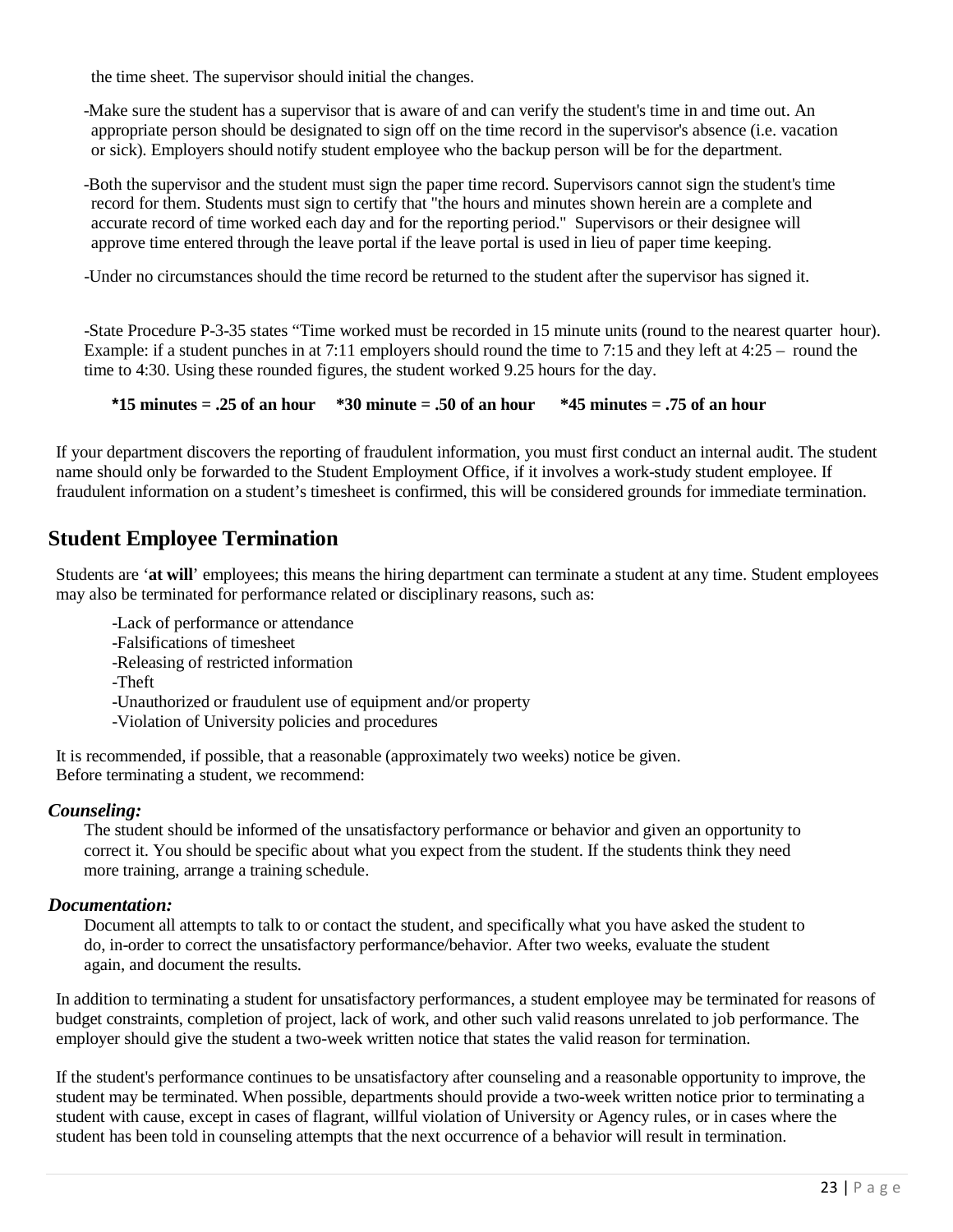**At the time of termination, employers must immediately inform Employee Services of the student termination and**  request, within 6 hours, a hand drawn check must be processed for the hours worked by the terminated student. You can find the *Hand-drawn Warrant Request* form [here.](https://www.cu.edu/hcm-community/policies/hand-drawn-warrant) Please make sure that the student has completely filled out his/her time sheet, including signature, for the hours worked during the pay period at the time of termination.

#### **Check-Out Notification:**

Each student who is terminated, for resignation or other reason, must have a [Check-Out Notification](http://www.ucdenver.edu/about/departments/HR/resourcesforemployees/employeecategories/Pages/studentworkers.aspx) filled out if the student is no longer attending or employed by the university. Please check with the student before submitting the form to ensure that they are not employed in another department or still enrolled in courses.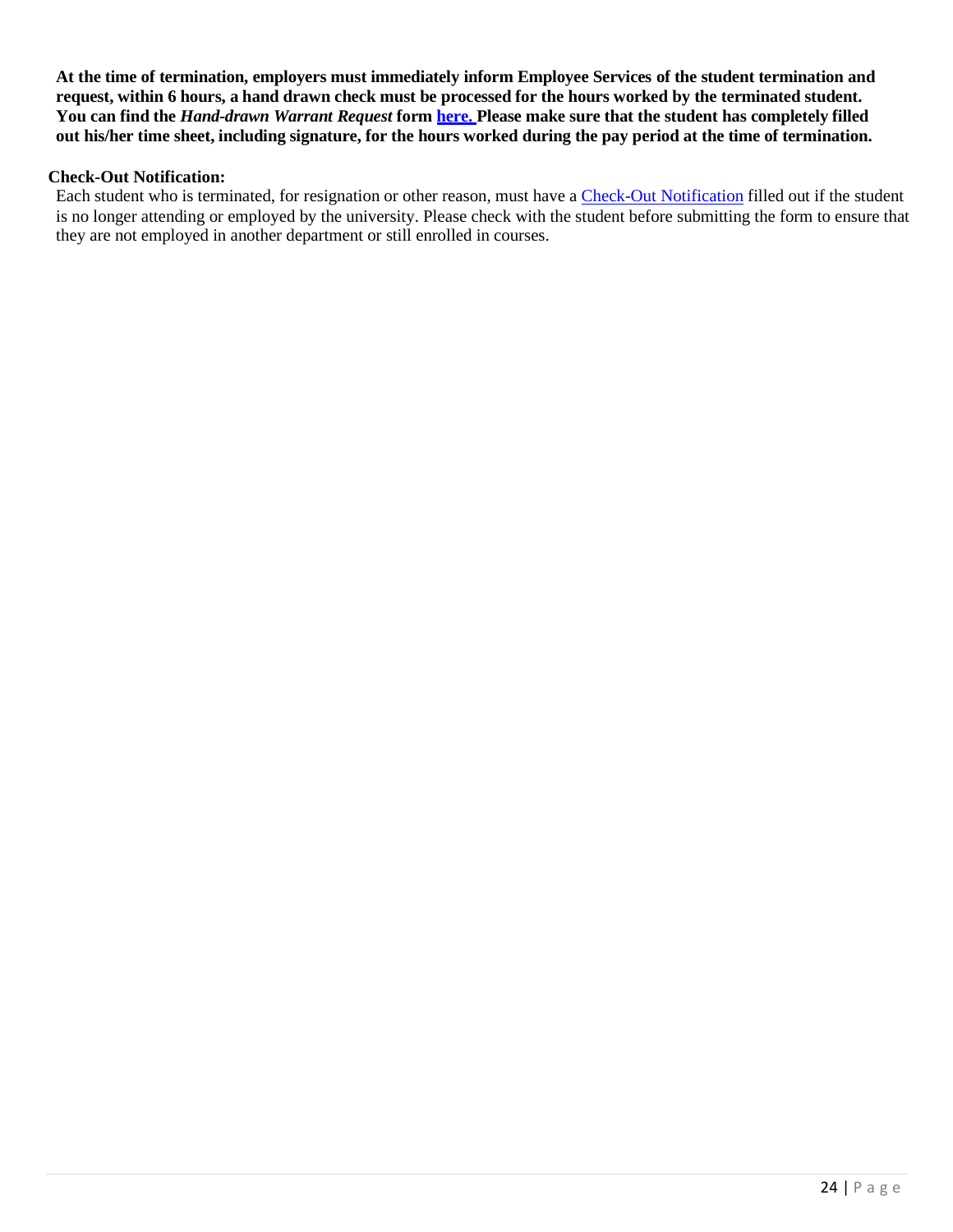# <span id="page-24-1"></span><span id="page-24-0"></span>**Appendix**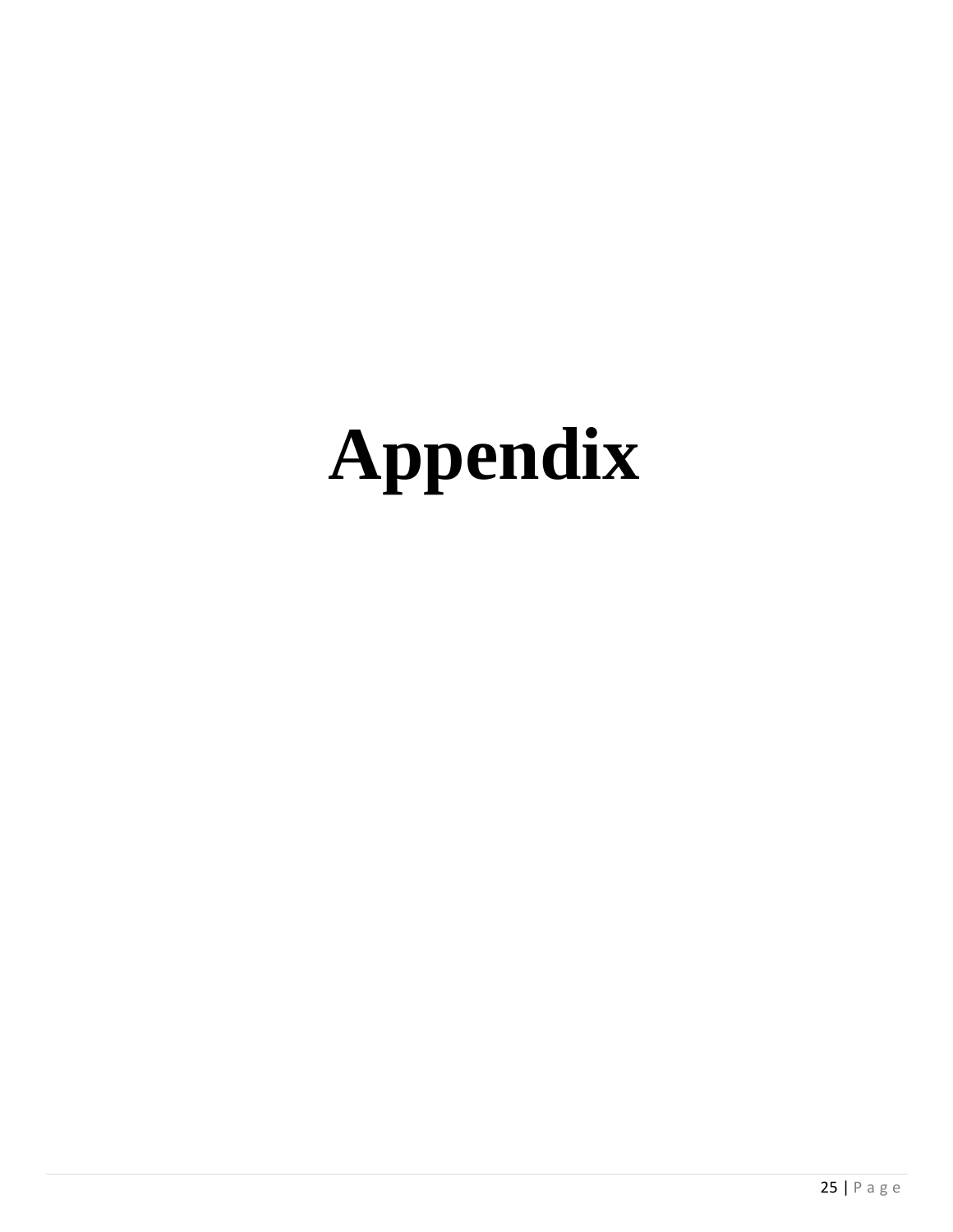## **Student Employee Letter of Offer Template**

*Please Copy This Information to Your Department Letterhead*

Supervisor Name Department Name Street Address City, State, Zip

Date (Day Month Year)

Dear :

I am pleased to inform you that you have been recommended for the (Job Title) position in the department of at the University of Colorado Denver | Anschutz Medical Campus. The starting wage for this position will be  $\frac{1}{2}$  per hour. The wage is based on the responsibilities assigned to you, and in accordance with the student employment job class descriptions.

This letter is your official offer of employment from the University of Colorado Denver│Anschutz Medical Campus and the department of . Please read this information carefully and confirm your acceptance of this position by signing your name below. As a condition of employment, you are subject to the rules and policies of the Regents of the University of Colorado, the Student Employment Office, and the above-named department.

#### **This employment offer is contingent upon the successful completion of the University's background check, along with completing the I-9 form through HireRight, and providing valid, unexpired documentation.**

Anschutz Campus or Central Services Administration employees: Based on our COVID vaccination policy, and as a condition of employment, you must have formally verified your vaccination status or received an approved campus exemption, prior to your start date. You must formally verify your COVID vaccination status in our vaccine verification system prior to the start date included in this letter.

Should you fail to verify your COVID vaccination status in our campus database prior to your start date, this offer may be considered rescinded.

**Anschutz COVID Website (includes verification form that must be completed): [https://www.cuanschutz.edu/coronavirus/vaccine-information.](https://www.cuanschutz.edu/coronavirus/vaccine-information)** 

**Access to the campus database requires a university ID. Please work with your hiring manager or school or department HR liaison.** 

#### **OR**

Denver/Academic and Student Administration employees: Based on our vaccination policy, as a condition of employment, you must formally verify your vaccination status (including booster status) or request an exemption within 3 days of your employment in our Vax system.

**Denver COVID Website: (includes verification form that must be completed within 3 days of hire):**  [https://www.ucdenver.edu/coronavirus/testing.](https://www.ucdenver.edu/coronavirus/testing)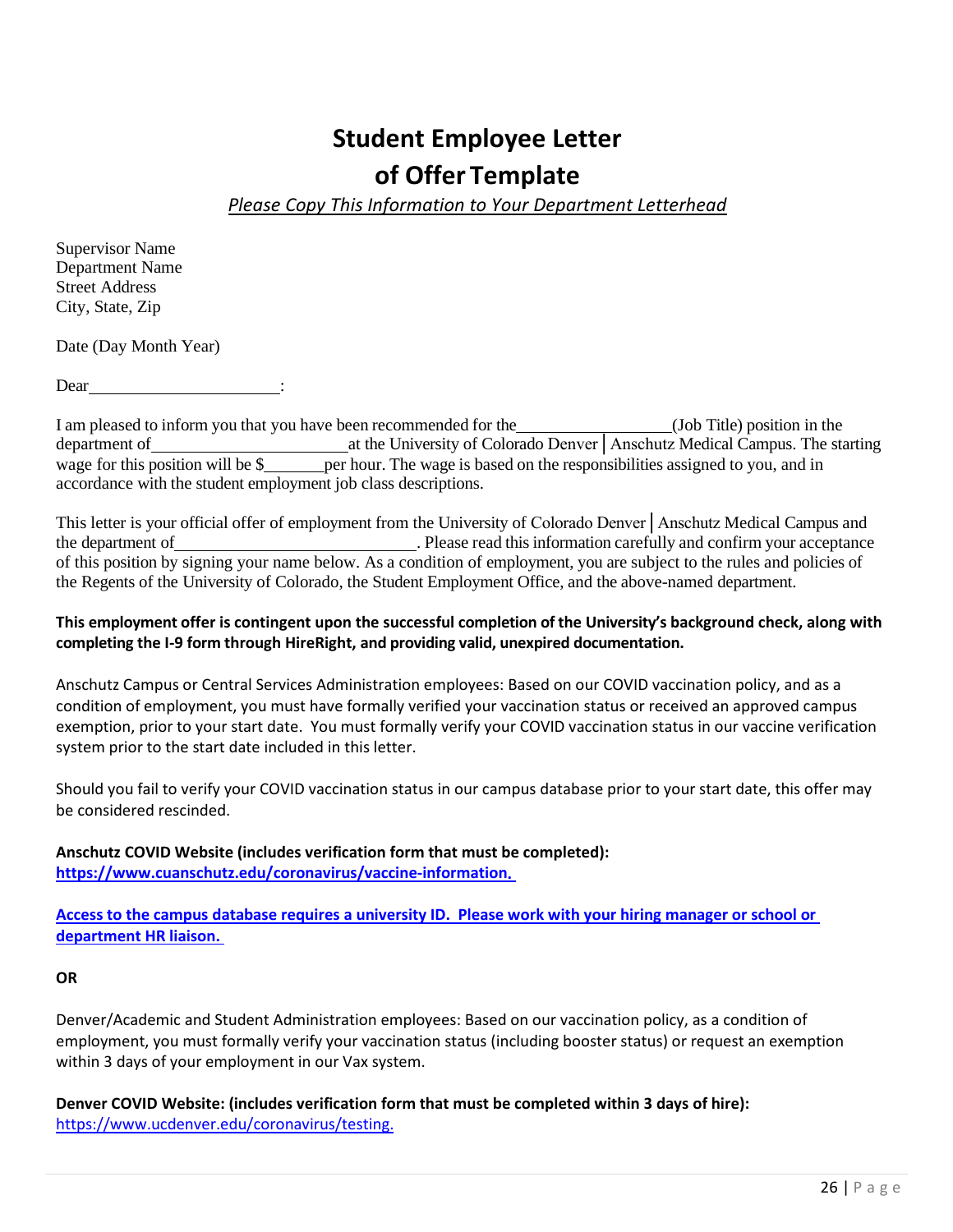#### **Access to the campus database requires a university ID. Please work with your hiring manager or school or department HR liaison.**

You will be paid via direct deposit on a bi-weekly basis, based on the hours you have worked in the prior two week period. As a student employee, you are eligible for jury duty pay but you are not eligible for, or entitled to; retirement, fringe benefits such as vacation, unemployment and/or paid holidays. As a result of the Healthy Families and Workplace Act effective January 1, 2021, you will earn .034 hours for each hour worked. The maximum accrual is 48 hours per fiscal year. The work schedule will be determined at the beginning and end of each academic semester, or on an as needed basis. As a student employee, you are an "*at will"* employee, meaning either you or your employer can terminate your employment at any time.

| Please mail this letter to the above address or return it to | (supervisor name), upon |  |
|--------------------------------------------------------------|-------------------------|--|
| your first day of employment.                                |                         |  |

On behalf of the University of Colorado Denver | Anschutz Medical Campus and the department of , welcome to ourstaff.

Sincerely,

Student Supervisor Name Supervisor Title

I, (Students Name) accept the terms of employment described in this letter ofoffer.

Student's Signature: Date: Date: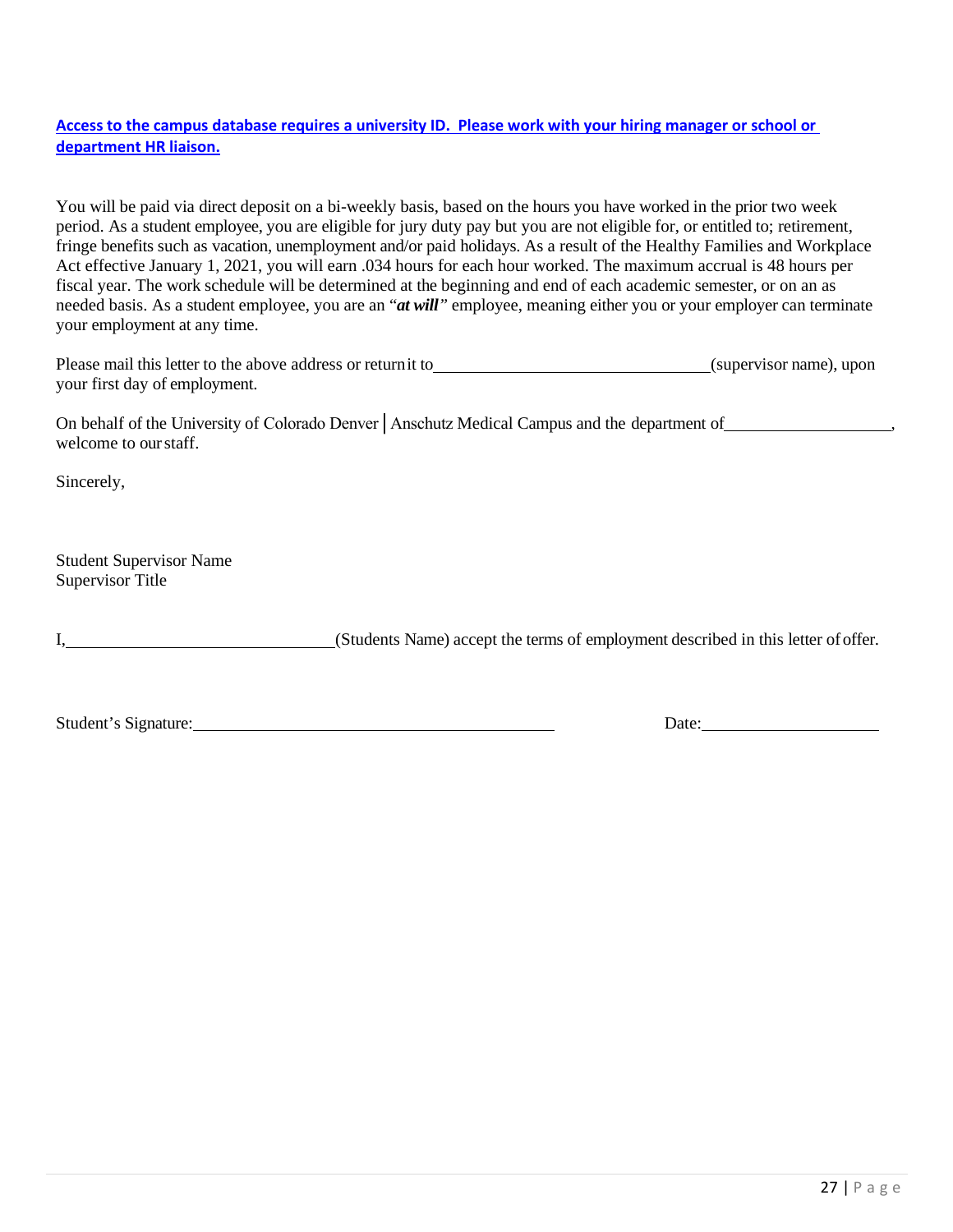#### **STUDENT ASSISTANT POSITION**

| <b>Department:</b>                         | <b>Student Employment</b>                                                                                                                                                                                                                                                                                                                                                                                                            |
|--------------------------------------------|--------------------------------------------------------------------------------------------------------------------------------------------------------------------------------------------------------------------------------------------------------------------------------------------------------------------------------------------------------------------------------------------------------------------------------------|
| <b>Supervisor:</b>                         | Name, Finance & Accounting Professional                                                                                                                                                                                                                                                                                                                                                                                              |
| <b>Job Title:</b>                          | <b>Student Assistant</b>                                                                                                                                                                                                                                                                                                                                                                                                             |
| <b>Job Location:</b>                       | This position exists at two campuses: CU Denver in downtown Denver and the Anschutz<br>Medical Campus in Aurora (Physical Address located at the bottom of form). There is no travel<br>required for this position; candidates will select a single campus location when applying.                                                                                                                                                   |
| <b>Position Purpose:</b>                   | The Student Assistant assists financial aid office professionals with clerical and<br>communications duties related to student employment and financial aid services. Training is<br>provided both in person and via web training application.                                                                                                                                                                                       |
| <b>Job Description:</b>                    | This position is responsible for a variety of operational tasks including data entry,<br>communications, recording/updating information, assisting professional staff with special<br>projects, general office and clerical duties, and other duties as assigned.                                                                                                                                                                    |
| <b>Eligibility</b><br><b>Requirements:</b> | Must be proficient in the Microsoft Office Suite, including Outlook, Excel, and Word<br>Must be dependable, detail-oriented, flexible, organized, willing to learn, possess the<br>ability to multi-task, and have a professional demeanor.<br>Must have solid written and oral communication skills, including the ability to<br>communicate clearly and professionally via telephone and email.                                    |
| Length of<br><b>Employment:</b>            | Semester or yearly basis                                                                                                                                                                                                                                                                                                                                                                                                             |
| <b>Remarks:</b>                            | The Student Assistant commits to showing up for work diligently and punctually, honesty,<br>performing assigned tasks, following directions, taking initiative, reliability, confidentiality,<br>checking work for thoroughness and accuracy with attention to detail, and interest in learning<br>new skills, especially mandatory computer skills. Ideal candidates will be willing to work up to<br>a maximum of 25 hours weekly. |
| Pay Range:                                 | \$15.00 to \$16.00 (AMC); = \$15.87 to \$16.87 (DC)                                                                                                                                                                                                                                                                                                                                                                                  |
| <b>Application</b><br><b>Process:</b>      | Send a cover letter and resume to studentemployment@ucdenver.edu or through CU Denver<br>Handshake at https://ucdenver.joinhandshake.com/login.                                                                                                                                                                                                                                                                                      |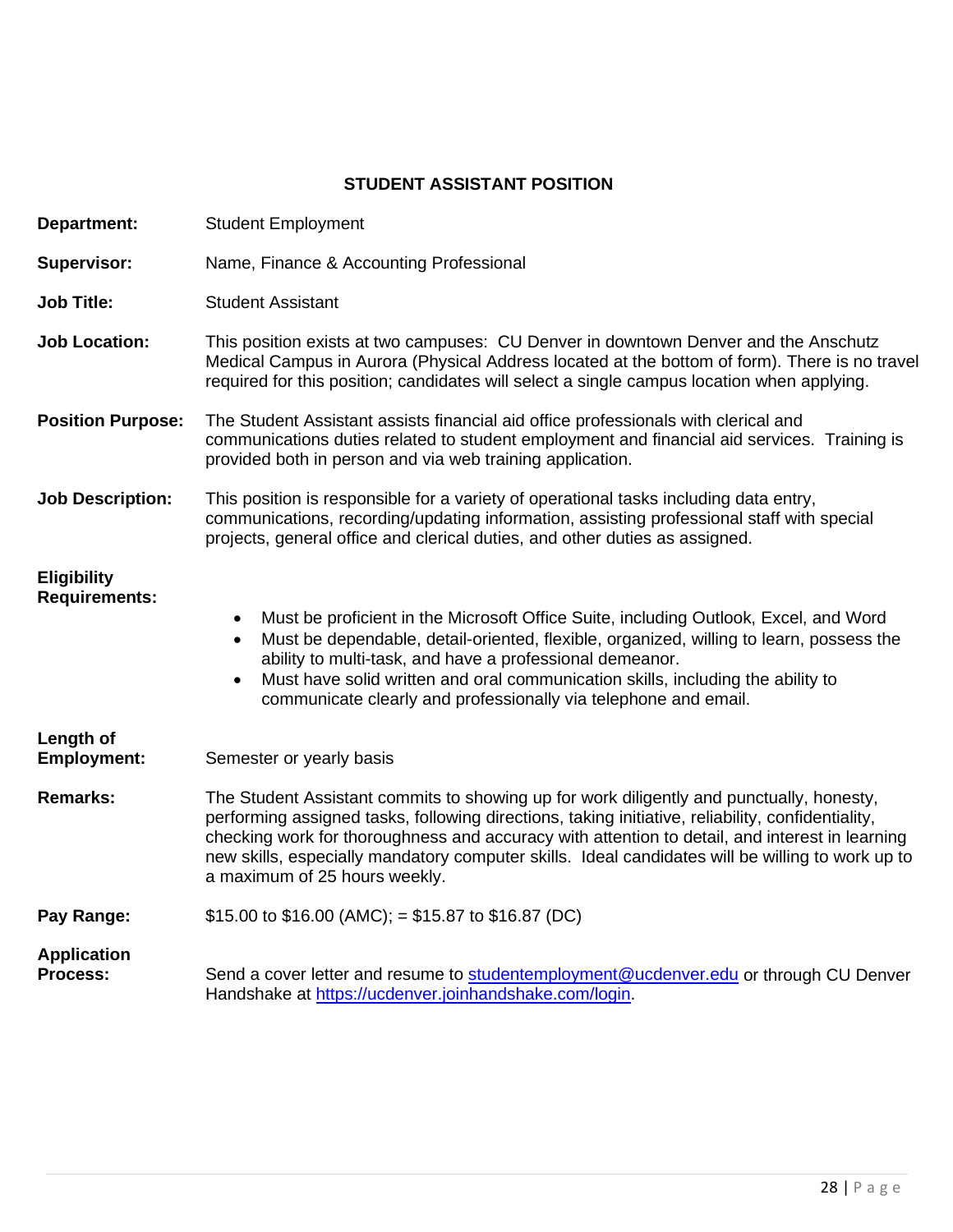## **STUDENT EMPLOYEE JOB DESCRIPTION TEMPLATE**

<span id="page-28-0"></span>**Department:** 

**Supervisor:** 

**Job Title:**

**Job Location:**

**Position Purpose:**

**Job Description:**

**Eligibility Requirements:**

**Length of Employment:**

**Remarks:**

**Pay Range:**

**Application Process:**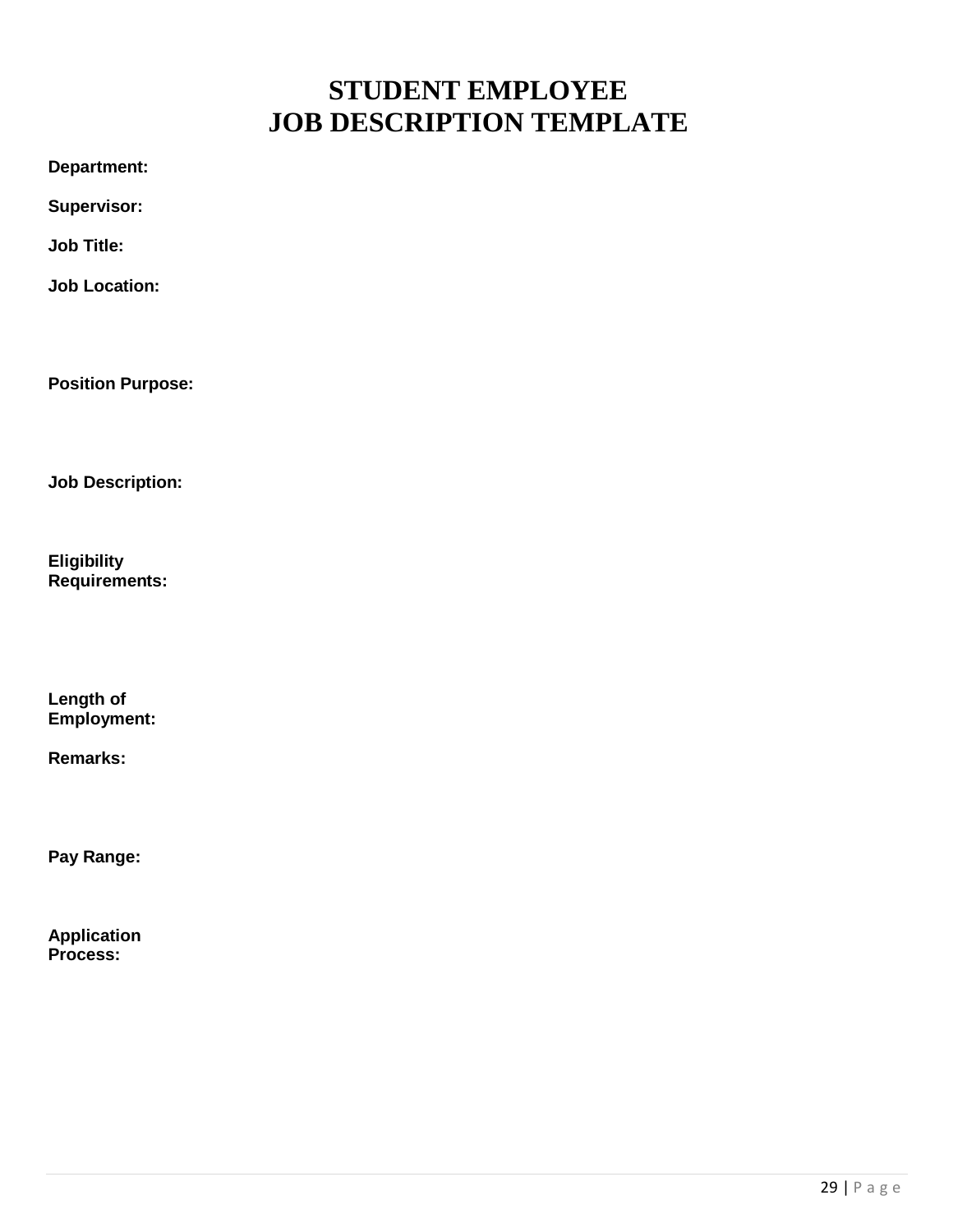<span id="page-29-0"></span>

## **Student Employee Evaluation Form Template**

| Student Employee:   | Empl:       | ID      |
|---------------------|-------------|---------|
| Employee Job Class: | Evaluation: | Period: |

| Recommending Pay Increase: Y / N Current Pay: \$ |  |  | Increase in Pay: \$ |
|--------------------------------------------------|--|--|---------------------|
|                                                  |  |  |                     |

#### **Evaluate each student employee based on each of the following criteria. Total up each category to determine the student employee's Overall Rating.**

| <b>Character</b>                                                                                  | <b>Exceptional</b> | <b>Satisfactory</b> | <b>Need</b><br>Improvement | Unsatisfactory | Does Not<br><b>Apply</b> |
|---------------------------------------------------------------------------------------------------|--------------------|---------------------|----------------------------|----------------|--------------------------|
| Maintains positive, pleasant, interested<br>and enthusiastic attitude                             |                    |                     |                            |                |                          |
| hows initiative and does work on<br>his/her own                                                   |                    |                     |                            |                |                          |
| Is respectful of others                                                                           |                    |                     |                            |                |                          |
| Demonstrates professionalism                                                                      |                    |                     |                            |                |                          |
| Is a team player                                                                                  |                    |                     |                            |                |                          |
| <b>Interpersonal Skills</b>                                                                       | <b>Exceptional</b> | <b>Satisfactory</b> | <b>Need</b><br>Improvement | Unsatisfactory | Does Not<br><b>Apply</b> |
| Written communication skills                                                                      |                    |                     |                            |                |                          |
| Oral communication skills                                                                         |                    |                     |                            |                |                          |
| Works well with others                                                                            |                    |                     |                            |                |                          |
| Uses language and humor appropriately                                                             |                    |                     |                            |                |                          |
| <b>Accountability &amp;</b><br><b>Responsibility</b>                                              | <b>Exceptional</b> | <b>Satisfactory</b> | <b>Need</b><br>Improvement | Unsatisfactory | Does Not<br><b>Apply</b> |
| Maintains a clean space                                                                           |                    |                     |                            |                |                          |
| Calls in when late and/or sick                                                                    |                    |                     |                            |                |                          |
| Attends all mandatory trainings and<br>meetings                                                   |                    |                     |                            |                |                          |
| Submits requests for time off, vacation,<br>schedule changes in a timely and<br>respectful manner |                    |                     |                            |                |                          |
| Clocks in/out daily and has minimal<br>missed punches                                             |                    |                     |                            |                |                          |
| Adheres to Office and University<br><b>Security Policies</b>                                      |                    |                     |                            |                |                          |
| Uses office equipment and supplies<br>responsibly                                                 |                    |                     |                            |                |                          |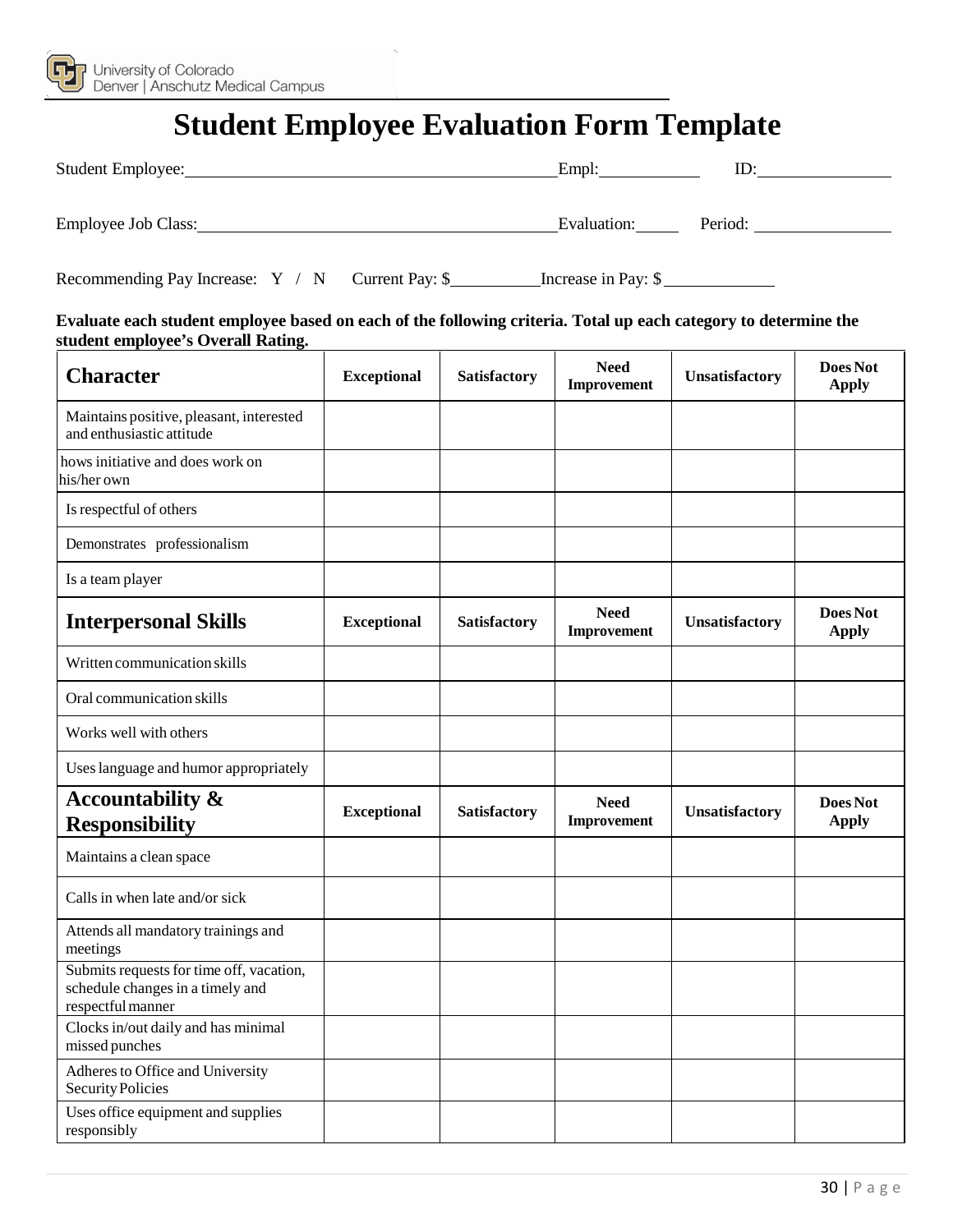| <b>Accountability &amp;</b><br><b>Responsibility Cont.</b>                            | <b>Exceptional</b> | <b>Satisfactory</b> | <b>Need</b><br>Improvement | Unsatisfactory | Does Not<br><b>Apply</b> |
|---------------------------------------------------------------------------------------|--------------------|---------------------|----------------------------|----------------|--------------------------|
| unctual attendance                                                                    |                    |                     |                            |                |                          |
| Adheres to office policies                                                            |                    |                     |                            |                |                          |
| Adheres to the dress code                                                             |                    |                     |                            |                |                          |
| Adheres to the lunch policy                                                           |                    |                     |                            |                |                          |
| <b>Job Performance</b>                                                                | <b>Exceptional</b> | <b>Satisfactory</b> | <b>Need</b><br>Improvement | Unsatisfactory | Does Not<br><b>Apply</b> |
| Demonstrates Professionalism                                                          |                    |                     |                            |                |                          |
| Produces desired amount of work in a<br>timely manner                                 |                    |                     |                            |                |                          |
| Accurate, thorough, makes minimal<br>errors and is quick to find and correct<br>them. |                    |                     |                            |                |                          |
| Attention to detail                                                                   |                    |                     |                            |                |                          |
| Organized                                                                             |                    |                     |                            |                |                          |
| Demonstrates increasing job knowledge                                                 |                    |                     |                            |                |                          |
| Demonstrates exceptional customer<br>service                                          |                    |                     |                            |                |                          |
| Excels as a peer supervisor                                                           |                    |                     |                            |                |                          |
| <b>Overall Rating</b>                                                                 |                    |                     |                            |                |                          |

Promotions and pay increases are never guaranteed. If recommending or approving a pay increase please see the Student Employment Job Class Description along with the Student Employee Pay Matrix to determine appropriate Student Assistant (SA) level.

#### **Supervisor's Comments:**

**I have reviewed the above evaluation, including the supervisor's comments, and have discussed this evaluation with my supervisor. Even though I may have been recommended for a pay increase, I realize that a pay increase is never guaranteed. I hereby agree to the above evaluation.**

| Student's Signature:    | Date: |
|-------------------------|-------|
|                         |       |
| Supervisor's Signature: | Date: |
|                         |       |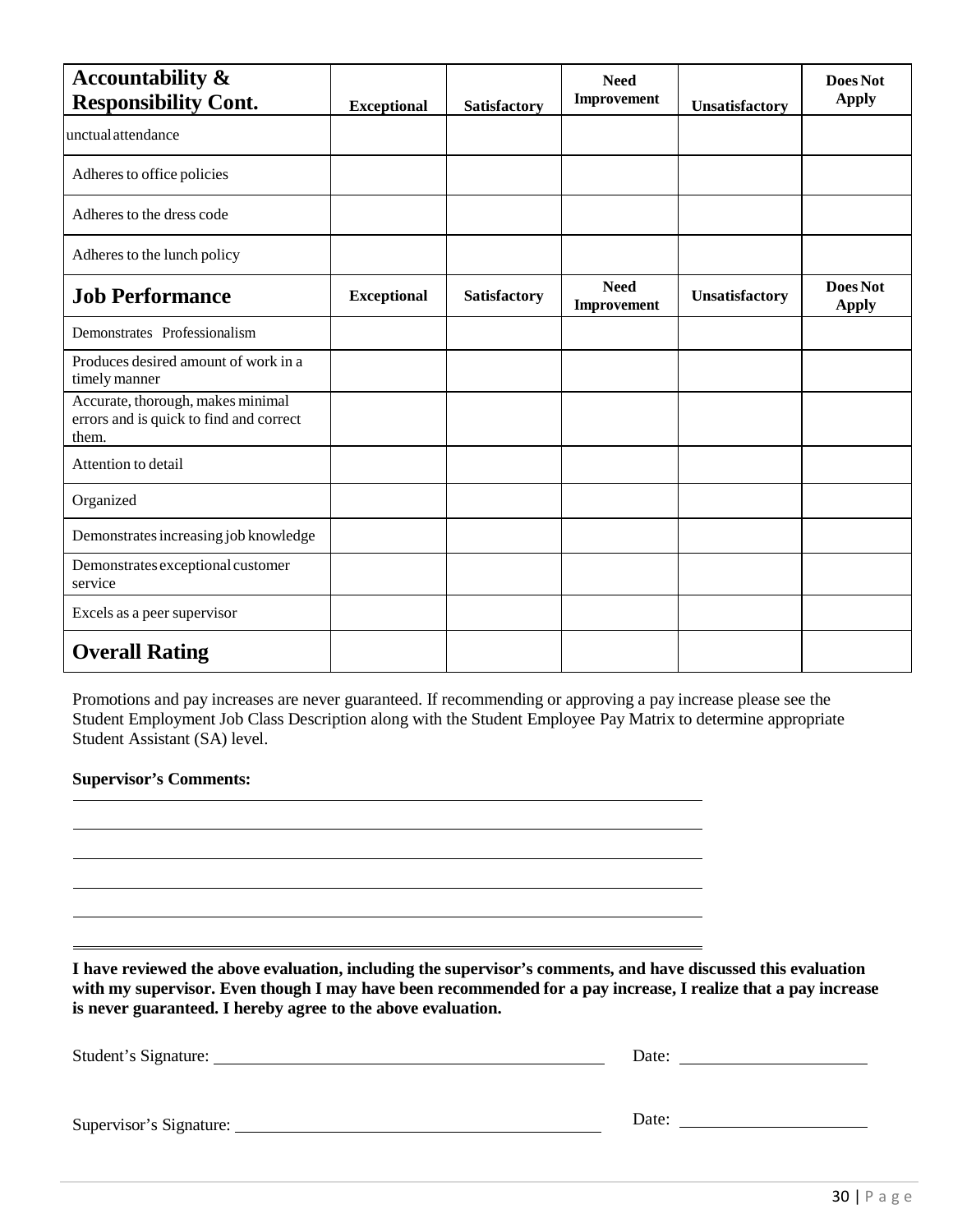

## **Student Employee Disciplinary Action Form Template**

<span id="page-31-0"></span>This form is intended to document disciplinary actions taken against the below-named student employee. The supervisor will maintain a signed copy of this form to be placed in the student employee's personnel file, along with giving a signed copy to the student employee.

Employee Name: Employee Job Title:

Supervisor's Name: Department:

#### **POLICY VIOLATION(S):**

The following violation(s) has/have been found in reference to the above-named student employee:

#### **DESCRIPTION OF SPECIFIC INCIDENT:**

#### **ADDITONAL ISSUES (If applicable):**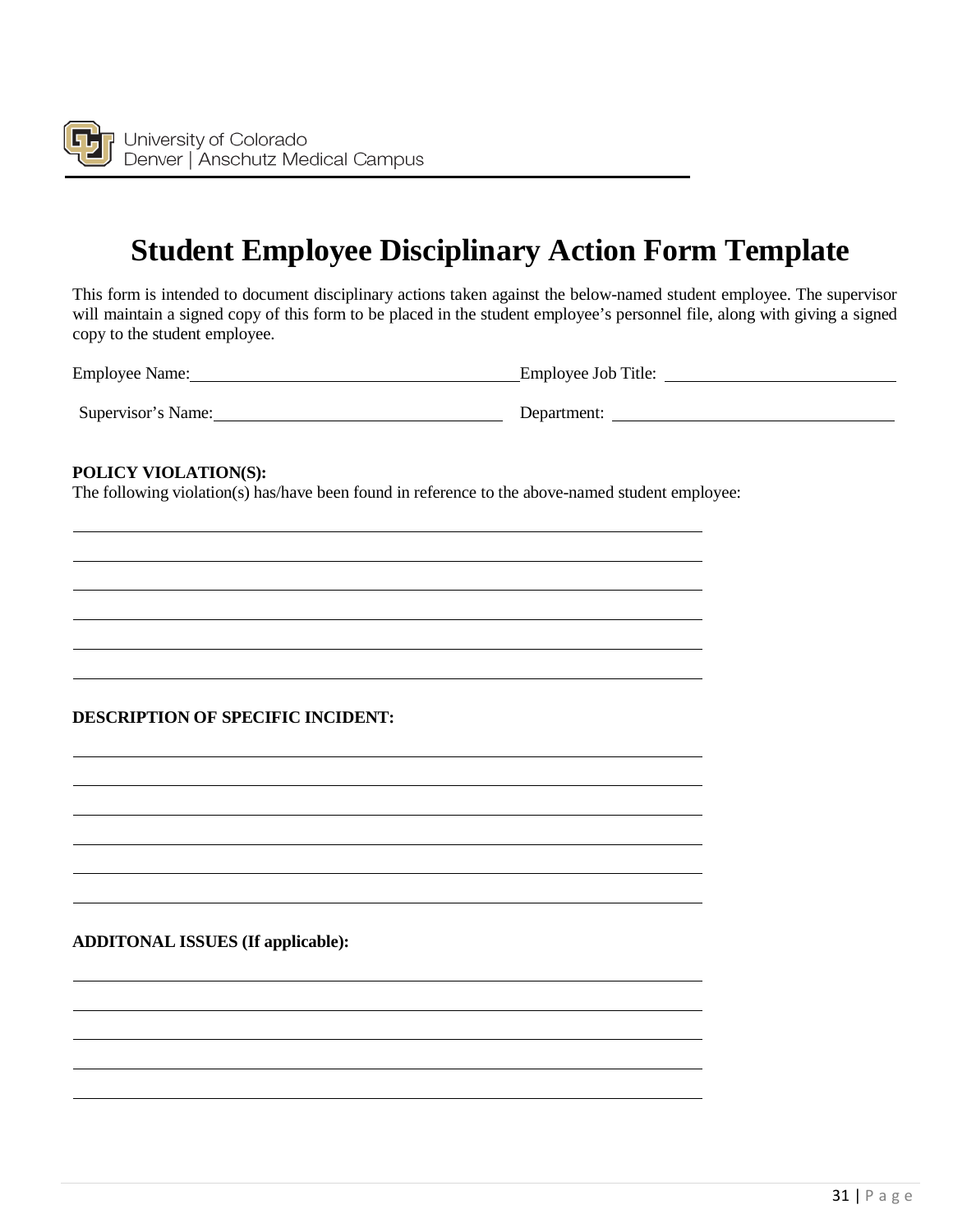#### **CONSEQUENCES:**

Describe disciplinary measures to be taken now, and for future occurrences, if said violation(s) reoccurs.

| <b>SUPERVISOR CERTIFICATION SIGNATURE:</b><br>(Please initial one of the following)                                                                                                                                                                                                                                                                                                                                                                                                                                                                                             |
|---------------------------------------------------------------------------------------------------------------------------------------------------------------------------------------------------------------------------------------------------------------------------------------------------------------------------------------------------------------------------------------------------------------------------------------------------------------------------------------------------------------------------------------------------------------------------------|
|                                                                                                                                                                                                                                                                                                                                                                                                                                                                                                                                                                                 |
| I hereby acknowledge that I have spoken with the above-named student employee regarding the<br>violation(s) outlined above, and further, that I have advised the employee of said violation(s) and further<br>acknowledge that the employee has been warned through the use of this form.<br>Action—1) obtain employee's signature on this form; 2) retain a copy of this form for the employee's<br>personnel file; 3) give a copy of the form to the employee.                                                                                                                |
| I hereby acknowledge that I have spoken with the above-named student employee regarding the<br>violation(s) outlined above, and the employee has been notified he/she is being terminated immediately.<br>Actions-1) notify employee through the use of this form that his/her employment is being terminated<br>immediately; 2) obtain employee's signature on this form; 3) retain a copy of this form for the employee's<br>personnel file; 4) give a copy of the form to the employee; 5) obtain any office and department property<br>form said employee before dismissal. |
| Date:<br>Supervisor Name: Supervisor Name:                                                                                                                                                                                                                                                                                                                                                                                                                                                                                                                                      |
|                                                                                                                                                                                                                                                                                                                                                                                                                                                                                                                                                                                 |
|                                                                                                                                                                                                                                                                                                                                                                                                                                                                                                                                                                                 |
|                                                                                                                                                                                                                                                                                                                                                                                                                                                                                                                                                                                 |
|                                                                                                                                                                                                                                                                                                                                                                                                                                                                                                                                                                                 |

#### **EMPLOYEE CERTIFICATION SIGNATURE**:

I hereby acknowledge that I have been advised of above-mentioned violation(s) through the use of this form. I further acknowledge that I have been informed of any disciplinary actions to be taken. I understand that these violations can result or have resulted in the termination of my employment.

Employee Name: Date: Date: Date: Date: Date: Date: Date: Date: Date: Date: Date: Date: Date: Date: Date: Date: Date: Date: Date: Date: Date: Date: Date: Date: Date: Date: Date: Date: Date: Date: Date: Date: Date: Date: Dat

Signature: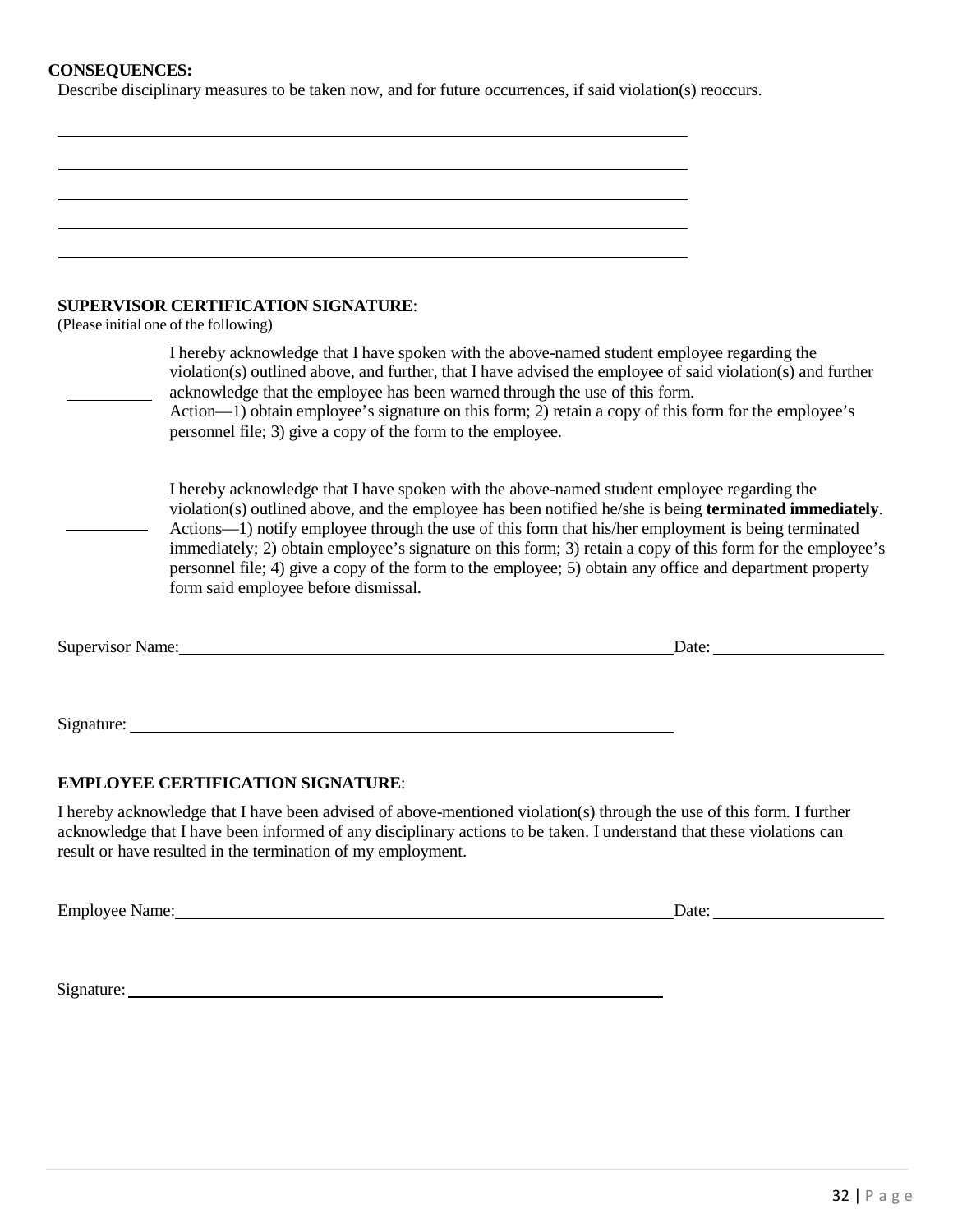

#### <span id="page-33-0"></span>**Pay Rate Regulation**

Supervisors are responsible for setting the hourly pay rate of their student employees in accordance with the current Student Employment Job Class Descriptions, and the Student Employment Pay Matrix (both below). Student employees *cannot be paid below* the minimum wage standard, which is specified in the Student Employment Pay Matrix, and dictated be State and Federal regulation. Student employees must be paid at or above the State or Federal minimum wage, whichever is higher at any given time.

More information on the Colorado minimum wage is available on the Colorado Department of Labor and Employment [website.](https://www.colorado.gov/cdle)

If a student is being paid a fixed fee for a project, the hours to complete the project must be taken into account when calculating the payment total to ensure the wages are at or above the minimum wage standard.

Students *cannot* be paid higher than the maximum pay for the Student Assistant VI level. When changing the student's pay rate, first determine if the new pay rate still coincides with the pay range associated with the student's job code/class. If the new rate still coincides with the range, enter new amount and approve the change. If the new rate falls outside of the current code/class, employers will need to make sure the student's job description has changed and the student's job code/class is updated within *Position Data* in HCM.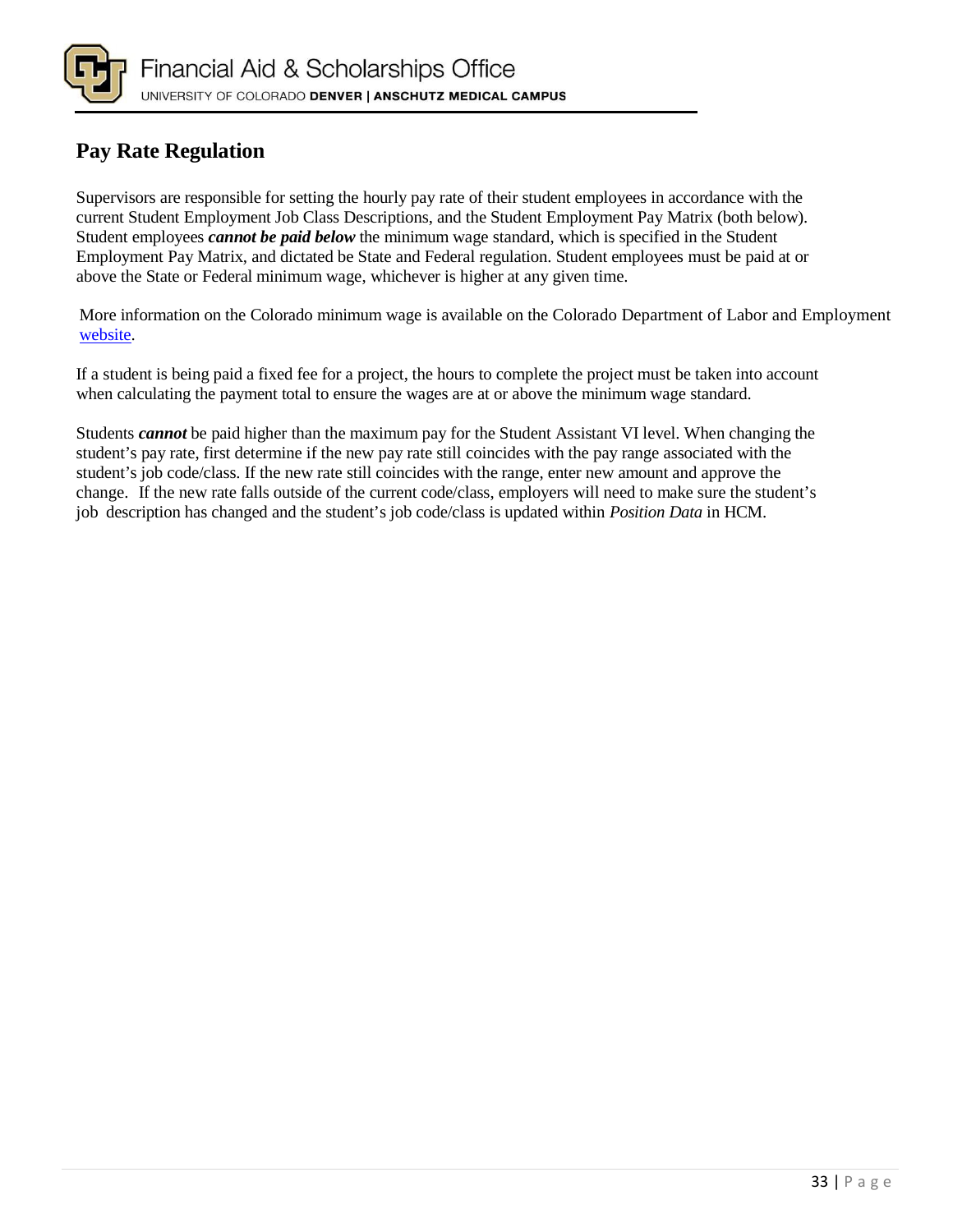## **Student Employment Pay Matrix 2022**

<span id="page-34-0"></span>

| 1/1/2022<br><b>STUDENT ASSISTANT Job Titles, Codes &amp; Pay Ranges</b><br><b>ANSCHUTZ MEDICAL CAMPUS</b> |                 |                |                |  |  |
|-----------------------------------------------------------------------------------------------------------|-----------------|----------------|----------------|--|--|
| <b>Job Class Title</b>                                                                                    | <b>Job Code</b> | <b>Minimum</b> | <b>Maximum</b> |  |  |
| <b>Student Assistant I</b>                                                                                | 4101            | \$15.00        | \$16.00        |  |  |
| <b>Student Assistant II</b>                                                                               | 4102            | \$15.00        | \$17.00        |  |  |
| <b>Student Assistant III</b>                                                                              | 4103            | \$15.00        | \$18.00        |  |  |
| <b>Student Assistant IV</b>                                                                               | 4104            | \$15.00        | \$19.00        |  |  |
| <b>Student Assistant V</b>                                                                                | 4105            | \$15.00        | \$20.00        |  |  |
| <b>Student Assistant VI</b>                                                                               | 4106            | \$15.00        | \$25.99        |  |  |
| Off-Campus                                                                                                | 4201            | \$15.00        | \$28.37        |  |  |

| 1/1/2022<br><b>STUDENT ASSISTANT Job Titles, Codes &amp; Pay Ranges</b><br><b>DENVER CAMPUS</b> |                 |                |                |  |  |
|-------------------------------------------------------------------------------------------------|-----------------|----------------|----------------|--|--|
| <b>Job Class Title</b>                                                                          | <b>Job Code</b> | <b>Minimum</b> | <b>Maximum</b> |  |  |
| <b>Student Assistant I</b>                                                                      | 4101            | \$15.87        | \$16.87        |  |  |
| <b>Student Assistant II</b>                                                                     | 4102            | \$15.87        | \$17.87        |  |  |
| <b>Student Assistant III</b>                                                                    | 4103            | \$15.87        | \$18.87        |  |  |
| <b>Student Assistant IV</b>                                                                     | 4104            | \$15.87        | \$19.87        |  |  |
| <b>Student Assistant V</b>                                                                      | 4105            | \$15.87        | \$20.87        |  |  |
| <b>Student Assistant VI</b>                                                                     | 4106            | \$15.87        | \$26.86        |  |  |
| Off-Campus                                                                                      | 4201            | \$15.87        | \$29.24        |  |  |

Revised 01/04/2022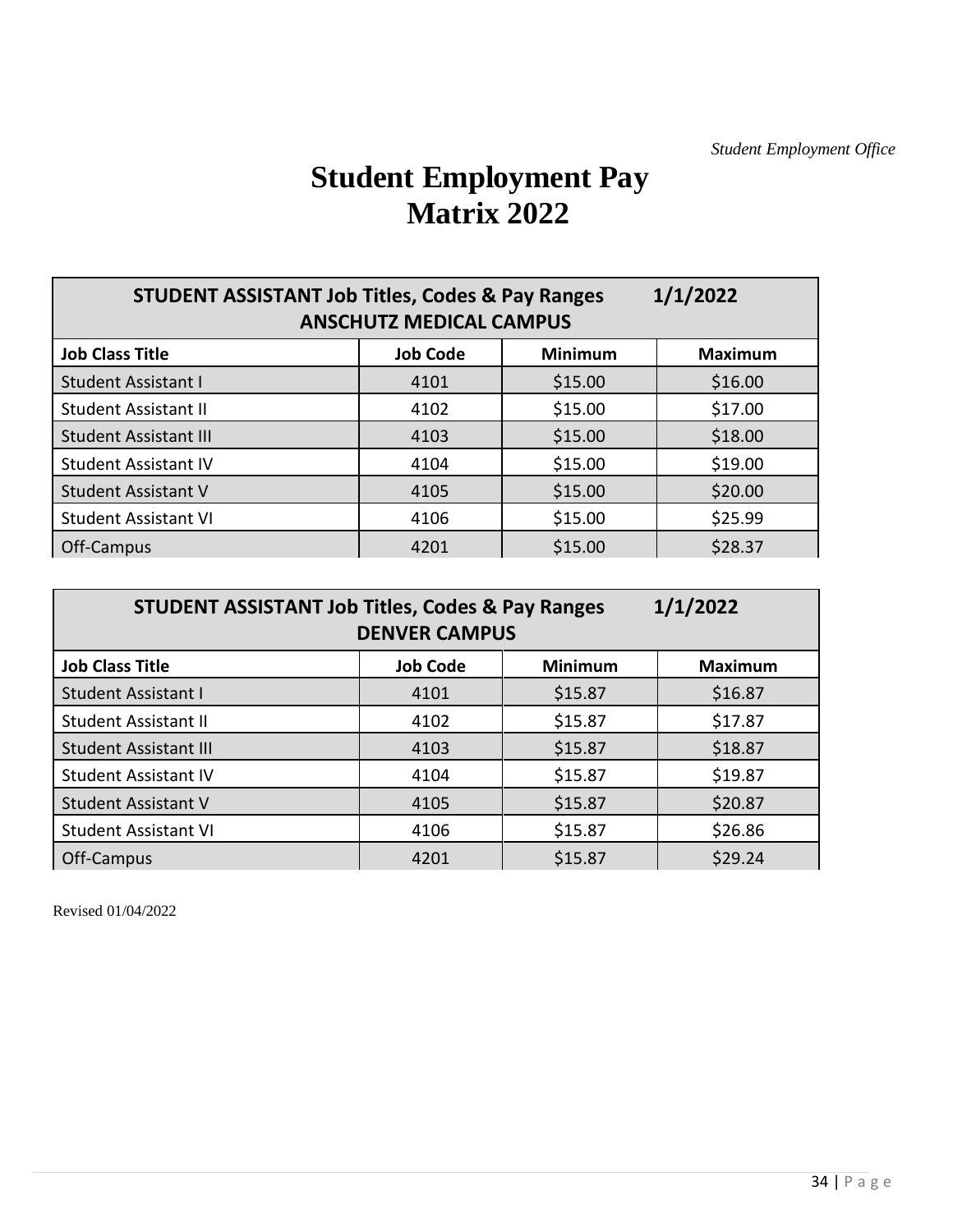## **Student Employment Job Class Descriptions 2021-2022**

#### <span id="page-35-0"></span>**STUDENT ASSISTANT I Job Code = 4101 Pay Range = \$15.00 to \$16.00 (AMC); = \$15.87 to \$16.87 (DC)**

This class describes unskilled or entry-level training positions. These positions generally perform one identifiable set of duties so there is little variety. There is no latitude for altering the sequence of processing steps, determining own methods, or exercising significant judgment. Very specific instructions are clearly stated and readily available. This class may be used as a training level for a higher class.

**Some examples of work or positions may include:** filing, reception, sorting and routing mail, unskilled typing/word processing, unskilled lab helper (e.g. clean-up, preparation of solutions), custodian, food service worker, and library assistant/aide.

#### **STUDENT ASSISTANT II Job Code = 4102 Pay Range = \$15.00 to \$17.00 (AMC); = \$15.87 to \$17.87 (DC)**

This class describes routine and repetitive work where there is variation in duties requiring some judgment. These positions require little, if any, previous or specific knowledge, skill or experience. Employees often perform tasks which require the use of special equipment or tools (e.g. standard lab equipment, duplication equipment, grounds equipment, computer access or entry of data, or operation of audio-visual equipment). Assignments may include latitude for altering the sequence of processing steps by choosing alternatives from a standard set of procedures. Training positions receive the necessary preparation for entry to a higher class.

**Some examples of work or positions may include:** switchboard operation, groundskeeper, building security guard, day care aide, library assistant, clerical/office/staff assistant, manual labor, audio-visual technician, parking attendant (issuance of citations), data entry operator, grader, testing assistant, art model, childcare aide, duplicating and printing assistant, music assistant, lab helper with minimal responsibility, and receptionist (closely supervised).

#### **STUDENT ASSISTANT III Job Code = 4103 Pay Range = \$15.00 to \$18.00 (AMC); = \$15.87 to \$18.87 (DC)**

This class describes developmental and`/or semi-skilled positions requiring the application of various knowledge and experience. These employees usually perform more independently and require less supervision of detail. Duties may involve greater variety. Work generally requires 1-2 semesters or previous experience, course work or training. This class may be used to provide further training for a higher class.

**Some examples of work or positions may include:** skilled typing, lead-worker, police dispatcher, cook's assistant, lab assistant (e.g. assisting with or running routine tests, experiments, or analysis given specific procedures but requiring some judgment in the execution), public safety guard, vehicle driver, 2nd year clerical/office/support assistant, computer operator, day care group leader, security worker, technical assistant, peer advisor, cashier (entry), police dispatcher intern, clerk typist, word processor, secretary, student assistant, tutor/grader, administrative assistant, nursing assistant, laboratory researcher (some supervision), course evaluator or skilled data entry worker.

#### **STUDENT ASSISTANT IV Job Code = 4104 Pay Range = \$15.00 to \$19.00 (AMC); = \$15.87 to \$19.87 (DC)**

This class describes full operating and/or skilled positions. Employees perform independently and require minimal supervision. Instruction is provided only for new or unusual situations. Employees possess all the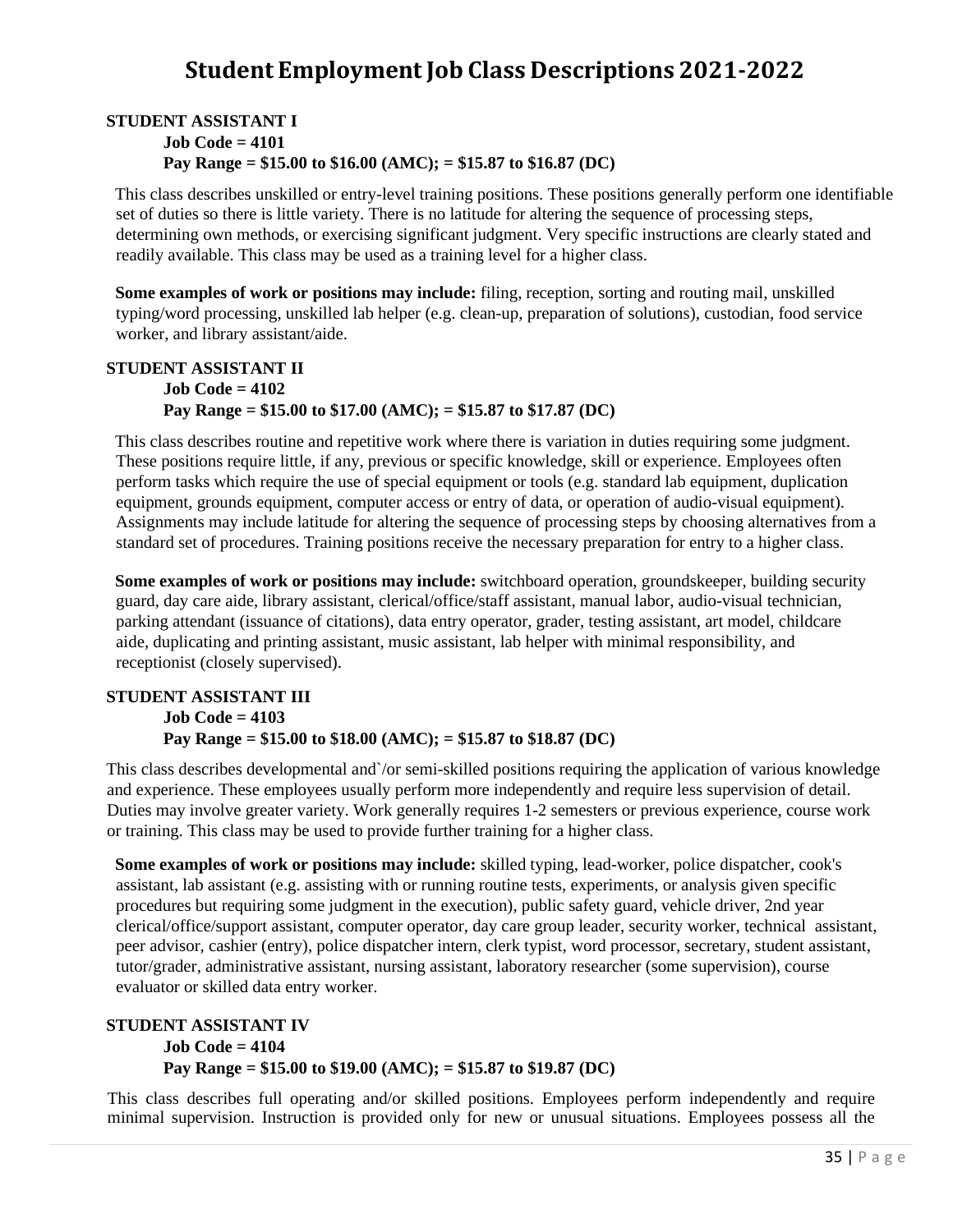relevant knowledge, experience or skill to perform duties independently. Generally requires 3-4 semesters or equivalent experience.

**Some examples of work or positions may include:** accounting technician, bus driver, microcomputer specialist, draftsperson, electronic technician, or storekeeper.

#### **STUDENT ASSISTANT V Job Code = 4105 Pay Range = \$15.00 to \$20.00 (AMC) = \$15.87 to \$20.87 (DC)**

This class describes supervisory and/or advanced level positions. Supervisory employees supervise three or more subordinate student employees, including the authority to make hiring selections, schedule work and approve leave, and counsel employees on performance. Duties at the advanced level are typically more complex. Employees perform without direct supervision except for infrequent occasions involving the most complex situations. Work is typically reviewed for end result. Generally requires student to be 1-2 semesters short of degree and/or possess several years of experience.

**Some examples of work or positions may include:** food service student supervisor, lab assistant supervisor, clerical supervisor, day care group leader, custodial supervisor, computer programmer (requires original coding), advanced technical accounting, advanced lab assistant (runs own subjects, may supervise lab helpers), web page administrator, statistical analyst, program specialist, student services specialist, photographer, statistical analyst, research technician, program specialist, teaching assistant, accounting technician, hospital assistant (in clinics, records departments, etc.), or various other positions in which this employee supervises 3 or more subordinate employees.

#### **STUDENT ASSISTANT VI Job Code = 4106 Pay Range = \$15.00 to \$25.99 (AMC); = \$15.87 to \$26.86 (DC)**

This class describes second level supervisory, graduate level positions and/or positions requiring highly advanced skills. Supervisory employees supervise three or more subordinates with at least one as Student Assistant III. Graduate level employees possess the appropriate bachelor's degree and/or apply the knowledge gained to the assignment. [This job class should not be confused with the student faculty 1500 series job classes].

**Some examples of work or positions may include:** research assistant, graduate tutor/grader, and graduate teaching assistant, entry level accountant, advanced lab work (requiring specialized knowledge), library technician, student advisor, or peer counselor. Some UCCS examples of work or positions may include: teaching assistant, entry level accountant, library technician, student services specialist, computer programmer (highly advanced), engineering specialist, grant writer, community worker, mental health worker, electronic specialist, engineering specialist, entry level accountant, advanced lab work, student advisor, peer counselor, library technician, project coordinator, independent lab researcher, learning resource center coordinator, grant writer, editor (for professional publications and research presentations), outreach program coordinator, statistician, research presenter, graduate school assistant (epidemiology, medical physics, etc.), health care assistant (emergency room care associate, clinic assistant, etc.), engineering assistant, or various other positions in which employee supervises 3 or more subordinate employees including at least one Student Assistant III.

#### **OFF-CAMPUS WORK-STUDY Job Code = 4201 Pay Range = \$15.00 to \$28.37 (AMC); = \$15.87 to \$29.24 (DC)**

This job class describes a student who is working for an approved off-campus agency and who is covered under the University of Colorado's Workers' Compensation insurance policy. An agency must have contracted and agreed to the terms of the individual CU campus work-study agreement. Contact each campus' student employment office for a current listing of approved agencies.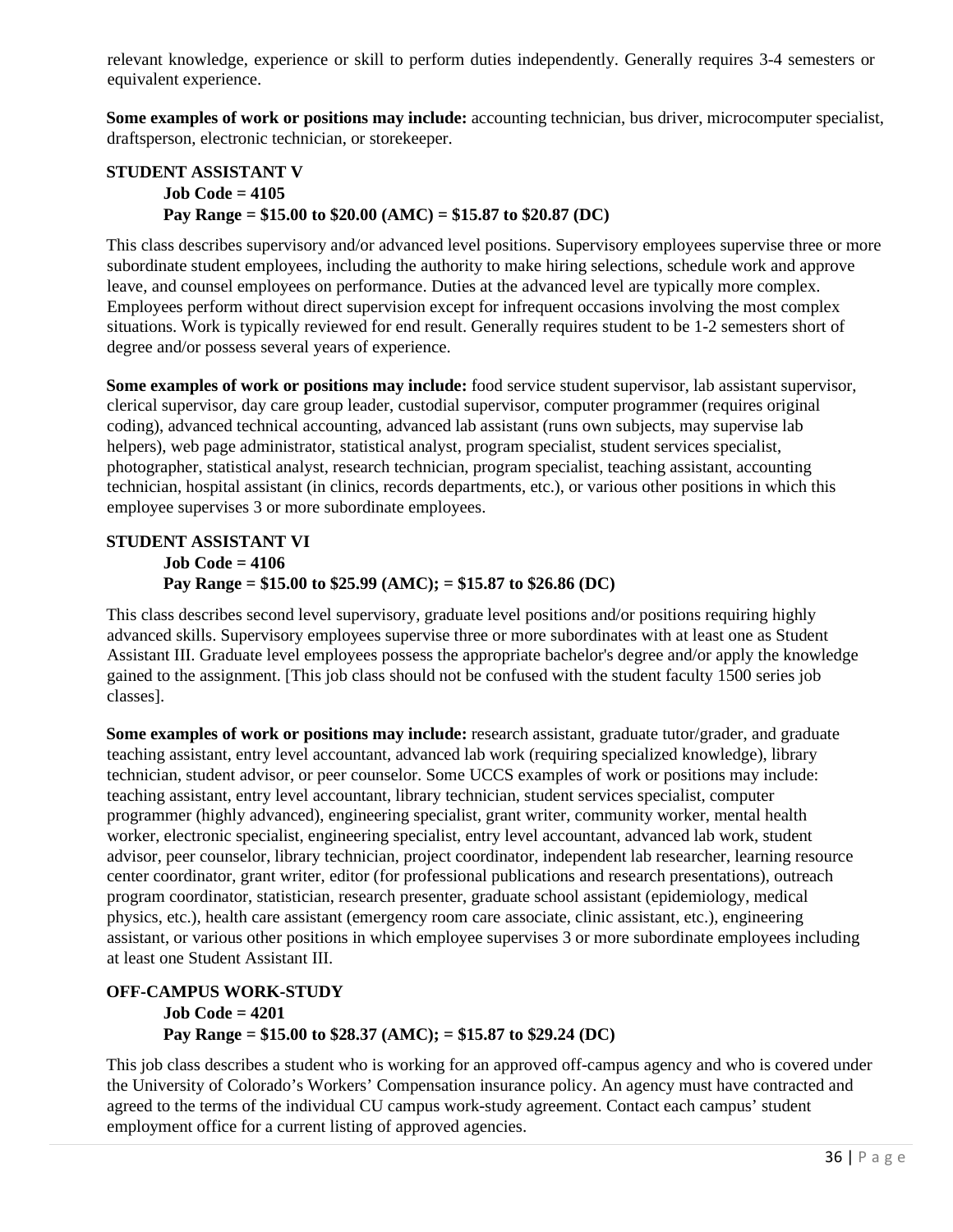Some examples of work or positions may include: Other college institutions such as CCD, MSUD, ACC Front Range, AHEC, etc. Family literacy programs such as libraries, community outreach programs, after school programs, family center, etc. Community service programs such as resource centers, foundations, K-12 schools, boys and girls clubs, state services, etc. All work and position must meet the federal off-campus requirements and regulations stated in the Federal Student Aid handbook.

#### **STUDENT ASSISTANT HIGH/TRADE SCHOOL/OTHER SCHOOL Job Code = 4301 Pay Range = \$15.00 to \$28.37**

This job class describes a high school, trade school or "other" (as defined by each campus) student who is working for the University of Colorado.

Revised August 2021

*Student Employment Office* P.O. Box 173364, Campus Box 125 Denver, CO 80217-3364 Phone: 303.556.6219 Fax: 303.556.2325 Email: [studentemployment@ucdenver.edu](mailto:studentemployment@ucdenver.edu)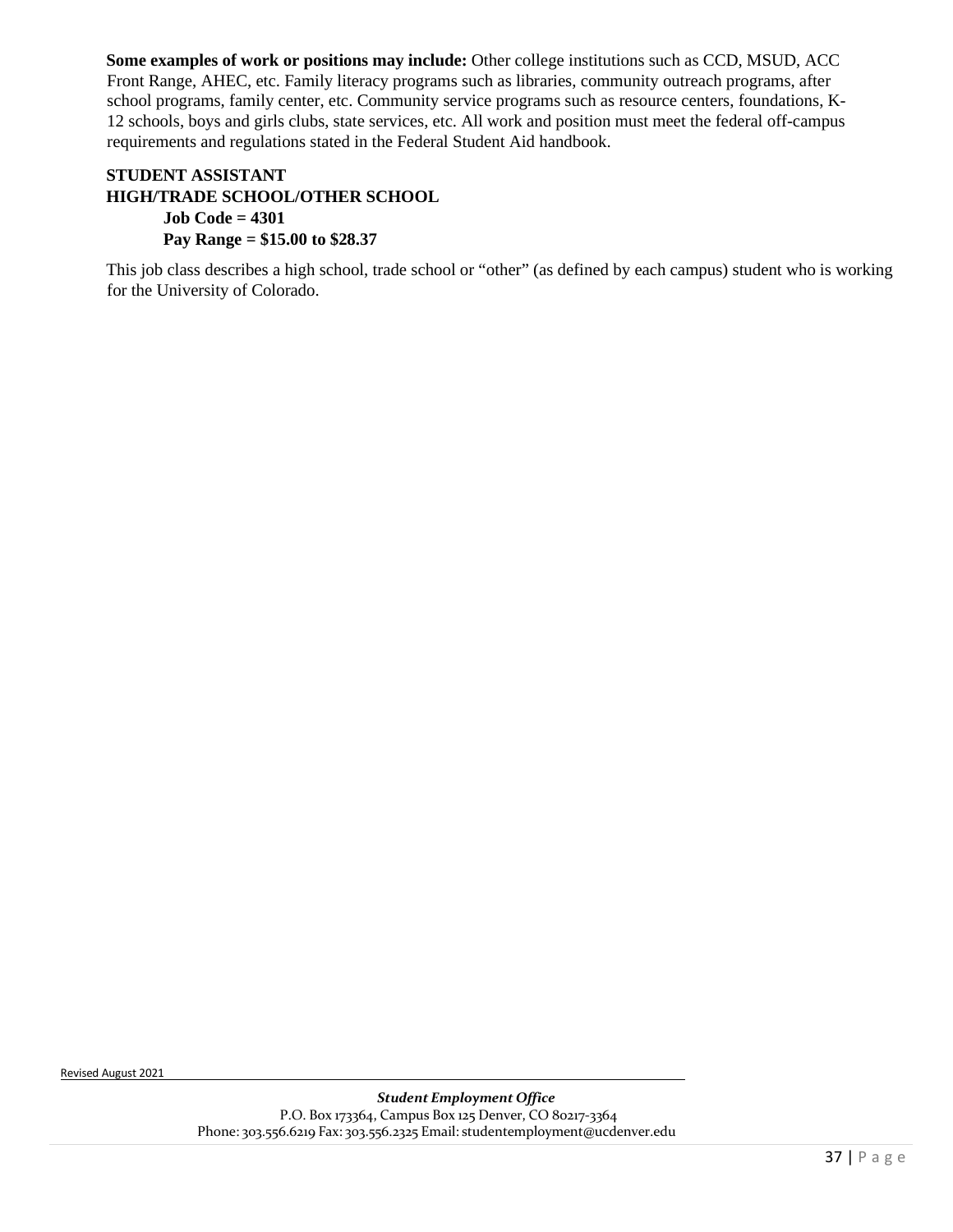

# **WebLinkReferences**

<span id="page-38-0"></span>Background Investigation Policy:

www.ucdenver.edu/about/departments/HR/HRPoliciesGuidelines/Documents/Background%20Check%202014%20policy %20final%202.pdf

Check-Out Notification

<http://www.ucdenver.edu/about/departments/HR/resourcesforemployees/employeecategories/Pages/studentworkers.aspx>

CU Denver|CU Anschutz Access Portal:

<https://passport.ucdenver.edu/login.php>

Division of Labor: <https://cdle.colorado.gov/>

Drug-Free Schools and Colleges Notification:

www.ucdenver.edu/about/departments/HR/Documents/Drug%20and%20Alcohol%20Info.pdf

Fair Labor Standards:

<http://www.dol.gov/whd/flsa/index.htm>

Free Application for Federal Student Aid (FAFSA):

<https://studentaid.gov/h/apply-for-aid/fafsa>

FERPA Guidelines:

<http://www.ucdenver.edu/student-services/resources/Registrar-dev/StudentServices/Policies/Pages/default.aspx>

HIPAA Guidelines:

<http://www.ucdenver.edu/student-services/resources/Registrar-dev/StudentServices/Policies/Pages/default.aspx>

#### HCM Step by Step Training Guides:

[http://www.cu.edu/employee-services/hcm-training-environment](http://www.cu.edu/hcm-community/hcm-access-training)

HCM Step by Step Hiring an Employee:

<https://www.cu.edu/docs/sbs-hiring-employee>

HCM Step by Step Position Number:

<http://www.cu.edu/sites/default/files/Creating-a-Student-or-Temporary-Position.pdf>

Jury Duty:

[https://www.cu.edu/employee-services/collaborative-hr-services/cu-system-administration/employee-resources/jury](https://www.cu.edu/employee-services/collaborative-hr-services/cu-system-administration/employee-resources/jury-leave)[leave](https://www.cu.edu/employee-services/collaborative-hr-services/cu-system-administration/employee-resources/jury-leave)

Over Payment Form:

<https://www.cu.edu/sites/default/files/policies/975-overpayment-notice/files/overpayment-notice-2014.xls>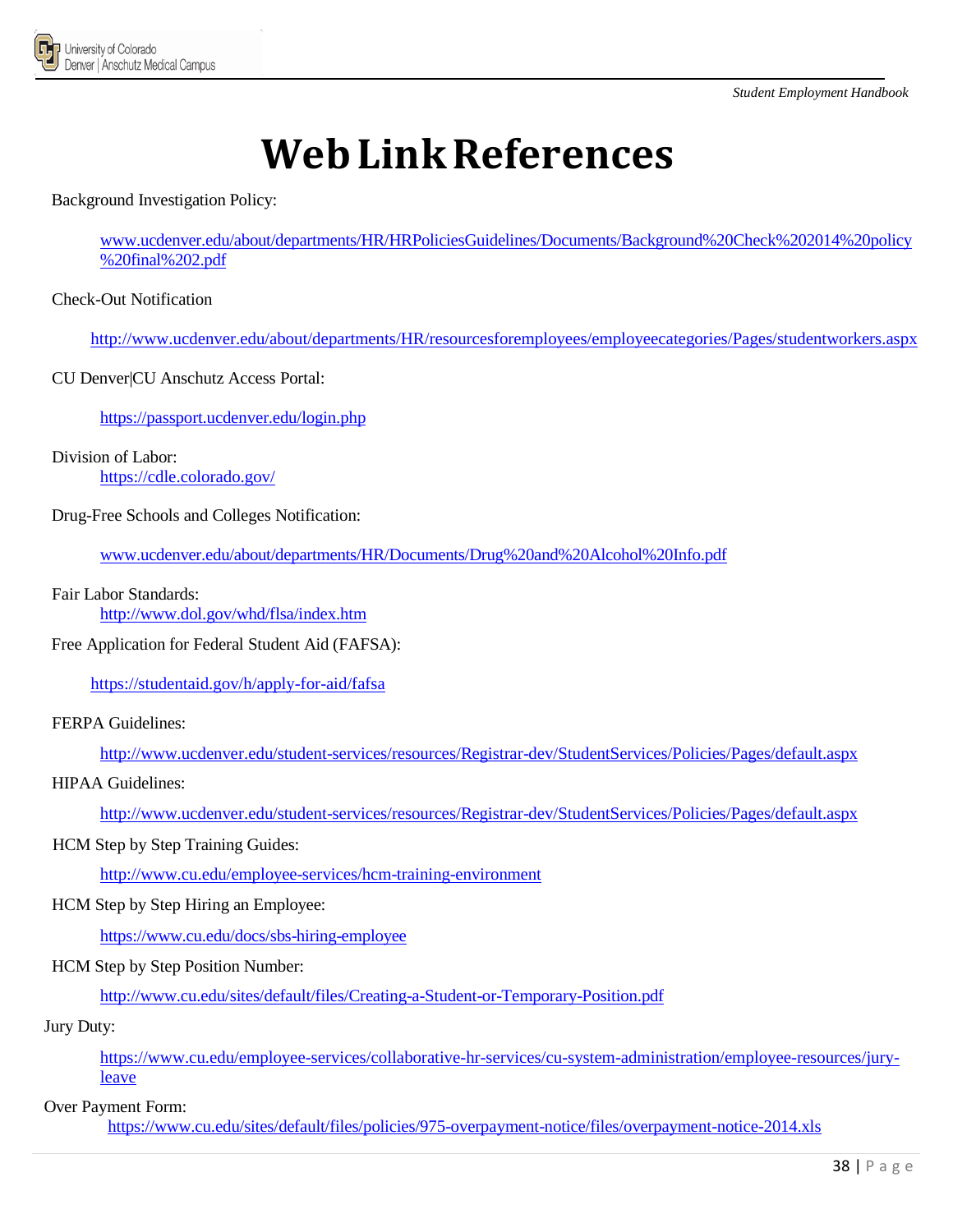#### Over Payment Regulations:

<https://www.cu.edu/employee-services/docs?text=overpayment>

Payroll Calendar - Employee Services:

https://www.cu.edu/hcm-community/pay-employees/payroll-production-calendars

#### Payroll Calendar - CU Denver|CU Anschutz:

www.ucdenver.edu/student-services/resources/CostsAndFinancing/FASO/Do/StudentEmployment/Documents/2019- 2020/2019-2020%20Student%20Employment%20Bi-Weekly%20Payroll%20Calendar.pdf

Sexual Misconduct Policy: http://www.cu.edu/sexual-misconduct/sexual-misconduct-related-policies-and-procedures

Social Security Publications: <http://www.socialsecurity.gov/> Student Employment Office Email:

[studentemployment@ucdenver.edu](mailto:studentemployment@ucdenver.edu)

Student Employment Website:

[Student Employment](http://www.ucdenver.edu/student-services/resources/CostsAndFinancing/FASO/Do/StudentEmployment/Pages/StudentEmployment.aspx)

Student Retirement Policy: <https://www.cu.edu/ope/aps/5011>

#### University Risk Management:

<https://www.cu.edu/content/workerscompensation>